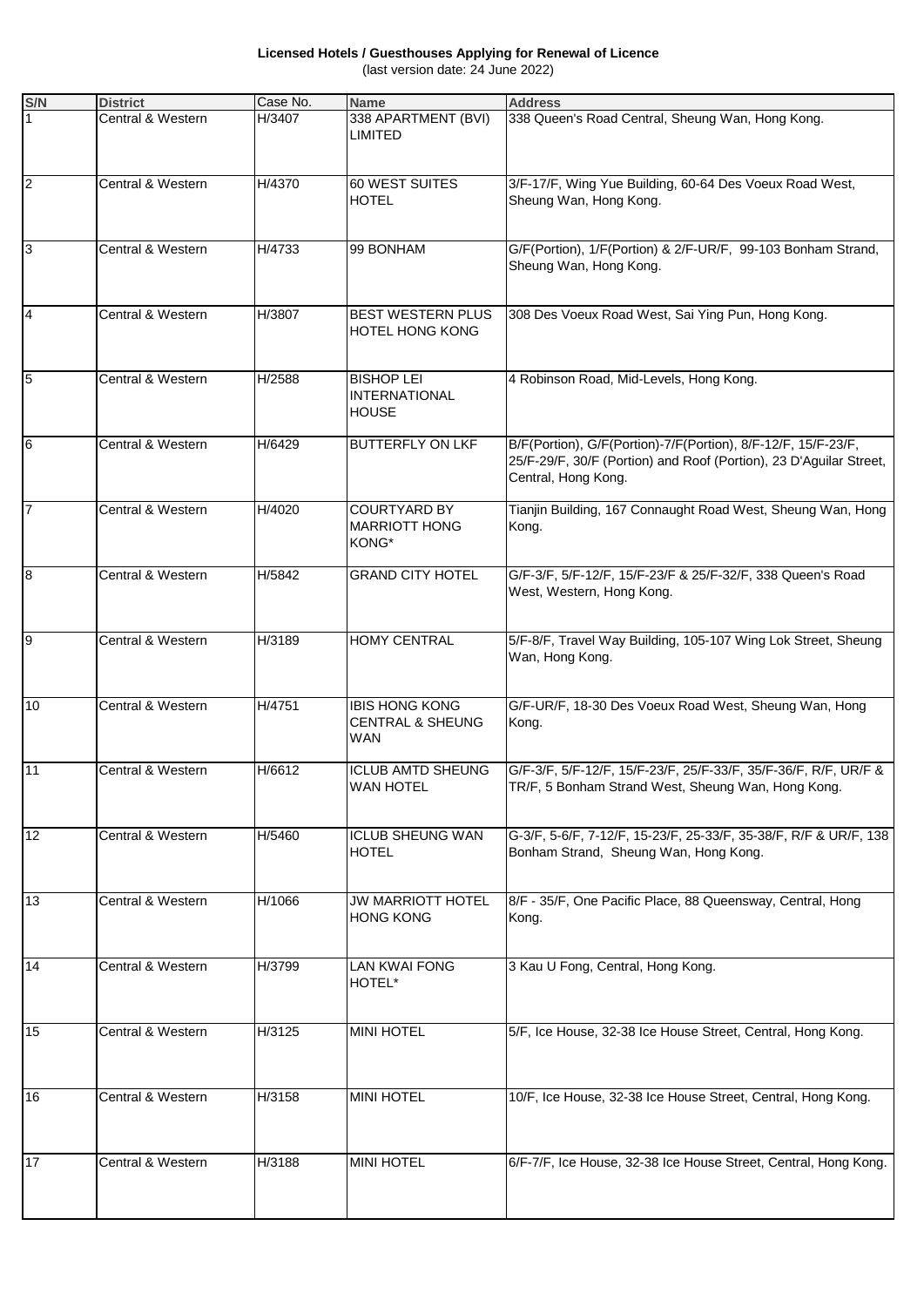**Licensed Hotels / Guesthouses Applying for Renewal of Licence** (last version date: 24 June 2022)

| S/N             | <b>District</b>   | Case No. | <b>Name</b>                              | <b>Address</b>                                                                              |
|-----------------|-------------------|----------|------------------------------------------|---------------------------------------------------------------------------------------------|
| 18              | Central & Western | H/3190   | <b>MINI HOTEL</b>                        | 2/F-3/F, Ice House, 32-38 Ice House Street, Central, Hong Kong.                             |
| 19              | Central & Western | H/3209   | <b>MINI HOTEL</b>                        | 4/F, Ice House, 32-38 Ice House Street, Central, Hong Kong.                                 |
| 20              | Central & Western | H/3213   | <b>MINI HOTEL</b>                        | 11/F-13/F, Ice House, 32-38 Ice House Street, Central, Hong<br>Kong.                        |
| $\overline{21}$ | Central & Western | H/3214   | <b>MINI HOTEL</b>                        | 1/F, Ice House, 32-38 Ice House Street, Central, Hong Kong.                                 |
| 22              | Central & Western | H/3225   | <b>MINI HOTEL</b>                        | 8/F-9/F, Ice House, 32-38 Ice House Street, Central, Hong Kong.                             |
| 23              | Central & Western | H/3241   | <b>MINUTE HOTEL</b>                      | Flat 1, 1/F, Goldfield Building, 43 Connaught Road West, Sai<br>Ying Pun, Hong Kong.        |
| 24              | Central & Western | H/6639   | <b>MOETOWN</b>                           | G/F, 1-28/F, R/F, UR1/F, UR2/F and TR/F, 11 Ko Shing Street,<br>Sheung Wan, Hong Kong.      |
| 25              | Central & Western | H/5455   | ONE96                                    | G/F-UR/F, 196 Queen's Road Central, Sheung Wan, Hong<br>Kong.                               |
| 26              | Central & Western | H/5531   | <b>OVOLO</b>                             | 1/F, 3/F, 5/F-12/F, 15/F-23/F & 25/F-27/F, 2 Arbuthnot Road,<br>Central, Hong Kong.         |
| 27              | Central & Western | H/3421   | PRINCE HOTEL                             | 15/F-18/F, Wah Ying Commercial Centre, 199 Queen's Road<br>West, Sai Wan, Hong Kong.        |
| 28              | Central & Western | H/3422   | PRINCESS HOTEL                           | 10/F - 13/F, Wah Ying Commercial Centre, 199 Queen's Road<br>West, Sai Wan, Hong Kong.      |
| 29              | Central & Western | H/3428   | PRINCESS HOTEL                           | 6/F-9/F, Wah Ying Commercial Centre, 199 Queen's Road West,<br>Sai Ying Pun, Hong Kong.     |
| 30              | Central & Western | H/3423   | <b>QUEEN'S HOTEL</b>                     | 19/F - 22/F, Wah Ying Commercial Centre, 199 Queen's Road<br>West, Sai Ying Pun, Hong Kong. |
| 31              | Central & Western | H/4701   | RAMADA HONG KONG<br><b>HARBOUR VIEW*</b> | G/F-38/F, 239 Queen's Road West, Western, Hong Kong.                                        |
| 32              | Central & Western | H/3424   | ROYAL HOTEL                              | 2/F & 3/F, Wah Ying Commercial Centre, 199 Queen's Road<br>West, Sai Wan, Hong Kong.        |
| 33              | Central & Western | H/3307   | SHAMA CENTRAL*                           | G/F & 3/F-29/F, 26 Peel Street, Sheung Wan, Hong Kong.                                      |
| 34              | Central & Western | H/4316   | THE BAUHINIA HOTEL<br>(CENTRAL)          | G/F-4/F, 119-120 Connaught Road Central, Central, Hong Kong.                                |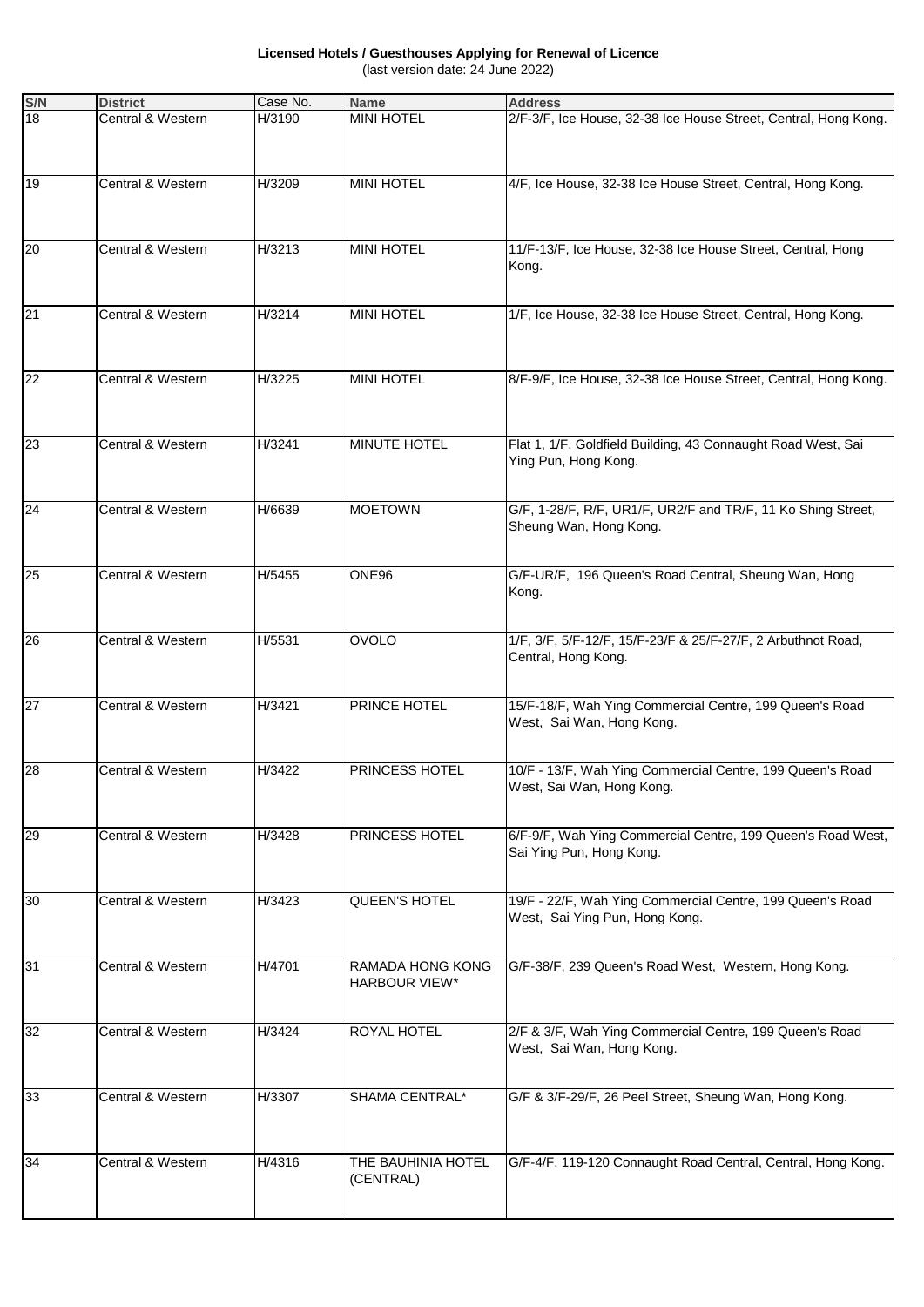**Licensed Hotels / Guesthouses Applying for Renewal of Licence** (last version date: 24 June 2022)

| S/N | <b>District</b>   | Case No. | <b>Name</b>                                                         | <b>Address</b>                                                                                                                                                                          |
|-----|-------------------|----------|---------------------------------------------------------------------|-----------------------------------------------------------------------------------------------------------------------------------------------------------------------------------------|
| 35  | Central & Western | H/4282   | THE CONNAUGHT                                                       | 137-138 Connaught Road West, Sai Ying Pun, Hong Kong.                                                                                                                                   |
| 36  | Central & Western | H/4558   | THE HENRY*                                                          | G/F (Portion), 1/F, 2/F(Portion), 3/F - 23/F, 322 Des Voeux Road<br>West, Hong Kong.                                                                                                    |
| 37  | Central & Western | H/5950   | THE MOOD<br><b>LYNDHURST</b>                                        | G/F, 6/F-23/F, 38 Lyndhurst Terrace, Central, Hong Kong.                                                                                                                                |
| 38  | Central & Western | H/5320   | KONG                                                                | THE POTTINGER HONG 5/F-12/F & 15/F-22/F, Queen's Place, 74 Queen's Road Central,<br>Central, Hong kong.                                                                                 |
| 39  | Central & Western | H/5656   | THE SHEUNG WAN                                                      | 15-24/F, 286 Queen's Road Central, Central, Hong Kong.                                                                                                                                  |
| 40  | Central & Western | H/5659   | THE SHEUNG WAN                                                      | 5/F-14/F, 286 Queen's Road Central, Central, Hong Kong.                                                                                                                                 |
| 41  | Central & Western | H/3412   | <b>TRAVELODGE</b><br>ROAD*                                          | LG/F(Portion), G/F(Portion), 1/F, 2/F, M/F(Portion), 3/F-<br>CENTRAL HOLLYWOOD 12/F,15/F-23/F & 25/F, 263 Hollywood Road, Sheung Wan, Hong<br>Kong.                                     |
| 42  | Central & Western | H/4167   | <b>YIN</b>                                                          | Wellington Centre, 97A Wellington Street, Central, Hong Kong.                                                                                                                           |
| 43  | Eastern           | H/4138   | <b>CB INN</b>                                                       | Flat I, Rear Block, 3/F, Continental Mansion, 294 King's Road,<br>North Point, Hong Kong.                                                                                               |
| 44  | Eastern           | H/0266   | CHINA (HK) HOTEL                                                    | 1/F, 25-31 Tsat Tsz Mui Road, North Point, Hong Kong.                                                                                                                                   |
| 45  | Eastern           | H/0235   | <b>CITY GARDEN HOTEL</b>                                            | 9 City Garden Road, North Point, Hong Kong.                                                                                                                                             |
| 46  | Eastern           | H/4232   | <b>HARBOUR GRAND</b><br><b>HONG KONG</b>                            | 23 Oil Street, North Point, Hong Kong.                                                                                                                                                  |
| 47  | Eastern           | H/6341   | <b>HYATT CENTRIC</b><br><b>VICTORIA HARBOUR</b><br><b>HONG KONG</b> | B2/F(Portion), B1/F(Portion), G/F(Portion), 1-2/F(Portion) at<br>Podium, 3/F, 5-12/F, 15-23/F, R/F & UR/F at Tower 1 and Tower<br>2, 1 North Point Estate Lane, North Point, Hong Kong. |
| 48  | Eastern           | H/3766   | <b>IBIS NORTH POINT</b>                                             | 136-144 Java Road, North Point, Hong Kong.                                                                                                                                              |
| 49  | Eastern           | H/1058   | KAM BIK FAI WONG<br>VILLA*                                          | Flat A, B, 1/F, Mansion Building, 846 King's Road, Quarry Bay,<br>Hong Kong.                                                                                                            |
| 50  | Eastern           | H/2619   | NORTH POINT MOTEL                                                   | Flat A, 2/F, Mido Apartments, 330-332 King's Road, North Point,<br>Hong Kong.                                                                                                           |
| 51  | Eastern           | H/3039   | RAMADA HONG KONG<br><b>GRAND VIEW</b>                               | 88 Chun Yeung Street, North Point, Hong Kong.                                                                                                                                           |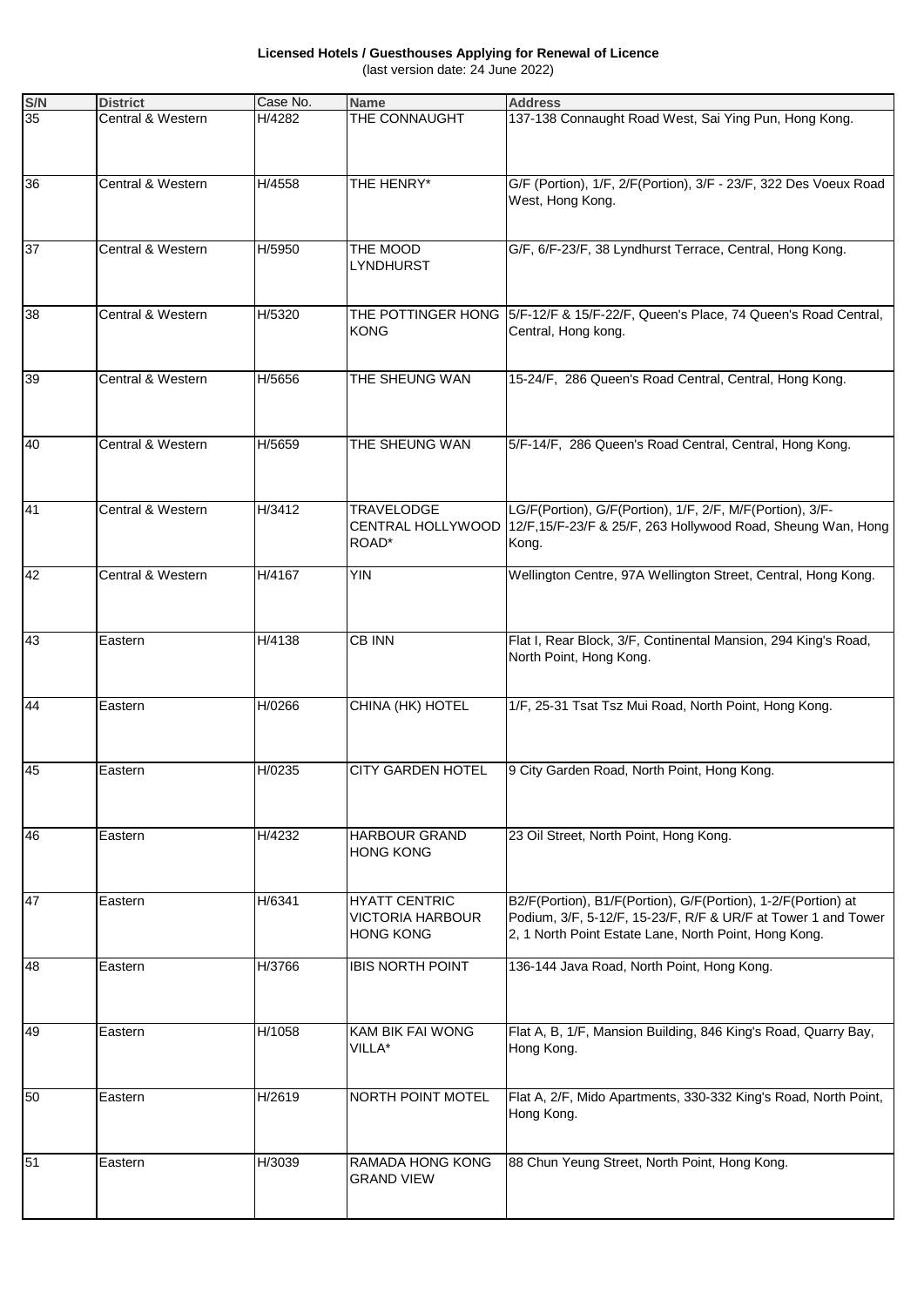**Licensed Hotels / Guesthouses Applying for Renewal of Licence** (last version date: 24 June 2022)

| S/N | <b>District</b> | Case No. | <b>Name</b>                                                   | <b>Address</b>                                                                             |
|-----|-----------------|----------|---------------------------------------------------------------|--------------------------------------------------------------------------------------------|
| 52  | Eastern         | H/2202   | TAI TAM SCOUT<br><b>CENTRE</b>                                | RBL 873, Tai Tam Reservoir Road, Hong Kong.                                                |
| 53  | Eastern         | H/2247   | THE SOUTH CHINA<br><b>HOTEL</b>                               | 67-75 Java Road, North Point, Hong Kong.                                                   |
| 54  | Eastern         | H/2416   | WINFULL COMPANY                                               | Flat 1, Block A, 9/F, Empire Apartments, 293-299 King's Road,<br>North Point, Hong Kong.   |
| 55  | Eastern         | H/0768   | <b>YESINN</b>                                                 | Flat L&M, 16/F, Rialto Mansion, 183 King's Road, Fortress Hill,<br>North Point, Hong Kong. |
| 56  | Eastern         | H/6206   | Y-LOFT*                                                       | Youth Square, 238 Chai Wan Road, Chai Wan, Hong Kong.                                      |
| 57  | Eastern         | H/4087   | 美輪賓館                                                          | Flat D, 9/F, Maylun Apartments, 23 Shu Kuk Street, North Point,<br>Hong Kong.              |
| 58  | Islands         | H/6173   | <b>B &amp; B PAK SHE LODGE</b>                                | 2/F, 10 Pak She Street, Cheung Chau.                                                       |
| 59  | Islands         | H/6153   | <b>B&amp;B VIENNA GUEST</b><br><b>HOUSE (CHEUNG</b><br>CHAU)* | 1/F-2/F, 85 Tung Wan Road, Cheung Chau.                                                    |
| 60  | Islands         | H/3177   |                                                               | BALI HOLIDAY RESORT* 2/F, 8 Yung Shue Wan Main Street, Lamma Island.                       |
| 61  | Islands         | H/3702   |                                                               | BALI HOLIDAY RESORT* 1/F, 8 Yung Shue Wan Main Street, Lamma Island.                       |
| 62  | Islands         | H/6124   | <b>BAYSHORE INN</b>                                           | G/F-2/F, 29 Hung Shing Yeh Beach, Yung Shue Wan, Lamma<br>Island.                          |
| 63  | Islands         | H/3537   | <b>BELLAGIO PET</b><br><b>FRIENDLY RESORT</b>                 | 26 Hung Shing Yeh Beach, Yung Shue Wan, Lamma Island.                                      |
| 64  | Islands         | H/6135   | BLUE WAVE COTTAGE                                             | Flat D, G/F, Block 1, Bela Vista Villa, DD CC 1491, Cheung<br>Chau.                        |
| 65  | Islands         | H/2191   |                                                               | CARITAS KA FAI HOUSE 1-3 Ming Fai Road, Cheung Chau.                                       |
| 66  | Islands         | H/2189   | CARITAS OI FAI CAMP                                           | 4 Ming Fai Road, Cheung Chau.                                                              |
| 67  | Islands         | H/3375   | CHARTER CITY<br><b>COMPANY LIMITED</b>                        | Flat C, 2/F, Block 16, Bela Vista Villa, DD CC 1491, Cheung<br>Chau.                       |
| 68  | Islands         | H/5714   | <b>CITY OASIS</b>                                             | 1/F-2/F, DD 1 Lot 3071, Ngau Au Village, Tung Chung, Lantau<br>Island.                     |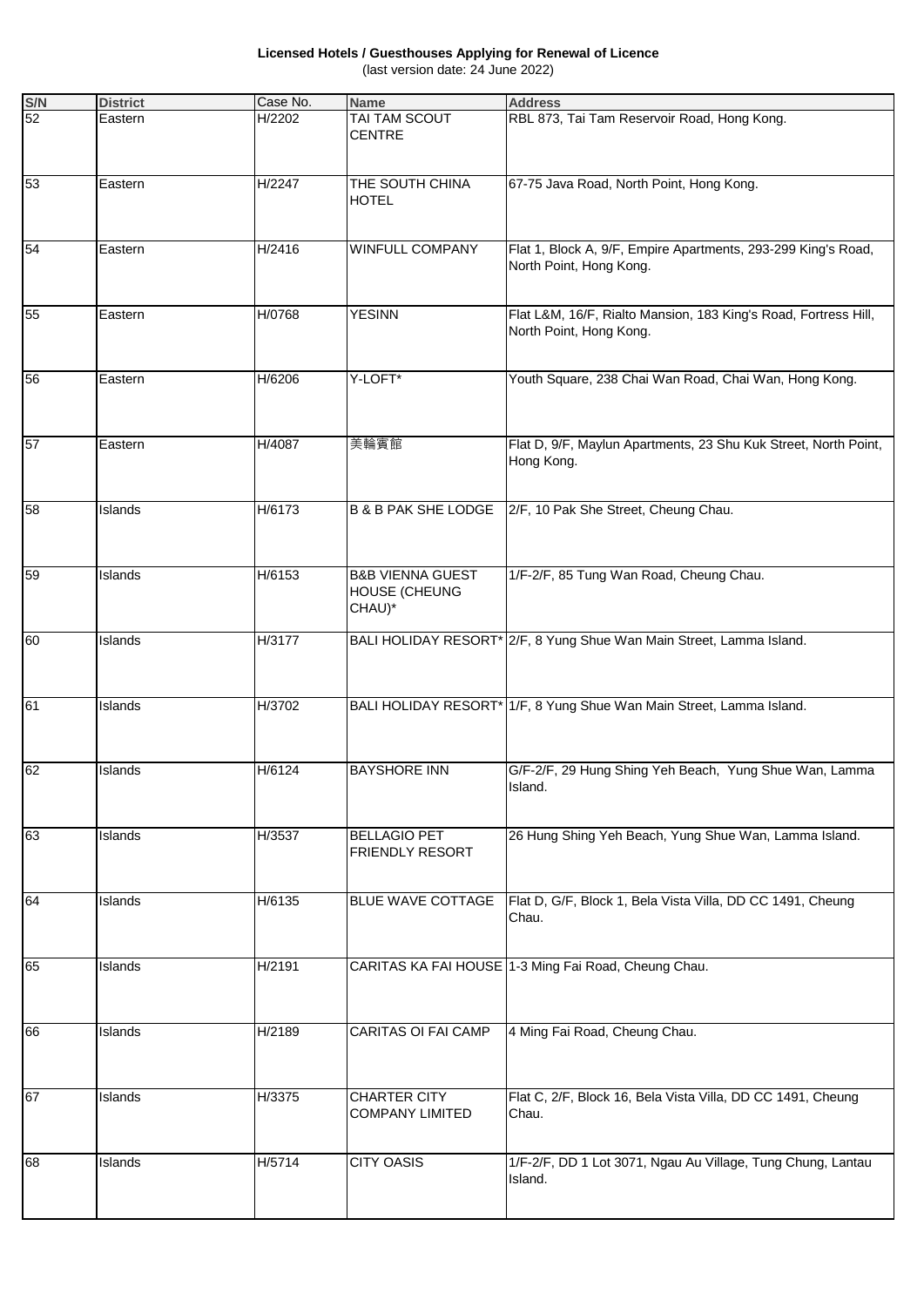**Licensed Hotels / Guesthouses Applying for Renewal of Licence** (last version date: 24 June 2022)

| S/N | <b>District</b> | Case No. | <b>Name</b>                               | <b>Address</b>                                                                                         |
|-----|-----------------|----------|-------------------------------------------|--------------------------------------------------------------------------------------------------------|
| 69  | Islands         | H/1979   | CONCERTO INN*                             | 28 Hung Shing Yeh Beach, Yung Shue Wan, Lamma Island.                                                  |
|     |                 |          |                                           |                                                                                                        |
| 70  | Islands         | H/3270   | <b>DAILY COINS LIMITED</b>                | Flat A, 1/F-2/F & Flat B, G/F-2/F, Block 14, Bela Vista Villa, DD<br>CC 1491, Cheung Chau.             |
| 71  | Islands         | H/3267   | DAILY COMMENCE<br>LIMITED                 | Flat A & B, G/F, Block 8, Bela Vista Villa, DD CC 1491, Cheung<br>Chau.                                |
| 72  | Islands         | H/3269   | DAILY COMMENCE<br>LIMITED                 | Flat D-F, G/F, Block 12, Bela Vista Villa, DD CC 1491, Cheung<br>Chau.                                 |
| 73  | Islands         | H/3273   | DAILY FRONT LIMITED                       | Flat C, G/F-2/F & Flat D, 1/F-2/F, Block 15, Bela Vista Villa, DD<br>CC 1491, Cheung Chau.             |
| 74  | Islands         | H/3275   | DAILY IMAGE LIMITED                       | Flat E&F, G/F-2/F, Block 16, Bela Vista Villa, DD CC 1491,<br>Cheung Chau.                             |
| 75  | Islands         | H/3271   | <b>DAILY PERFECT</b><br><b>LIMITED</b>    | Flat C, G/F-2/F & Flat D, 1/F-2/F, Block 14, Bela Vista Villa, DD<br>CC 1491, Cheung Chau.             |
| 76  | Islands         | H/3272   | DAILY SPARK LIMITED                       | Flat A, 1/F-2/F & Flat B, G/F-2/F, Block 15, Bela Vista Villa, DD<br>CC 1491, Cheung Chau.             |
| 77  | Islands         | H/3342   | <b>DICKWAY</b><br><b>ENTERPRISES LTD.</b> | Flat A, 1/F, Block 7, Bela Vista Villa, DD CC 1491, Cheung Chau.                                       |
| 78  | Islands         | H/6233   | <b>DISNEY EXPLORERS</b><br>LODGE          | Hong Kong Disneyland Resort, Lantau Island.                                                            |
| 79  | Islands         | H/3551   | <b>HOTEL</b>                              | DISNEY'S HOLLYWOOD Hong Kong Disneyland Resort, Lantau Island.                                         |
| 80  | Islands         | H/6343   | DOLLARFUL HOLIDAY<br><b>RESORT</b>        | Flat A, B, C, 1/F and Flat D, E, F, 2/F, 29 Yung Shue Wan Back<br>Street, Yung Shue Wan, Lamma Island. |
| 81  | Islands         | H/3731   | FONG CHE HO HAU<br><b>SUMMER HOUSE</b>    | Flat D, 1/F, Block 12, Bela Vista Villa, DD CC 1491, Cheung<br>Chau.                                   |
| 82  | Islands         | H/1523   | FU KEE HORIZON<br><b>RESORT</b>           | Flat A, G/F, Block 11 & Flat D, G/F, Block 9, Bela Vista Villa, DD<br>CC 1491, Cheung Chau.            |
| 83  | Islands         | H/3202   | FU KEE HORIZON<br><b>RESORT</b>           | Flat C, 1/F-2/F, Block 7, Bela Vista Villa, DD CC 1491, Cheung<br>Chau.                                |
| 84  | Islands         | H/3204   | FU KEE HORIZON<br><b>RESORT</b>           | Flat H3, 1/F & Flat G&H, 2/F, Block 11, Bela Vista Villa, DD CC<br>1491, Cheung Chau.                  |
| 85  | Islands         | H/3264   | FU KEE HORIZON<br><b>RESORT</b>           | Flat B, 2/F, Block 9, Bela Vista Villa, DD CC 1491, Cheung Chau.                                       |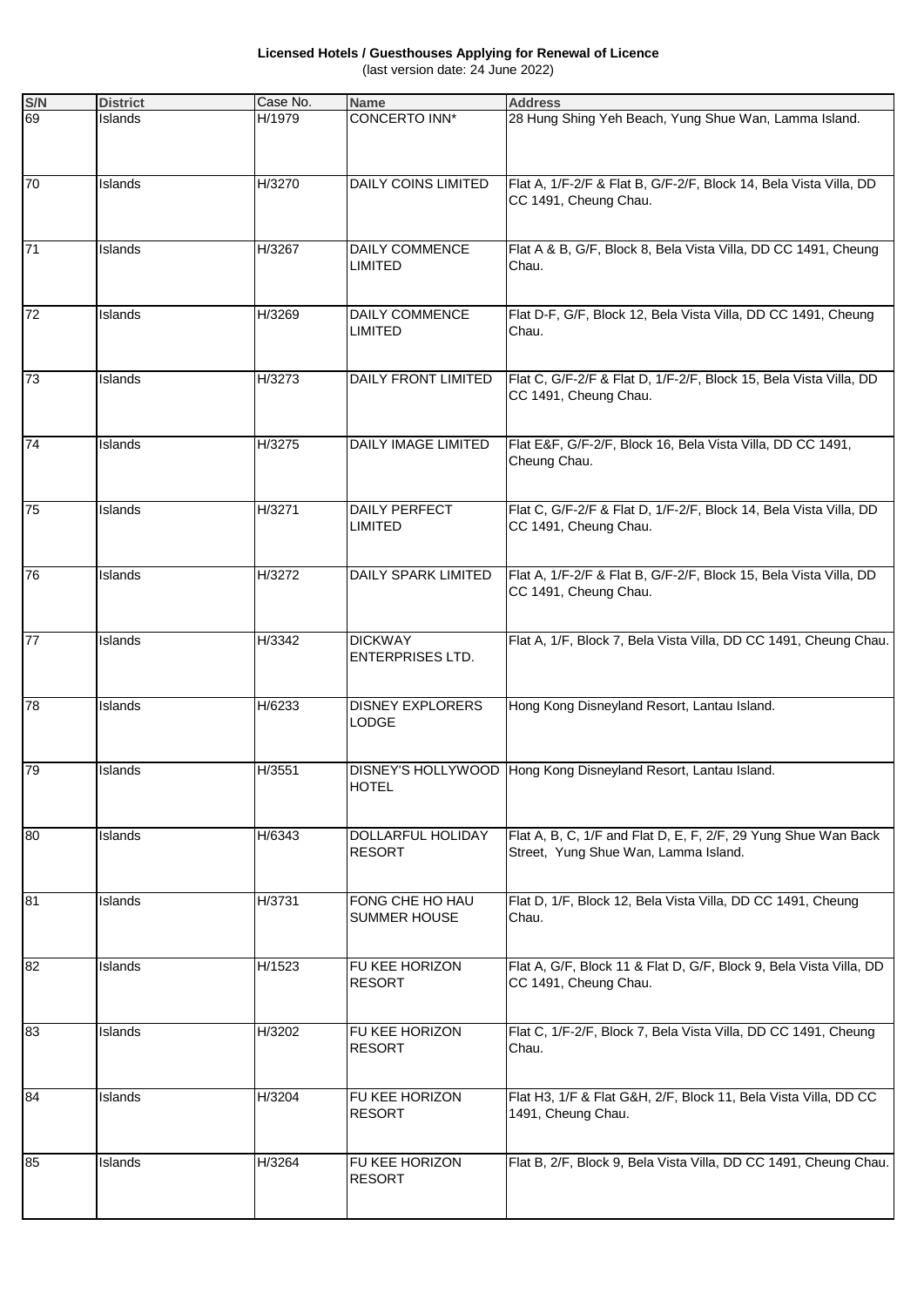**Licensed Hotels / Guesthouses Applying for Renewal of Licence** (last version date: 24 June 2022)

| S/N | <b>District</b> | Case No. | <b>Name</b>                                                                                        | <b>Address</b>                                                                                                                                   |
|-----|-----------------|----------|----------------------------------------------------------------------------------------------------|--------------------------------------------------------------------------------------------------------------------------------------------------|
| 86  | Islands         | H/4382   | FU KEE HORIZON<br><b>RESORT</b>                                                                    | Flat C, G/F-1/F, Block 9, Bela Vista Villa, DD CC 1491, Cheung<br>Chau.                                                                          |
| 87  | Islands         | H/5484   | FU KEE HORIZON<br><b>RESORT</b>                                                                    | Flat H4, 1/F, Block 11, Bela Vista Villa, DD CC 1491, Cheung<br>Chau.                                                                            |
| 88  | Islands         | H/3274   | <b>GAINHAM</b><br><b>DEVELOPMENT</b><br><b>LIMITED</b>                                             | Flat E, 1/F - 2/F & Flat F, G/F - 2/F, Block 15, Bela Vista Villa, DD<br>CC 1491, Cheung Chau.                                                   |
| 89  | Islands         | H/4278   | <b>GAINHAM</b><br><b>DEVELOPMENT</b><br><b>LIMITED</b>                                             | Flat B, G/F-1/F, Block 3, Bela Vista Villa, DD CC 1491, Cheung<br>Chau.                                                                          |
| 90  | Islands         | H/3201   | <b>HAPPY HOLIDAY</b><br><b>HOUSE</b>                                                               | Flat D, 2/F, Block 5, Bela Vista Villa, DD CC 1491, Cheung Chau.                                                                                 |
| 91  | Islands         | H/4179   | <b>HOI CHING</b>                                                                                   | Flat D, 1/F, Block 5, Bela Vista Villa, DD CC 1491, Cheung Chau.                                                                                 |
| 92  | Islands         | H/2182   | <b>HONG KONG</b><br>CHRISTIAN COUNCIL<br><b>BRADBURY RETREAT</b><br><b>CENTRE</b>                  | 31 Kwun Yam Wan Road, Cheung Chau.                                                                                                               |
| 93  | Islands         | H/3597   | <b>HONG KONG</b><br>DISNEYLAND HOTEL                                                               | Hong Kong Disneyland Hotel, Hong Kong Disneyland Resort,<br>Lantau Island.                                                                       |
| 94  | Islands         | H/6330   | <b>HONG KONG</b><br><b>PLAYGROUND</b><br>ASSOCIATION JOCKEY<br>CLUB SILVERMINE BAY                 | G/F-1/F, Block A1, G/F-1/F, Block A2, G/F-1/F, Block B, G/F-1/F,<br>Block C1, G/F-1/F, Block C2, 30 Tung Wan Tau Road, Mui Wo,<br>Lantau Island. |
| 95  | Islands         | H/3813   | HONG KONG SHAOLIN<br><b>WUSHU CULTURE</b><br><b>CENTRE CHARITABLE</b><br><b>FOUNDATION LIMITED</b> | Lot 189 in DD302 & STT CX 1697, Tai O, Lantau Island.                                                                                            |
| 96  | Islands         | H/3817   | HONG KONG SHAOLIN<br>WUSHU CULTURE<br>CENTRE CHARITABLE<br>FOUNDATION LIMITED*                     | 3 Shek Tsai Po Street, Tai O, Lantau Island.                                                                                                     |
| 97  | Islands         | H/5818   | HONG KONG VICTORIA<br><b>RESORT</b>                                                                | DD 316 Lot 3090, 22 Chi Ma Wan Road, Pui O, Lantau Island.                                                                                       |
| 98  | Islands         | H/4026   | <b>LAMMA VACATION</b><br><b>HOUSE</b>                                                              | 1/F, Yung Shue Wan, 13 Main Street, Lamma Island.                                                                                                |
| 99  | Islands         | H/4034   | <b>LAMMA VACATION</b><br><b>HOUSE</b>                                                              | 1/F & 2/F, 29 Yung Shue Wan Main Street, Lamma Island.                                                                                           |
| 100 | Islands         | H/2187   | LAMMA YOUTH CAMP                                                                                   | Lamma Island                                                                                                                                     |
| 101 | Islands         | H/5960   | LANDSHINE RESORT*                                                                                  | G/F, 23-24 Tai Hing Tai Road, Cheung Chau.                                                                                                       |
| 102 | Islands         | H/6205   | <b>LANTAU LODGE</b>                                                                                | 2/F, 47A Shui Hau Village, Lantau Island.                                                                                                        |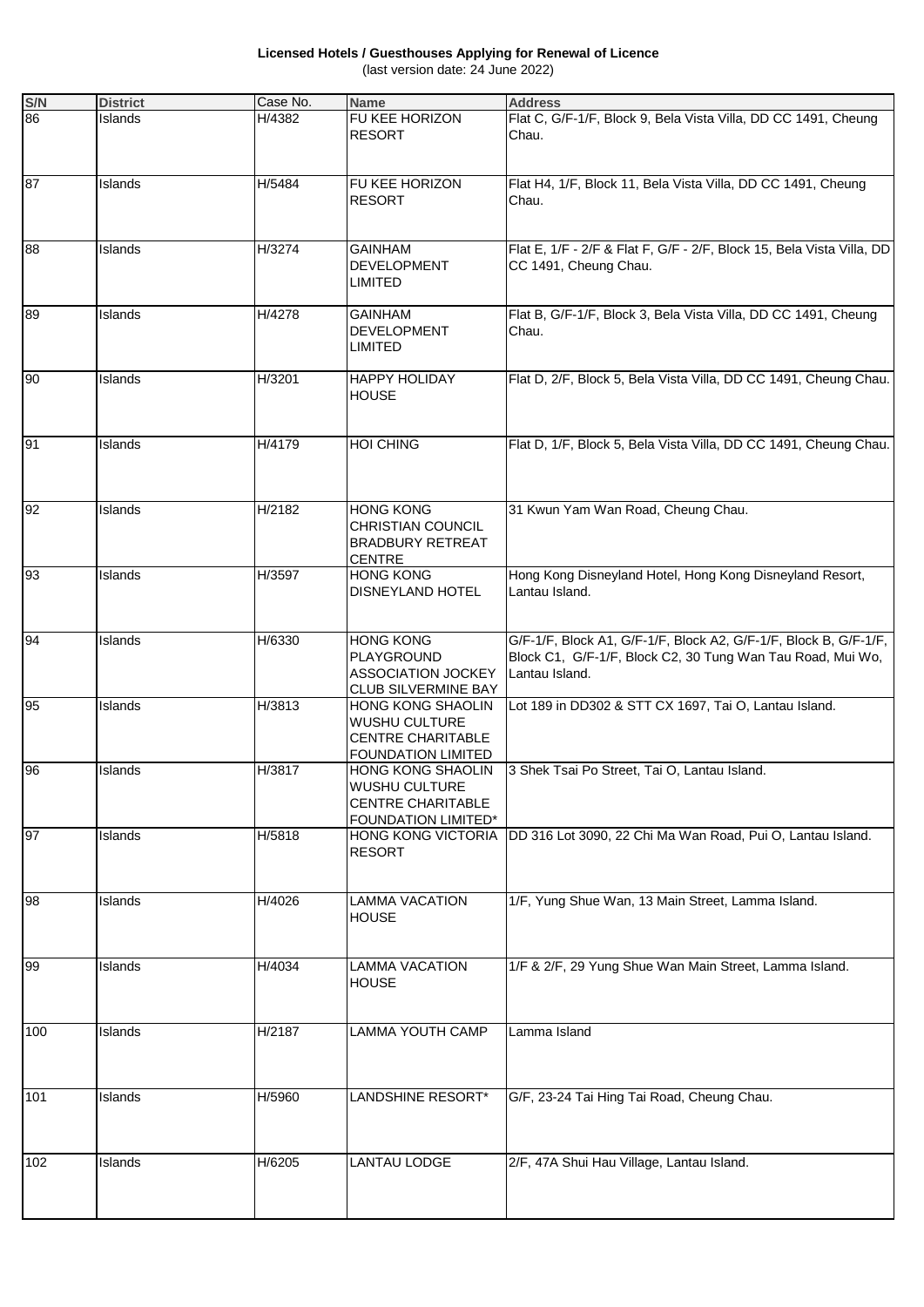**Licensed Hotels / Guesthouses Applying for Renewal of Licence** (last version date: 24 June 2022)

| S/N   | <b>District</b> | Case No. | <b>Name</b>                                             | <b>Address</b>                                                                                   |
|-------|-----------------|----------|---------------------------------------------------------|--------------------------------------------------------------------------------------------------|
| 103   | Islands         | H/6481   | <b>LYCHEE SUNSET</b><br>HOTEL CHEUNG CHAU<br>(PHASE 2)* | 1/F, 94-95 Lai Chi Yuen, Cheung Chau.                                                            |
| 104   | Islands         | H/1787   | MAN LAI WAH HOTEL*                                      | 2 Po Wah Yuen, Yung Shue Wan, Lamma Island.                                                      |
| 105   | Islands         | H/2184   | <b>METHODIST RETREAT</b><br><b>CENTRE</b>               | 19 & 27 Tung Wan Tau, Mui Wo Road, Lantau Island.                                                |
| 106   | Islands         | H/1720   | MUI WO RESORT<br><b>COMPANY</b>                         | No 14, 1/F(Portion)-2/F(Portion), Tung Wan Tau Road, Mui Wo,<br>Lantau Island.                   |
| 107   | Islands         | H/3721   | PHILIP TOU                                              | Flat A, 1/F, Block 16, Bela Vista Villa, DD CC 1491, Cheung<br>Chau.                             |
| 108   | Islands         | H/3348   |                                                         | PHILIP TOU KWOK CHIU Flat D, G/F, Block 16, Bela Vista Villa, DD CC 1491, Cheung<br>Chau.        |
| 109   | <b>Islands</b>  | H/4052   | <b>PING YEE</b>                                         | Flat D, 1/F, Block 9, Bela Vista Villa, DD CC 1491, Cheung Chau.                                 |
| 110   | Islands         | H/2524   | <b>RIVERSIDE HOLIDAY</b><br>INN*                        | DD 328, Lot 1919, 172 Tong Fuk Village, Lantau Island.                                           |
| 111   | <b>Islands</b>  | H/3017   | <b>SEA VIEW HOLIDAY</b><br><b>HOUSE</b>                 | Flat C, G/F; Flat D, 1/F; Flat C&D, 2/F; Block 13, Bela Vista Villa,<br>DD CC 1491, Cheung Chau. |
| 112   | Islands         | H/1899   | <b>SEA VIEW LODGE*</b>                                  | 2/F, 38A-B Ham Tin Kau Tsuen, Pui O, Lantau Island.                                              |
| $113$ | Islands         | H/3744   | <b>SEAVIEW HOLIDAY</b><br><b>HOUSE</b>                  | Flat B, G/F, Block 11, Bela Vista Villa, DD CC 1491, Cheung<br>Chau.                             |
| 114   | Islands         | H/0842   | SILVERMINE BEACH<br><b>RESORT</b>                       | M.W. DD2 Lot 648, Silvermine Bay, Mui Wo, Lantau Island.                                         |
| 115   | Islands         | H/4873   | SINCERITY HK                                            | Flat C, 1/F, Block 12, Bela Vista Villa, DD CC 1491, Cheung<br>Chau.                             |
| 116   | Islands         | H/1943   | SUN FAI RESORT<br>HOUSE*                                | G/F-2/F, 148 Tong Fuk Village, Lantau Island.                                                    |
| 117   | Islands         | H/6187   | SUN RISE HOLIDAY<br><b>RESORT LIMITED</b>               | 1/F & 2/F, 15 Main Street, Yung Shue Wan, Lamma Island.                                          |
| 118   | Islands         | H/6224   | SUNBEAM HOSTEL                                          | Flat B, 1/F, Block 7, Bela Vista Villa, DD CC 1491, Cheung Chau.                                 |
| 119   | Islands         | H/3868   | SURE PROGRESS<br><b>LIMITED</b>                         | Flat A, 1/F-2/F, Block 5, Bela Vista Villa, DD CC 1491, Cheung<br>Chau.                          |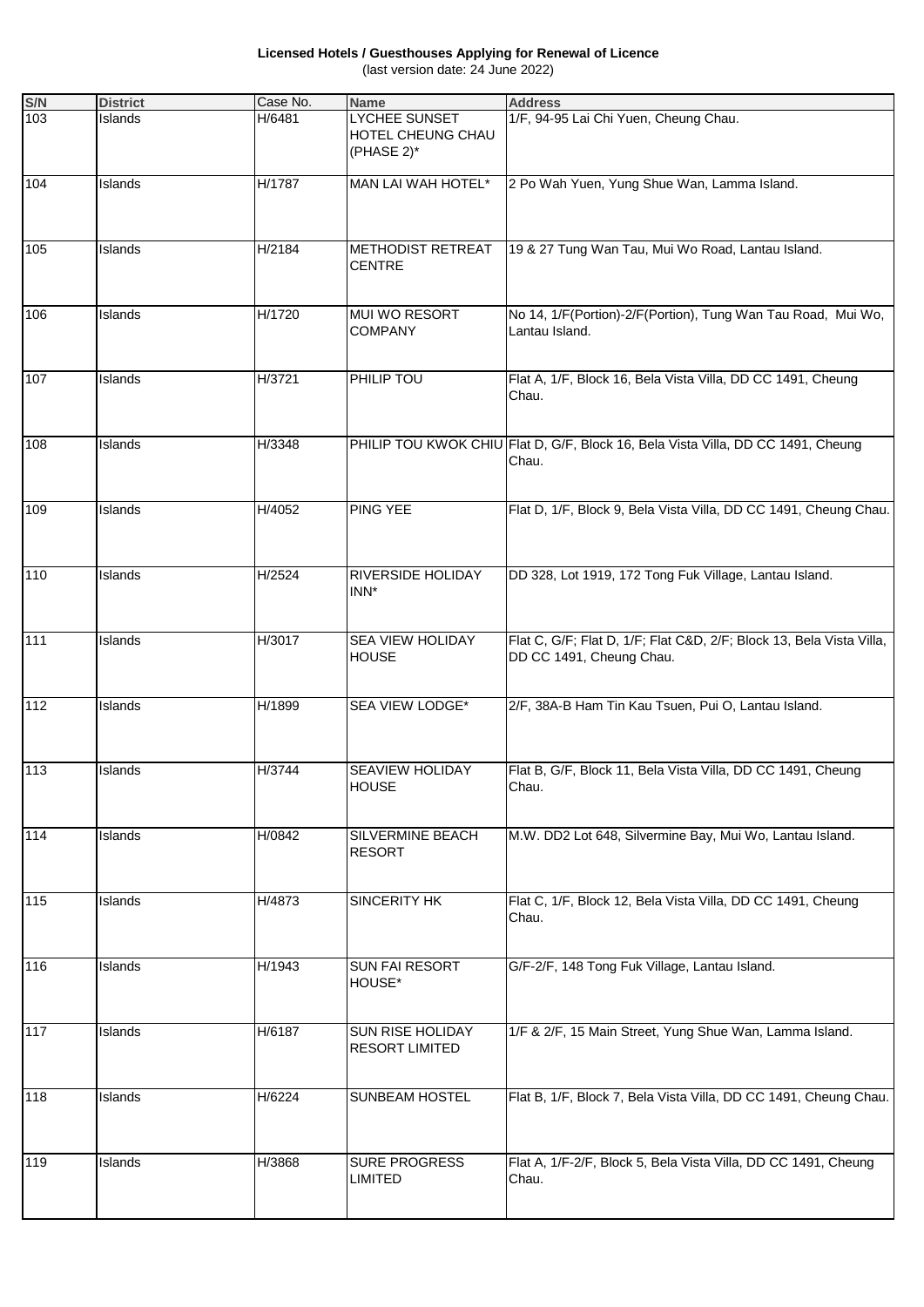**Licensed Hotels / Guesthouses Applying for Renewal of Licence** (last version date: 24 June 2022)

| S/N   | <b>District</b> | Case No. | <b>Name</b>                                                                       | <b>Address</b>                                                                                                                                                                                 |
|-------|-----------------|----------|-----------------------------------------------------------------------------------|------------------------------------------------------------------------------------------------------------------------------------------------------------------------------------------------|
| 120   | Islands         | H/5393   | SURE PROGRESS<br><b>LIMITED</b>                                                   | Flat A, 1/F, Block 6, Bela Vista Villa, DD CC 1491, Cheung<br>Chau.                                                                                                                            |
| 121   | Islands         | H/4069   | <b>SYDNEY LEONG</b><br><b>HOLIDAY LODGE</b>                                       | 10A South Lantau Road, San Shek Wan, Lantau Island.                                                                                                                                            |
| 122   | Islands         | H/4616   |                                                                                   | TAI O HERITAGE HOTEL Old Tai O Police Station, Shek Tsai Po Street, Tai O, Lantau<br>Island.                                                                                                   |
| 123   | Islands         | H/1612   | <b>TAK KEE</b>                                                                    | Flat D, G/F, Block 5, Bela Vista Villa, DD CC 1491, Cheung<br>Chau.                                                                                                                            |
| 124   | Islands         | H/6126   | <b>TAK SHING RESORT</b><br><b>HOUSE</b>                                           | Flat F, 2/F, Block 12, Bela Vista Villa, DD CC 1491, Cheung<br>Chau.                                                                                                                           |
| 125   | Islands         | H/2120   | <b>TCM DEVELOPMENT</b><br>CO.                                                     | Flat B-E, G/F, Block 7, Bela Vista Villa, DD CC 1491, Cheung<br>Chau.                                                                                                                          |
| 126   | <b>Islands</b>  | H/2134   | <b>TCM DEVELOPMENT</b><br>CO.                                                     | Flat C, 1/F, Block 16; Flat A, G/F, Block 12 & Flat A, 1/F, Block 9,<br>Bela Vista Villa, DD CC 1491, Cheung Chau.                                                                             |
| 127   | Islands         | H/2070   | THE COVE HOSTEL                                                                   | 1/F-2/F, DD 328, LOT 1884, NO. 17D, Tong Fuk Village, Lantau<br>Island.                                                                                                                        |
| 128   | <b>Islands</b>  | H/6622   | THE HONG KONG<br><b>BUDDHIST</b><br><b>ASSOCIATION CHAN</b><br><b>MA MEE YORK</b> | 2/F of Dormitory Block 1, 1/F & 3/F of Dormitory Block 2, No.22<br>Cheung Tung Road, Tung Chung, Lantau Island.                                                                                |
| 129   | Islands         | H/2169   | THE SALVATION ARMY<br><b>BRADBURY CAMP</b>                                        | 6 Ming Fai Road, Cheung Chau.                                                                                                                                                                  |
| 130   | <b>Islands</b>  | H/6548   | THE SILVERI HONG<br>KONG - MGALLERY                                               | B2/F(Portion), B1(Portion), G/F(Portion), L1(Portion)-<br>L9(Portion), L10(Portion)-L12(Portion), L15(Portion),<br>Roof(Portion) and Top Roof, 16 Tat Tung Road, Tung Chung,<br>Lantau Island. |
| $131$ | <b>Islands</b>  | H/3837   | <b>WAH HIN</b>                                                                    | 1/F-2/F, 33 Yung Shue Wan Main Street, Lamma Island.                                                                                                                                           |
| 132   | Islands         | H/1455   | WAH KING HOLIDAY<br><b>RESORT COMPANY</b>                                         | Flat C, G/F, Block 5, Bela Vista Villa, DD CC 1491, Cheung<br>Chau.                                                                                                                            |
| 133   | <b>Islands</b>  | H/3400   | WAI KEE RESORT<br>HOUSE*                                                          | 1/F, 7 Chung Hing San Street, Cheung Chau.                                                                                                                                                     |
| 134   | Islands         | H/6097   | <b>WEALTH</b>                                                                     | Flat G, 2/F, Block 12, Bela Vista Villa, DD CC 1491, Cheung<br>Chau.                                                                                                                           |
| 135   | <b>Islands</b>  | H/1643   | YAU LEE HOLIDAY<br><b>CENTRE</b>                                                  | Flat C, 1/F & Flat D, G/F, Block 10; Flat A&B, 2/F & Flat C&D,<br>G/F, Block 11 & Flat E, 1/F, Block 12, Bela Vista Villa, DD CC<br>1491, Cheung Chau.                                         |
| 136   | <b>Islands</b>  | H/6386   | 恆美渡假屋                                                                             | Flat F, G/F, Block 2, Bela Vista Villa, DD CC 1491, Cheung<br>Chau,                                                                                                                            |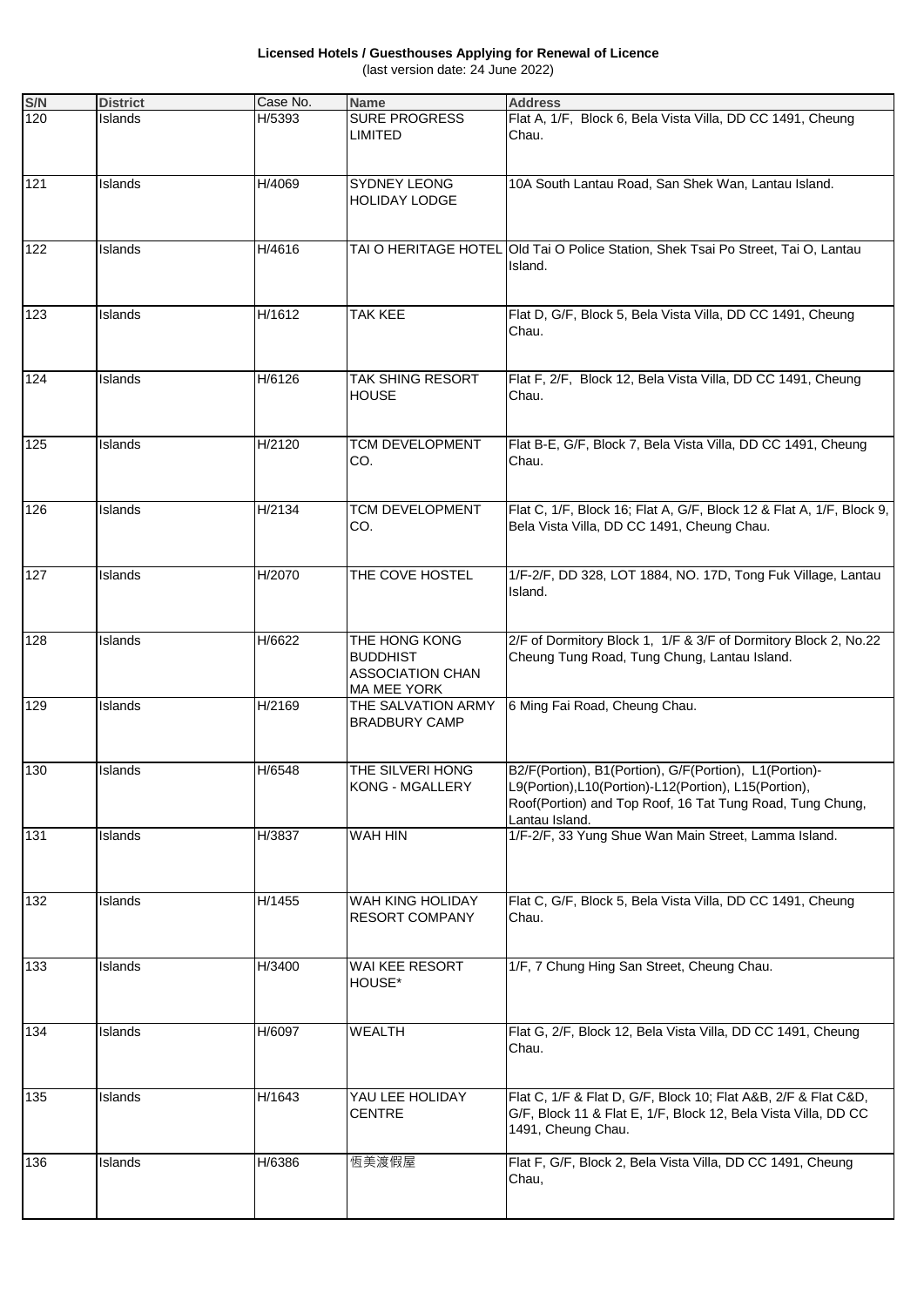**Licensed Hotels / Guesthouses Applying for Renewal of Licence** (last version date: 24 June 2022)

| S/N | <b>District</b>     | Case No. | <b>Name</b>                                                | <b>Address</b>                                                                                                                                                                                   |
|-----|---------------------|----------|------------------------------------------------------------|--------------------------------------------------------------------------------------------------------------------------------------------------------------------------------------------------|
| 137 | Islands             | H/4332   | 源美實業百貨*                                                    | G/F, 149 San Hing Back Street, Cheung Chau.                                                                                                                                                      |
| 138 | Islands             | H/4679   | 源美實業百貨                                                     | 1/F, 3 San Hing Street, Lot 113, Cheung Chau.                                                                                                                                                    |
| 139 | <b>Kowloon City</b> | H/6315   | <b>ARTS VILLA*</b>                                         | Flat 301-303, 2/F, Block A, I-Feng Mansion, 237 To Kwa Wan<br>Road, To Kwa Wan, Kowloon.                                                                                                         |
| 140 | <b>Kowloon City</b> | H/5708   | <b>B HOTEL</b>                                             | G/F-21/F, 188 Pau Chung Street, To Kwa Wan, Kowloon City,<br>Kowloon.                                                                                                                            |
| 141 | <b>Kowloon City</b> | H/6209   |                                                            | ECC HOTEL HUNG HOM G-3/F, 5-17/F & R-UR/F, 179-181 Bulkeley Street, Hung Hom,<br>Kowloon.                                                                                                        |
| 142 | <b>Kowloon City</b> | H/3682   | <b>EXOTIC WIND VILLA*</b>                                  | G/F, 3 Essex Crescent, Kowloon Tong, Kowloon.                                                                                                                                                    |
| 143 | Kowloon City        | H/0370   | <b>GEE PAK VILLA*</b>                                      | Flat 201, Block A, 1/F, I-Feng Mansions, 237 To Kwa Wan Road,<br>To Kwa Wan, Kowloon.                                                                                                            |
| 144 | <b>Kowloon City</b> | H/2540   | <b>HARBOUR GRAND</b><br><b>KOWLOON</b>                     | 20 Tak Fung Street, Hung Hom, Kowloon.                                                                                                                                                           |
| 145 | Kowloon City        | H/6526   | <b>HARBOUR GRAND</b><br><b>KOWLOON</b>                     | G/F(Portion), 20/F(Portion), 21/F(Portion), 22/F, Duct Space,<br>23/F, 25/F to 33/F, Main Roof, Mechanical Floor and Top Roof<br>Floor, Two Harbourfront, 22 Tak Fung Street, Hung Hom, Kowloon. |
| 146 | Kowloon City        | H/3825   | <b>HARBOURFRONT</b><br>HORIZON ALL - SUITE<br><b>HOTEL</b> | 8 Hung Luen Road, Hung Hom Bay, Kowloon.                                                                                                                                                         |
| 147 | Kowloon City        | H/0841   | <b>HOLY CARPENTER</b><br><b>GUEST HOUSE*</b>               | 5/F & 6/F, 1 Dyer Avenue, Hung Hom, Kowloon.                                                                                                                                                     |
| 148 | <b>Kowloon City</b> | H/6222   | <b>ICLUB MA TAU WAI</b><br><b>HOTEL</b>                    | B-3/F, 5-12/F, 15-23/F, R/F & UR/F, 8 Ha Heung Road, To Kwa<br>Wan, Kowloon.                                                                                                                     |
| 149 | Kowloon City        | H/5649   | <b>I-FENG VILLA*</b>                                       | Flat 215-217, 1/F, Block B, I-Feng Mansion, 237A To Kwa Wan<br>Road, To Kwa Wan, Kowloon.                                                                                                        |
| 150 | <b>Kowloon City</b> | H/1163   | KINGSWAY VILLA*                                            | 1/F, 1 Rutland Quadrant, Kowloon Tong, Kowloon.                                                                                                                                                  |
| 151 | <b>Kowloon City</b> | H/3565   | LEVEL 3                                                    | 3/F, 14-18 Sung Wong Toi Road, Kowloon City, Kowloon.                                                                                                                                            |
| 152 | <b>Kowloon City</b> | H/3646   | LEVEL 5                                                    | 5/F, 14-18 Sung Wong Toi Road, Kowloon City, Kowloon.                                                                                                                                            |
| 153 | <b>Kowloon City</b> | H/3184   | MING LAU HOTEL                                             | 1/F, 37 Cumberland Road, Kowloon Tong, Kowloon.                                                                                                                                                  |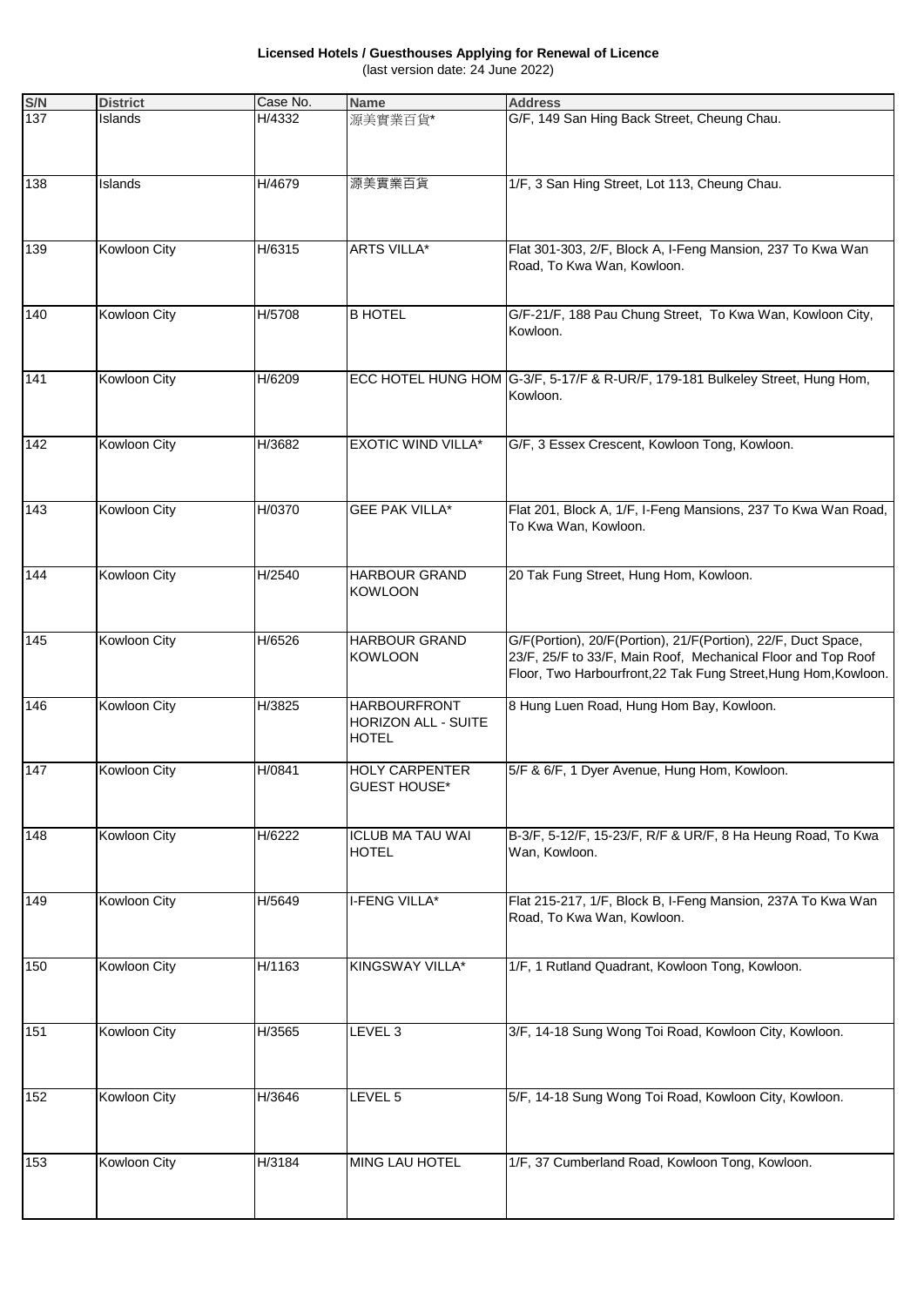**Licensed Hotels / Guesthouses Applying for Renewal of Licence** (last version date: 24 June 2022)

| S/N | <b>District</b>     | Case No. | <b>Name</b>                                  | <b>Address</b>                                                                                                     |
|-----|---------------------|----------|----------------------------------------------|--------------------------------------------------------------------------------------------------------------------|
| 154 | Kowloon City        | H/0875   | <b>NGALI</b>                                 | 1/F, 388 Prince Edward Road, Kowloon.                                                                              |
| 155 | <b>Kowloon City</b> | H/0998   | PERSONAGE HOTEL                              | G/F, 37 Cumberland Road, Kowloon Tong, Kowloon.                                                                    |
| 156 | <b>Kowloon City</b> | H/5278   | <b>REGAL ORIENTAL</b><br><b>HOTEL</b>        | Regal Oriental Hotel, 30-38 Sa Po Road, Kowloon City,<br>Kowloon.                                                  |
| 157 | <b>Kowloon City</b> | H/0019   | <b>SUMMIT VIEW</b><br><b>KOWLOON</b>         | 5 Man Fuk Road, Ho Man Tin, Kowloon.                                                                               |
| 158 | <b>Kowloon City</b> | H/5193   | THE TEN VILLA*                               | G/F-1/F, 10 Norfolk Road, Kowloon Tong, Kowloon.                                                                   |
| 159 | <b>Kowloon City</b> | H/1126   | VICNCO VILLA*                                | G/F, 1 Rutland Quadrant, Kowloon Tong, Kowloon.                                                                    |
| 160 | Kowloon City        | H/1127   | <b>VIVA VILLA*</b>                           | G/F, 1 Rutland Quadrant, Kowloon Tong, Kowloon.                                                                    |
| 161 | <b>Kwai Tsing</b>   | H/2913   | <b>CARITAS ACTIVITY</b><br>CENTRE - TSING YI | 61 Moon Tsai Tong, DD436, Tsing Yi, New Territories.                                                               |
| 162 | <b>Kwai Tsing</b>   | H/6203   | <b>HOTEL COZI · OASIS</b>                    | LCP-UCP/F, LG-UG/F & 1-26/F & Roof-Top Roof, Hotel Cozi,<br>443-451 Castle Peak Road, Kwai Chung, New Territories. |
| 163 | <b>Kwai Tsing</b>   | H/6200   | HOTEL EASE ACCESS.<br><b>TSUEN WAN</b>       | G/F-20/F, Hotel Ease, 12-14 Ka Hing Road, Kwai Chung, New<br>Territories.                                          |
| 164 | Kwun Tong           | H/4726   | <b>HONG KONG</b>                             | DORSETT KWUN TONG, 84 Hung To Road, Kwun Tong, Kowloon.                                                            |
| 165 | <b>Kwun Tong</b>    | H/6213   | <b>IW HOTEL</b>                              | G-3/F & 5-23/F, D-Tower, 101 Wai Yip Street, Kwun Tong,<br>Kowloon.                                                |
| 166 | <b>Kwun Tong</b>    | H/2787   | <b>LUNG TAO KWOK</b><br>VILLA*               | Flat Q, 1/F, Yan On Mansion, 357-375 Ngau Tau Kok Road,<br>Kwun Tong, Kowloon.                                     |
| 167 | Kwun Tong           | H/0248   |                                              | PALACE DE CHERE (B)* Flat 5, 2/F, Cambridge Building, 41 Hong Ning Road, Kwun Tong,<br>Kowloon.                    |
| 168 | North               | H/2203   | HONG KONG BAPTIST<br><b>ASSEMBLY</b>         | D.D. 77 Lot 1551 R.P, Ping Che Road, Fanling, New Territories.                                                     |
| 169 | North               | H/6318   | <b>KING SON MOTEL</b>                        | Front Portion, 2/F, 1 San Lok Street, Sheung Shui, New<br>Territories.                                             |
| 170 | <b>North</b>        | H/6313   | <b>SUN RISE MOTEL</b>                        | 2/F, 3 San Lok Street, Sheung Shui, New Territories.                                                               |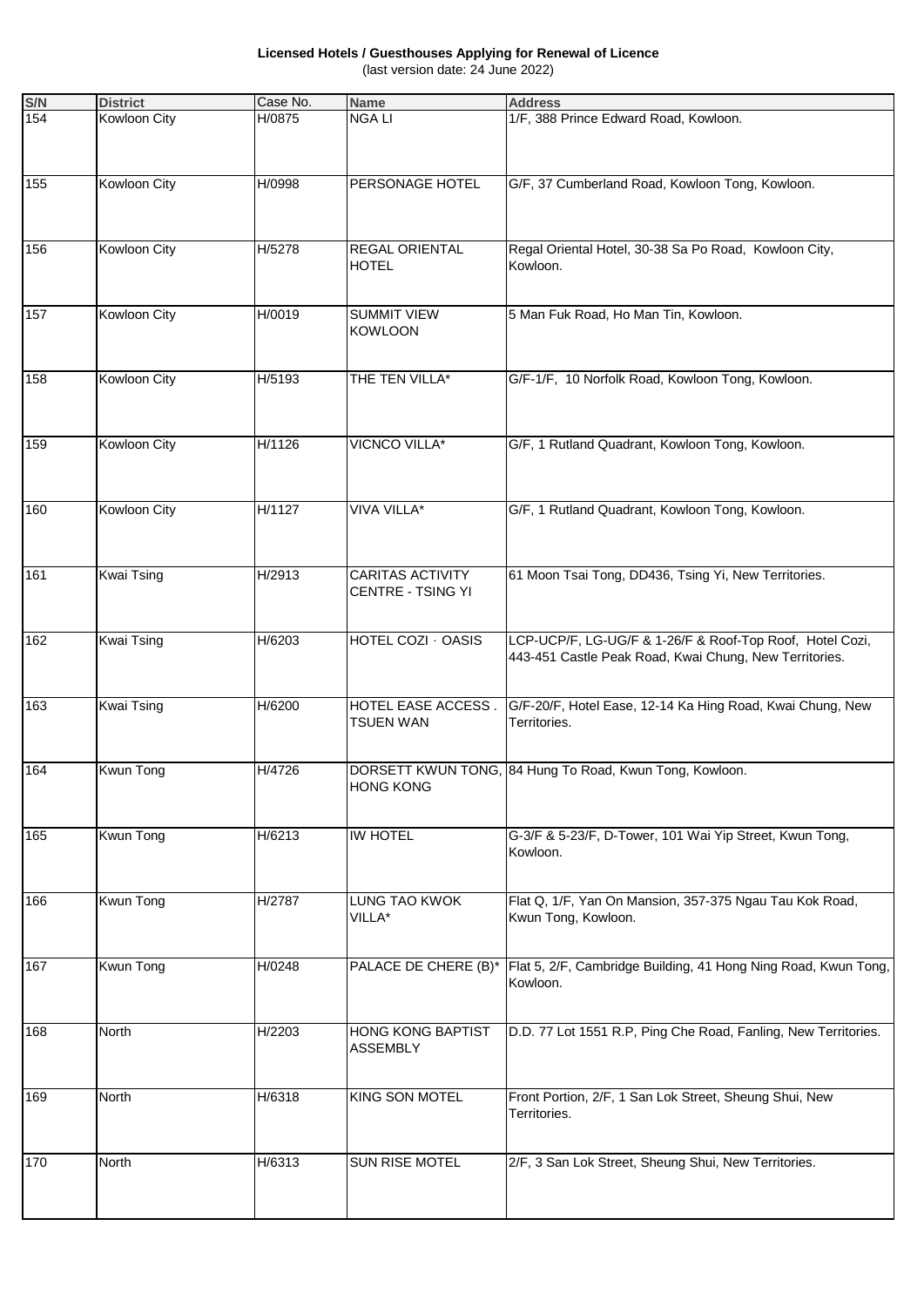**Licensed Hotels / Guesthouses Applying for Renewal of Licence** (last version date: 24 June 2022)

| S/N | <b>District</b> | Case No. | <b>Name</b>                                                                     | <b>Address</b>                                                                                                                             |
|-----|-----------------|----------|---------------------------------------------------------------------------------|--------------------------------------------------------------------------------------------------------------------------------------------|
| 171 | Sai Kung        | H/2183   | <b>BGCA BRADBURY</b><br>CAMP                                                    | D.D.257, Lot 676, Wong Yi Chau, Sai Kung, New Territories.                                                                                 |
| 172 | Sai Kung        | H/2192   | <b>CARITAS SIU TONG</b><br><b>CAMP</b>                                          | Lai Chi Chong, Tolo Harbour, Sai Kung, New Territories.                                                                                    |
| 173 | Sai Kung        | H/5819   | <b>GTA HOUSE</b>                                                                | G/F-2/F, Block 3A, 3B and Blocks V1-V5, Hong Kong Golf and<br>Tennis Academy, 81 Tai Chung Hau, Sai Kung, New Territories.                 |
| 174 | Sai Kung        | H/5829   | <b>GTA HOUSE</b>                                                                | G/F-2/F(Portion), Block 2, Hong Kong Golf and Tennis Academy,<br>81 Tai Chung Hau, Sai Kung, New Territories.                              |
| 175 | Sai Kung        | H/5839   | <b>GTA HOUSE</b>                                                                | G/F (Portion), 1/F(Portion) & 2/F(Portion), Block 1, Hong Kong<br>Golf and Tennis Academy, 81 Tai Chung Hau, Sai Kung, New<br>Territories. |
| 176 | Sai Kung        | H/6584   | <b>WM HOTEL</b>                                                                 | B2/F, B1/F, LG/F, G/F, 1/F-2/F and Roof, 28 Wai Man Road, Sai<br>Kung, New Territories.                                                    |
| 177 | Sha Tin         | H/3296   | <b>BREAKTHROUGH</b><br><b>COMMUNITY YOUTH</b><br><b>CAMPUS</b><br>(BREAKTHROUGH | 33 A Kung Kok Shan Road, Sha Tin, New Territories.                                                                                         |
| 178 | Sha Tin         | H/2193   | CHINESE YMCA WU<br>KWAI SHA YOUTH<br>VILLAGE                                    | (STTL 366 Ma On Shan Wu Kwai Sha), 2 On Chun Street, Sha<br>Tin, New Territories.                                                          |
| 179 | Sha Tin         | H/2194   | CAMP                                                                            | HIGH ROCK CHRISTIAN 102 Sha Tin Tau Village, Sha Tin, New Territories.                                                                     |
| 180 | Sha Tin         | H/1279   | <b>REGAL RIVERSIDE</b><br><b>HOTEL</b>                                          | 34-36 Tai Chung Kiu Road, Sha Tin, New Territories.                                                                                        |
| 181 | Sha Tin         | H/4275   | <b>REGAL RIVERSIDE</b><br><b>HOTEL</b>                                          | 15/F-17/F, R/F & UR/F, Regal Riverside Hotel, 34-36 Tai Chung<br>Kiu Road, Sha Tin, New Territories.                                       |
| 182 | Sham Shui Po    | H/6537   | <b>DONGDAEMUN</b><br>HOSTEL*                                                    | Flat A, 1/F, 286 Yu Chau Street, Sham Shui Po, Kowloon.                                                                                    |
| 183 | Sham Shui Po    | H/2986   | <b>GOLDEN HOTEL</b>                                                             | 1/F, 98 Yen Chow Street, Sham Shui Po, Kowloon.                                                                                            |
| 184 | Sham Shui Po    | H/3229   | <b>HO KING GUEST</b><br>HOUSE*                                                  | 1/F, 179 Yu Chau Street and 106-110 Nam Cheong Street, Sham<br>Shui Po, Kowloon.                                                           |
| 185 | Sham Shui Po    | H/2629   | HOI FU VILLA*                                                                   | Rear Block, 1/F, 250 Castle Peak Road, Cheung Sha Wan,<br>Kowloon.                                                                         |
| 186 | Sham Shui Po    | H/6553   | <b>KING'S MANSION</b>                                                           | 4/F, 21-23 Nam Cheong Street, Sham Shui Po, Kowloon.                                                                                       |
| 187 | Sham Shui Po    | H/6558   | <b>KING'S MANSION</b>                                                           | 3/F, 21-23 Nam Cheong Street, Sham Shui Po, Kowloon.                                                                                       |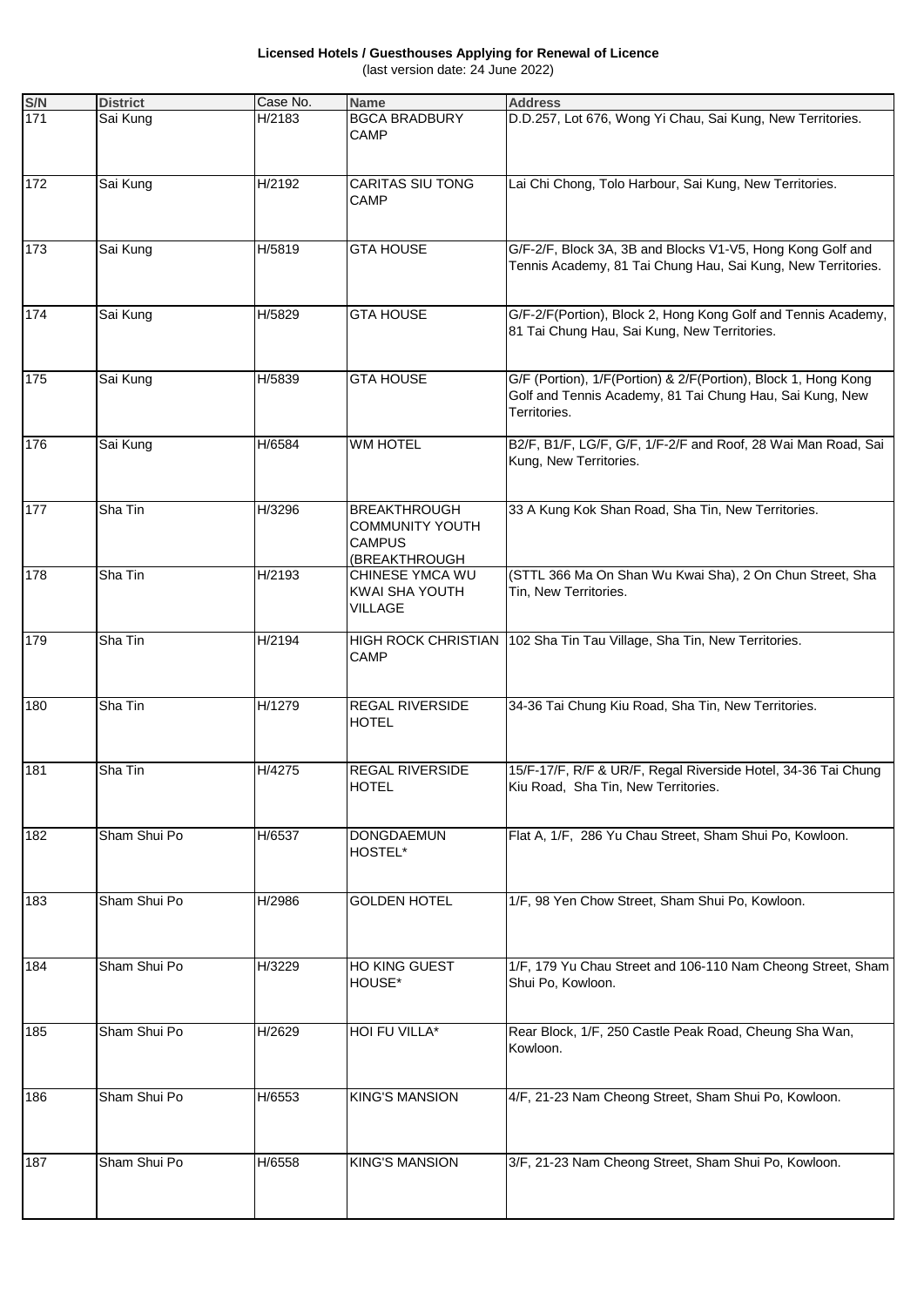**Licensed Hotels / Guesthouses Applying for Renewal of Licence** (last version date: 24 June 2022)

| S/N | <b>District</b> | Case No. | <b>Name</b>                              | <b>Address</b>                                                                 |
|-----|-----------------|----------|------------------------------------------|--------------------------------------------------------------------------------|
| 188 | Sham Shui Po    | H/6568   | <b>KING'S MANSION</b>                    | 5/F, 21-23 Nam Cheong Street, Sham Shui Po, Kowloon.                           |
| 189 | Sham Shui Po    | H/6583   | <b>KING'S MANSION</b>                    | 1/F, 21-23 Nam Cheong Street, Sham Shui Po, Kowloon.                           |
| 190 | Sham Shui Po    | H/6593   | <b>KING'S MANSION</b>                    | 2/F, 21-23 Nam Cheong Street, Sham Shui Po, Kowloon.                           |
| 191 | Sham Shui Po    | H/6199   | <b>NEST-IN HOSTEL</b><br><b>LIMITED</b>  | 2/F, 167-169 Ki Lung Street, Sham Shui Po, Kowloon.                            |
| 192 | Sham Shui Po    | H/2975   | <b>SUNSHINE GUEST</b><br>HOUSE*          | Flat A, 2/F, Hang Shing Building, 44 Kweilin Street, Sham Shui<br>Po, Kowloon. |
| 193 | Sham Shui Po    | H/2993   | TAI DO GUEST HOUSE                       | Flat C, 2/F, Hang Shing Building, 44 Kweilin Street, Sham Shui<br>Po, Kowloon. |
| 194 | Sham Shui Po    | H/4510   | THE COMFORT LIVING<br>INN*               | Flat A, 1/F, The Sorentino, 483 Shun Ning Road, Sham Shui Po,<br>Kowloon.      |
| 195 | Sham Shui Po    | H/5083   | TRAVEL LODGE 2*                          | 2/F, 307-309 Lai Chi Kok Road, Sham Shui Po, Kowloon.                          |
| 196 | Sham Shui Po    | H/5088   | <b>TRAVEL LODGE 4*</b>                   | 4/F, 307-309 Lai Chi Kok Road, Sham Shui Po, Kowloon.                          |
| 197 | Sham Shui Po    | H/5093   | <b>TRAVEL LODGE 6*</b>                   | 6/F, 307-309 Lai Chi Kok Road, Sham Shui Po, Kowloon.                          |
| 198 | Sham Shui Po    | H/5098   | TRAVEL LODGE 8*                          | 8/F, 307-309 Lai Chi Kok Road, Sham Shui Po, Kowloon.                          |
| 199 | Sham Shui Po    | H/4570   | <b>VP HOTEL*</b>                         | 1/F-2/F, 149 Lai Chi Kok Road, Sham Shui Po, Kowloon.                          |
| 200 | Sham Shui Po    | H/4655   | <b>VP HOTEL*</b>                         | 5-6/F, 149 Lai Chi Kok Road, Sham Shui Po, Kowloon.                            |
| 201 | Sham Shui Po    | H/4724   | <b>VP HOTEL*</b>                         | 7-8/F, 149 Lai Chi Kok Road, Sham Shui Po, Kowloon.                            |
| 202 | Sham Shui Po    | H/3811   | <b>WEAVE STUDIOS</b><br>PRINCE EDWARD*   | 5/F-7/F, 36 Boundary Street, Sham Shui Po, Kowloon.                            |
| 203 | Sham Shui Po    | H/3828   | <b>WEAVE STUDIOS</b><br>PRINCE EDWARD A* | 8/F-10/F, 36 Boundary Street, Sham Shui Po, Kowloon.                           |
| 204 | Sham Shui Po    | H/3832   | <b>WEAVE STUDIOS</b><br>PRINCE EDWARD B* | 11/F, 12/F, 15/F, 36 Boundary Street, Sham Shui Po, Kowloon.                   |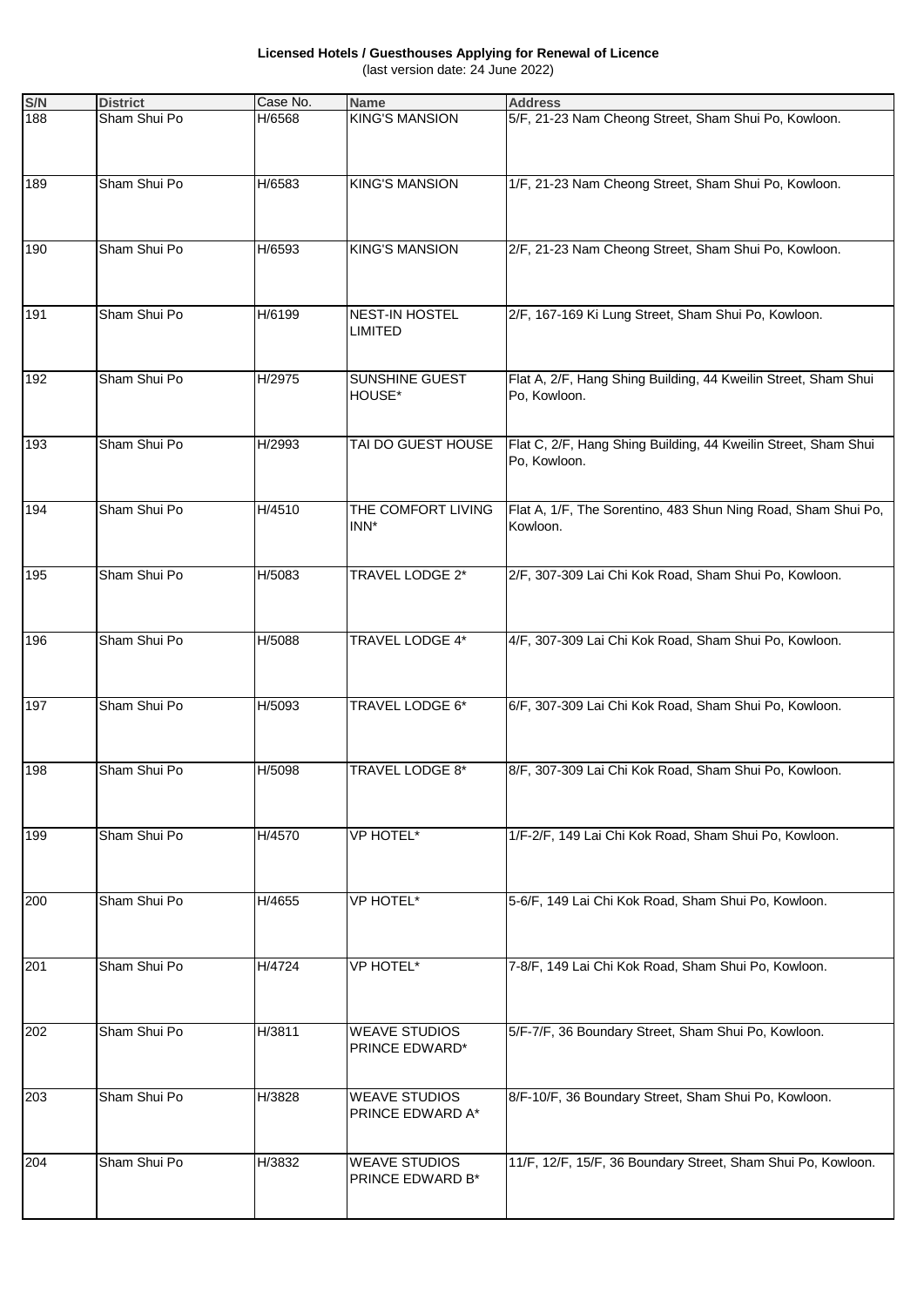**Licensed Hotels / Guesthouses Applying for Renewal of Licence** (last version date: 24 June 2022)

| S/N | <b>District</b> | Case No. | <b>Name</b>                                                                    | <b>Address</b>                                                                                                                                                                                                              |
|-----|-----------------|----------|--------------------------------------------------------------------------------|-----------------------------------------------------------------------------------------------------------------------------------------------------------------------------------------------------------------------------|
| 205 | Sham Shui Po    | H/3844   | <b>WEAVE STUDIOS</b><br>PRINCE EDWARD C*                                       | 16/F, 36 Boundary Street, Sham Shui Po, Kowloon.                                                                                                                                                                            |
| 206 | Sham Shui Po    | H/6363   | WONTONMEEN*                                                                    | 1/F, Hong Mei Building, 135 Lai Chi Kok Road, Sham Shui Po,<br>Kowloon.                                                                                                                                                     |
| 207 | Sham Shui Po    | H/6443   | <b>WONTONMEEN</b><br>HOSTEL*                                                   | 2/F, Hong Mei Building, 135 Lai Chi Kok Road, Sham Shui Po,<br>Kowloon.                                                                                                                                                     |
| 208 | Sham Shui Po    | H/2988   | 金源賓館*                                                                          | 1/F, 77 Fuk Wa Street, Sham Shui Po, Kowloon.                                                                                                                                                                               |
| 209 | Southern        | H/3737   | <b>CARITAS OSWALD</b><br><b>CHEUNG</b><br><b>INTERNATIONAL</b><br><b>HOUSE</b> | 8/F-24/F, Caritas Aberdeen Social Centre, 20 Tin Wan Street,<br>Aberdeen, Hong Kong.                                                                                                                                        |
| 210 | Southern        | H/3316   | LE MERIDIEN HONG<br>KONG, CYBERPORT                                            | Le Meridien Hong Kong, Cyberport 100 Cyberport Road, Pok Fu<br>Lam, Hong Kong.                                                                                                                                              |
| 211 | Southern        | H/5809   | <b>MOJO NOMAD</b>                                                              | 13/F-16/F, 100 Shek Pai Wan Road, Aberdeen, Hong Kong.                                                                                                                                                                      |
| 212 | Southern        | H/5820   | <b>MOJO NOMAD</b>                                                              | 17/F-19/F, 100 Shek Pai Wan Road, Aberdeen, Hong Kong.                                                                                                                                                                      |
| 213 | Southern        | H/5821   | <b>MOJO NOMAD</b>                                                              | 20/F-22/F, 100 Shek Pai Wan Road, Aberdeen, Hong Kong.                                                                                                                                                                      |
| 214 | Southern        | H/5852   | MOJO NOMAD                                                                     | 23/F-27/F, 100 Shek Pai Wan Road, Aberdeen, Hong Kong.                                                                                                                                                                      |
| 215 | Southern        | H/6434   | <b>MOJO NOMAD</b>                                                              | 5/F-8/F, 100 Shek Pai Wan Road, Aberdeen, Hong Kong.                                                                                                                                                                        |
| 216 | Southern        | H/6439   | MOJO NOMAD                                                                     | 9/F-12/F, 100 Shek Pai Wan Road, Aberdeen, Hong Kong.                                                                                                                                                                       |
| 217 | Southern        | H/5281   | <b>OVOLO</b>                                                                   | G/F (Portion), 1/F(Portion), 2/F(Portion), 3/F(Portion), and 5/F-<br>22/F, 64 Wong Chuk Hang Road, Wong Chuk Hang, Southern,<br>Hong Kong.                                                                                  |
| 218 | Southern        | H/6596   | <b>THE ARCA</b>                                                                | B2-1/F(Portion),2-3/F,5/F,Transfer Girder(Portion),6-8/F,9-<br>12/F(Portion), 15-16/F(Portion), 17-23/F, 25 -<br>33/F,35/F,36/F(Portion),R/F(Portion),Lev 121.11&1<br>23.27(Portion), 43 Heung Yip Road, Wong Chuk Hang, HK |
| 219 | Southern        | H/6419   | URBANWOOD (AP LEI<br>CHAU)*                                                    | 17-19 Wai Fung Street, Ap Lei Chau, Hong Kong.                                                                                                                                                                              |
| 220 | Tai Po          | H/5422   | <b>GREEN HUB</b>                                                               | G/F(Portion), 11 Wan Tau Kok Lane, Tai Po, New Territories.                                                                                                                                                                 |
| 221 | Tai Po          | H/6656   | THE HONG KONG<br>AWARD FOR YOUNG<br>PEOPLE JOCKEY CLUB<br>DUKE OF EDINBURGH    | Portion of 2/F, 90 Hang Ha Po, Lam Tsuen, Tai Po, New<br>Territories.                                                                                                                                                       |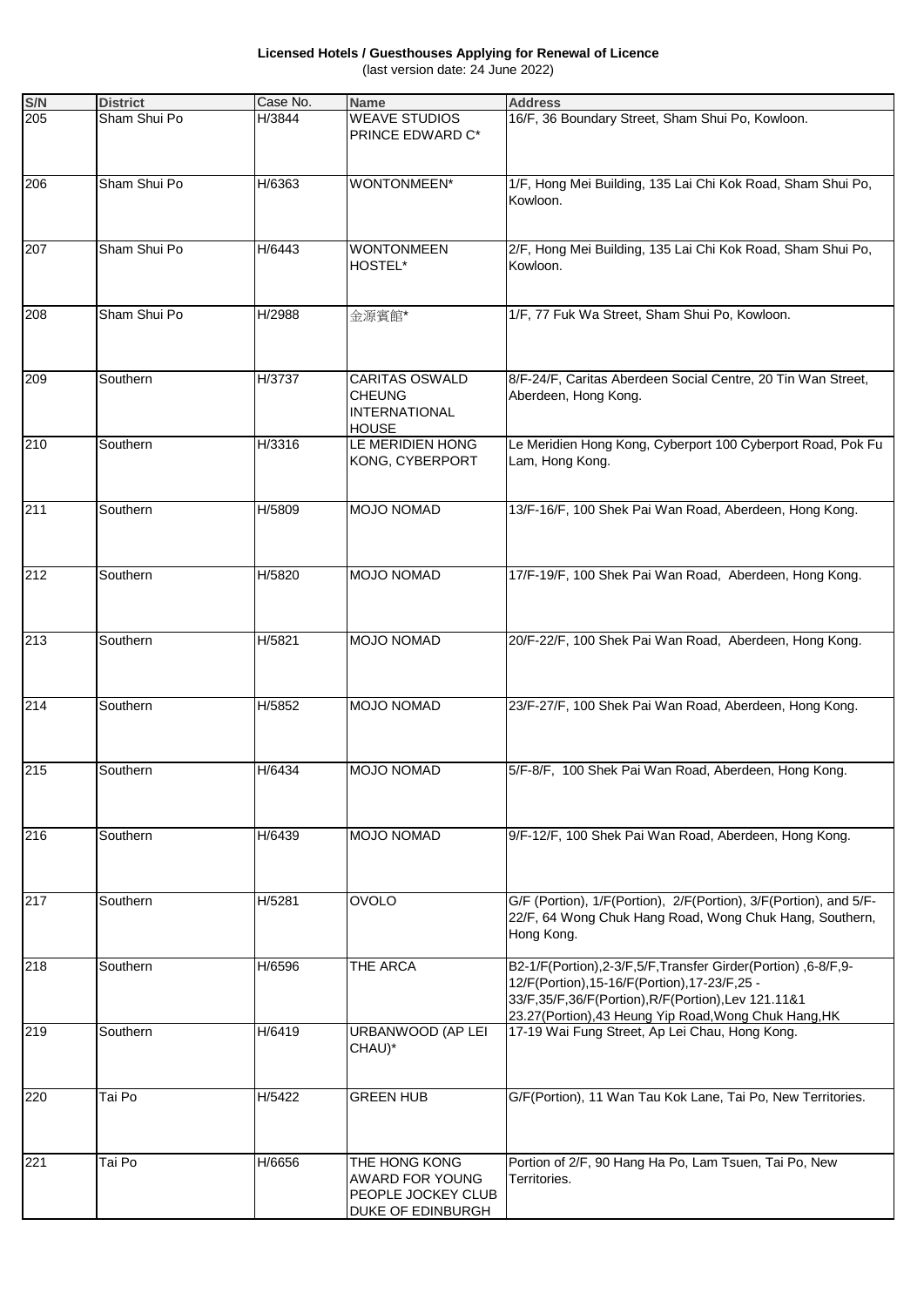**Licensed Hotels / Guesthouses Applying for Renewal of Licence** (last version date: 24 June 2022)

| S/N | <b>District</b>  | Case No. | <b>Name</b>                      | <b>Address</b>                                                                 |
|-----|------------------|----------|----------------------------------|--------------------------------------------------------------------------------|
| 222 | Tai Po           | H/2195   | TUNG TSZ SCOUT<br><b>CENTRE</b>  | 100 Tung Tsz, Ting Kok Road, Tai Po, New Territories.                          |
| 223 | <b>Tsuen Wan</b> | H/5769   | <b>AMY'S REGAL MOTEL*</b>        | Flat B, 1/F, 31 Tsuen Wan Market Street, Tsuen Wan, New<br>Territories.        |
| 224 | <b>Tsuen Wan</b> | H/3436   | <b>GOLD SUN HOUSE</b>            | 1/F, 101 Chuen Lung Street, Tsuen Wan, New Territories.                        |
| 225 | <b>Tsuen Wan</b> | H/3050   | <b>JADE GARDEN MOTEL</b>         | Flat 6, 1/F, Po Shing Mansion, 85A Tai Ho Road, Tsuen Wan,<br>New Territories. |
| 226 | <b>Tsuen Wan</b> | H/0165   | <b>JADE VILLA MOTEL</b>          | Flat 5, 1/F, Po Shing Mansion, 85A Tai Ho Road, Tsuen Wan,<br>New Territories. |
| 227 | <b>Tsuen Wan</b> | H/3008   | <b>NEW KAM FAI</b><br>APARTMENT* | 1/F, 75 Yeung Uk Road, Tsuen Wan, New Territories.                             |
| 228 | <b>Tsuen Wan</b> | H/1317   | <b>NEW KAM PIK</b><br>APARTMENT* | 1/F, 77 Yeung Uk Road, Tsuen Wan, New Territories.                             |
| 229 | <b>Tsuen Wan</b> | H/0981   | PANDA HOTEL*                     | 3 Tsuen Wah Street, Tsuen Wan, New Territories.                                |
| 230 | <b>Tsuen Wan</b> | H/0166   | PARIS MOTEL*                     | 1/F, 81 Chung On Street, Tsuen Wan, New Territories.                           |
| 231 | Tsuen Wan        | H/3908   | ROYAL VIEW HOTEL                 | 353 Castle Peak Road, Tsuen Wan, New Territories.                              |
| 232 | <b>Tsuen Wan</b> | H/4486   | <b>SOLAR VILLAS</b>              | No.6, 1/F-2/F & No.6A, 1/F-2/F, 6&6A Tai Yuk Road, Ma Wan,<br>New Territories. |
| 233 | <b>Tsuen Wan</b> | H/4617   | <b>SOLAR VILLAS</b>              | G/F-2/F, House 7D, Tai Yuk Road, Ma Wan, New Territories.                      |
| 234 | <b>Tsuen Wan</b> | H/4627   | <b>SOLAR VILLAS</b>              | 1F, House 8 & 1/F-2/F, House 9, Tai Yuk Road, Ma Wan, New<br>Territories.      |
| 235 | <b>Tsuen Wan</b> | H/5307   | <b>SOLAR VILLAS</b>              | G/F-2/F, House 3, Tai Yuk Road, Ma Wan, New Territories.                       |
| 236 | <b>Tsuen Wan</b> | H/6357   | <b>SOLAR VILLAS</b>              | G/F-2/F, House 7C, Tai Yuk Road, Ma Wan, New Territories.                      |
| 237 | <b>Tsuen Wan</b> | H/6387   | <b>SOLAR VILLAS</b>              | G/F-2/F, House 7B, Tai Yuk Road, Ma Wan, New Territories.                      |
| 238 | <b>Tsuen Wan</b> | H/2525   | TAO YUEN HOUSE*                  | 1/F, 55-57 Yeung Uk Road, Tsuen Wan, New Territories.                          |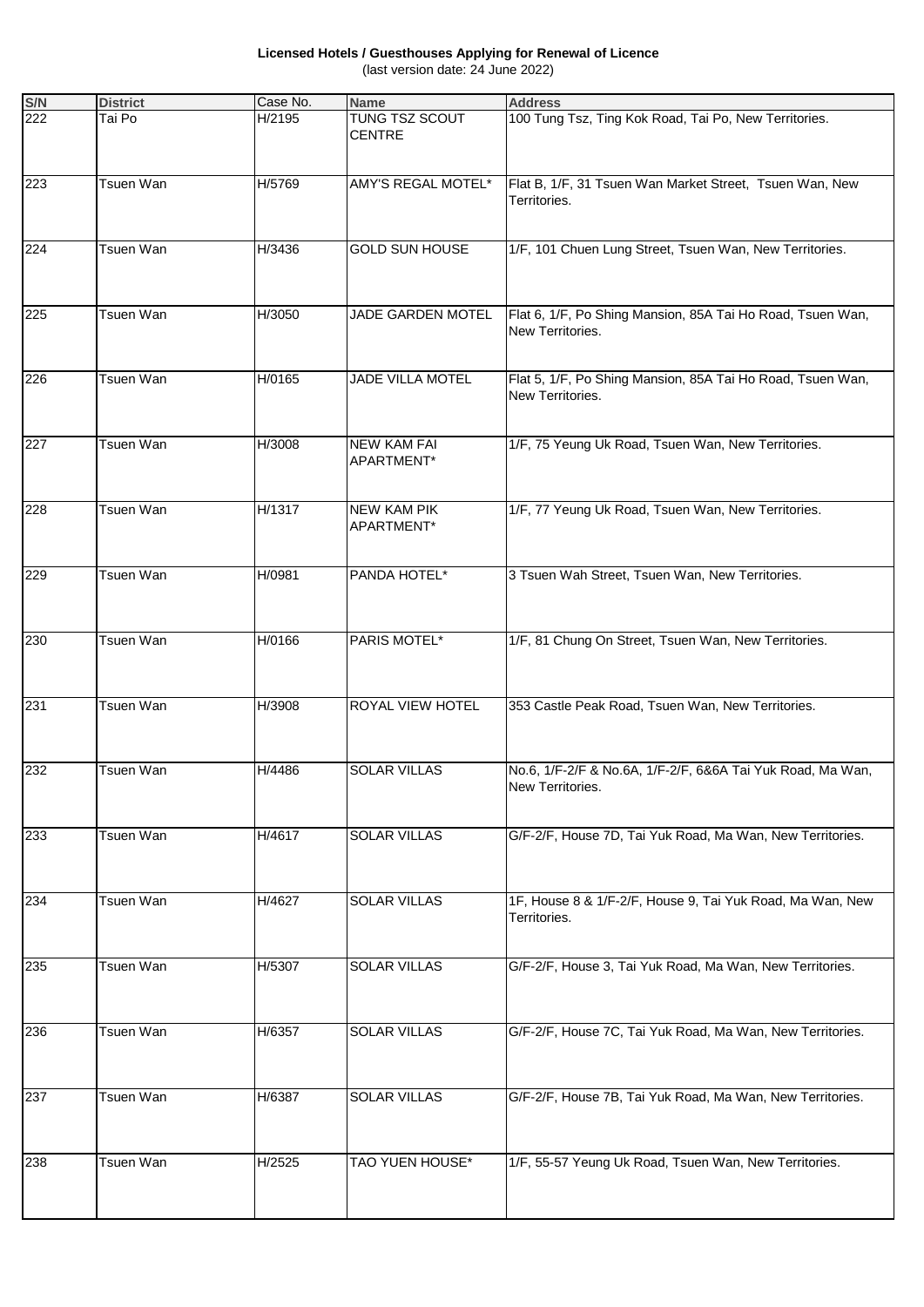**Licensed Hotels / Guesthouses Applying for Renewal of Licence** (last version date: 24 June 2022)

| S/N | <b>District</b> | Case No. | <b>Name</b>                                    | <b>Address</b>                                                                                                    |
|-----|-----------------|----------|------------------------------------------------|-------------------------------------------------------------------------------------------------------------------|
| 239 | Tsuen Wan       | H/2168   | THE SALVATION ARMY<br><b>MA WAN YOUTH CAMP</b> | CLL W5023 Off Chun Hoi Road, Ma Wan, New Territories.                                                             |
| 240 | Tsuen Wan       | H/4811   | <b>TSUEN HOSTEL 1*</b>                         | 1/F, 17 Sze Pei Square, Tsuen Wan, New Territories.                                                               |
| 241 | Tsuen Wan       | H/4856   | TSUEN HOSTEL 2*                                | 2/F, 17 Sze Pei Square, Tsuen Wan, New Territories.                                                               |
| 242 | Tsuen Wan       | H/4869   | <b>TSUEN HOSTEL 3*</b>                         | 3/F, 17 Sze Pei Square, Tsuen Wan, New Territories.                                                               |
| 243 | Tsuen Wan       | H/6259   | <b>VIENNA MOTEL</b>                            | Flat 1, 1/F, Po Shing Mansion, 85A Tai Ho Road, Tsuen Wan,<br>New Territories.                                    |
| 244 | Tsuen Wan       | H/6264   | <b>VIENNA MOTEL</b>                            | Flat 2, 1/F, Po Shing Mansion, 85A Tai Ho Road, Tsuen Wan,<br>New Territories.                                    |
| 245 | Tsuen Wan       | H/3900   | 金利來別墅                                          | Flat 9, 1/F, Po Shing Mansion, 85A Tai Ho Road, Tsuen Wan,<br>New Territories.                                    |
| 246 | Tsuen Wan       | H/4548   | 華納別墅*                                          | Flat B, 2/F, Block A, Wah Shing Building, 207-211 Sha Tsui<br>Road, Tsuen Wan, New Territories.                   |
| 247 | Tsuen Wan       | H/4503   | 霍士別墅*                                          | Flat B, Block A, 3/F, Wah Shing Building, 207-211 Sha Tsui<br>Road, Tsuen Wan, New Territories.                   |
| 248 | Tsuen Wan       | H/4455   | 環球別墅*                                          | Flat B, Block A, 1/F, Wah Shing Building, 207-211 Sha Tsui<br>Road, Tsuen Wan, New Territories.                   |
| 249 | <b>Tuen Mun</b> | H/6178   | PENTAHOTEL HONG<br>KONG, TUEN MUN              | G/F-2/F(Portion), 3/F, 5-12/F, 15-16/F(Portion) and<br>Roof(Portion), 6 Tsun Wen Road, Tuen Mun, New Territories. |
| 250 | Wan Chai        | H/4529   | <b>APPLE INN</b>                               | Flat C, 1/F, Phoenix Apartments, 70 Lee Garden Road,<br>Causeway Bay, Hong Kong.                                  |
| 251 | Wan Chai        | H/5951   | <b>APPLE INN</b>                               | Flat B, 16/F, Phoenix Apartments, 70 Lee Garden Road,<br>Causeway Bay, Hong Kong.                                 |
| 252 | Wan Chai        | H/3866   | <b>ASIA INN</b>                                | Flat A1, Block A, 2/F, Paterson Building, 37-47 Paterson Street,<br>Causeway Bay, Hong Kong.                      |
| 253 | Wan Chai        | H/5909   | <b>BACKPACKERS</b>                             | Flat E, 17/F, Hong Kong Mansion, 1 Yee Wo Street, Causeway<br>Bay, Hong Kong.                                     |
| 254 | Wan Chai        | H/4480   |                                                | BEST WESTERN HOTEL 38 Bowrington Road, Wan Chai, Hong Kong.                                                       |
| 255 | Wan Chai        | H/0278   | <b>BEVERLY HOTEL</b><br>LIMITED                | 4/F, Capital Building, 181 Lockhart Road, Wan Chai, Hong Kong.                                                    |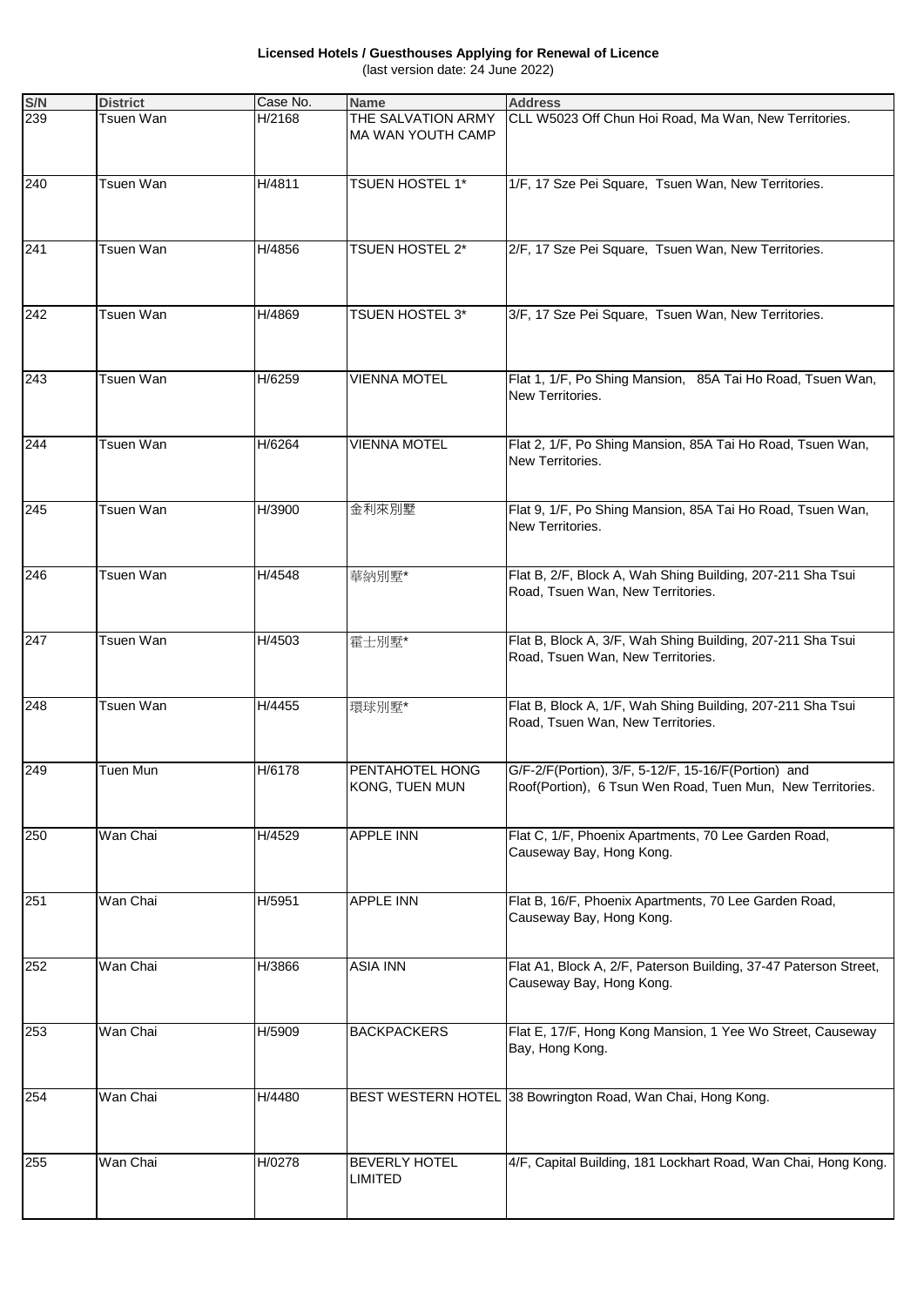**Licensed Hotels / Guesthouses Applying for Renewal of Licence** (last version date: 24 June 2022)

| S/N | <b>District</b> | Case No. | <b>Name</b>                                | <b>Address</b>                                                                                            |
|-----|-----------------|----------|--------------------------------------------|-----------------------------------------------------------------------------------------------------------|
| 256 | Wan Chai        | H/3716   | <b>BUDGET HOSTEL</b>                       | Flat P, 11/F, Hong Kong Mansion, 1 Yee Wo Street, Causeway<br>Bay, Hong Kong.                             |
| 257 | Wan Chai        | H/4353   | <b>CAUSEWAY BAY INN</b>                    | Flat A, 1/F, Percival House, 83 Percival Street, Causeway Bay,<br>Hong Kong.                              |
| 258 | Wan Chai        | H/6254   | CHECK INN HK                               | Flat A, 14/F, Kwong Wah Mansion, 269-273 Hennessy Road,<br>Wan Chai, Hong Kong.                           |
| 259 | Wan Chai        | H/6499   | CHECK INN HK                               | Flat C, 8/F, Kwong Wah Mansion, 269-273 Hennessy Road, Wan<br>Chai, Hong Kong.                            |
| 260 | Wan Chai        | H/6545   | CHECK INN HK                               | Flat C, 6/F, Kwong Wah Mansion, 269-273 Hennessy Road, Wan<br>Chai, Hong Kong                             |
| 261 | Wan Chai        | H/6556   | CHECK INN HK                               | Flat B, 6/F, Kwong Wah Mansion, 269-273 Hennessy Road, Wan<br>Chai, Hong Kong.                            |
| 262 | Wan Chai        | H/1136   | <b>CHUNG KIU INN</b>                       | Flat C, 9/F, Hong Kong Mansion, 1 Yee Wo Street, Causeway<br>Bay, Hong Kong.                              |
| 263 | Wan Chai        | H/5018   | <b>CRAFA HARBOUR</b><br><b>HOTEL</b>       | G/F(Portion), 3/F-28/F & Upper Roof, 217-218 Gloucester Road,<br>Wan Chai, Hong Kong.                     |
| 264 | Wan Chai        | H/6599   | <b>EMERALD HOUSE*</b>                      | 1/F, Lai Chi Building, 44 Leighton Road, Causeway Bay, Hong<br>Kong.                                      |
| 265 | Wan Chai        | H/4168   | <b>EMPIRE HOTEL</b><br><b>CAUSEWAY BAY</b> | Portions of G/F-5/F, 6/F-R/F, (4/F, 14/F & 24/F omitted), 8 Wing<br>Hing Street, Causeway Bay, Hong Kong. |
| 266 | Wan Chai        | H/2704   |                                            | FAIRVIEW ENTERPRISE Flat B, 9/F, Fairview Mansion, 51 Paterson Street, Causeway<br>Bay, Hong Kong.        |
| 267 | Wan Chai        | H/1070   | <b>FOREST VILLA</b>                        | 2/F, Besthing Mansion, 404-406 Jaffe Road, Wan Chai, Hong<br>Kong.                                        |
| 268 | Wan Chai        | H/1012   | <b>FUNG YUEN VILLA</b>                     | Flat L, 1/F, Phoenix Apartments, 70 Lee Garden Road,<br>Causeway Bay, Hong Kong.                          |
| 269 | Wan Chai        | H/5768   | <b>GLOBAL HOLIDAY</b><br><b>HOME</b>       | Flat B, 7/F, Phoenix Apartments, 70 Lee Garden Road,<br>Causeway Bay, Hong Kong.                          |
| 270 | Wan Chai        | H/2819   | <b>GOOD LAKE GUEST</b><br><b>HOUSE</b>     | Flat D & E, 2/F, Hong Kong Building, 141 Lockhart Road, Wan<br>Chai, Hong Kong.                           |
| 271 | Wan Chai        | H/0839   | <b>GRAND HYATT HONG</b><br><b>KONG</b>     | 1 Harbour Road, Wan Chai, Hong Kong.                                                                      |
| 272 | Wan Chai        | H/1071   | <b>HA FA VILLA</b>                         | 1/F, Besthing Mansion, 404-406 Jaffe Road, Wan Chai, Hong<br>Kong.                                        |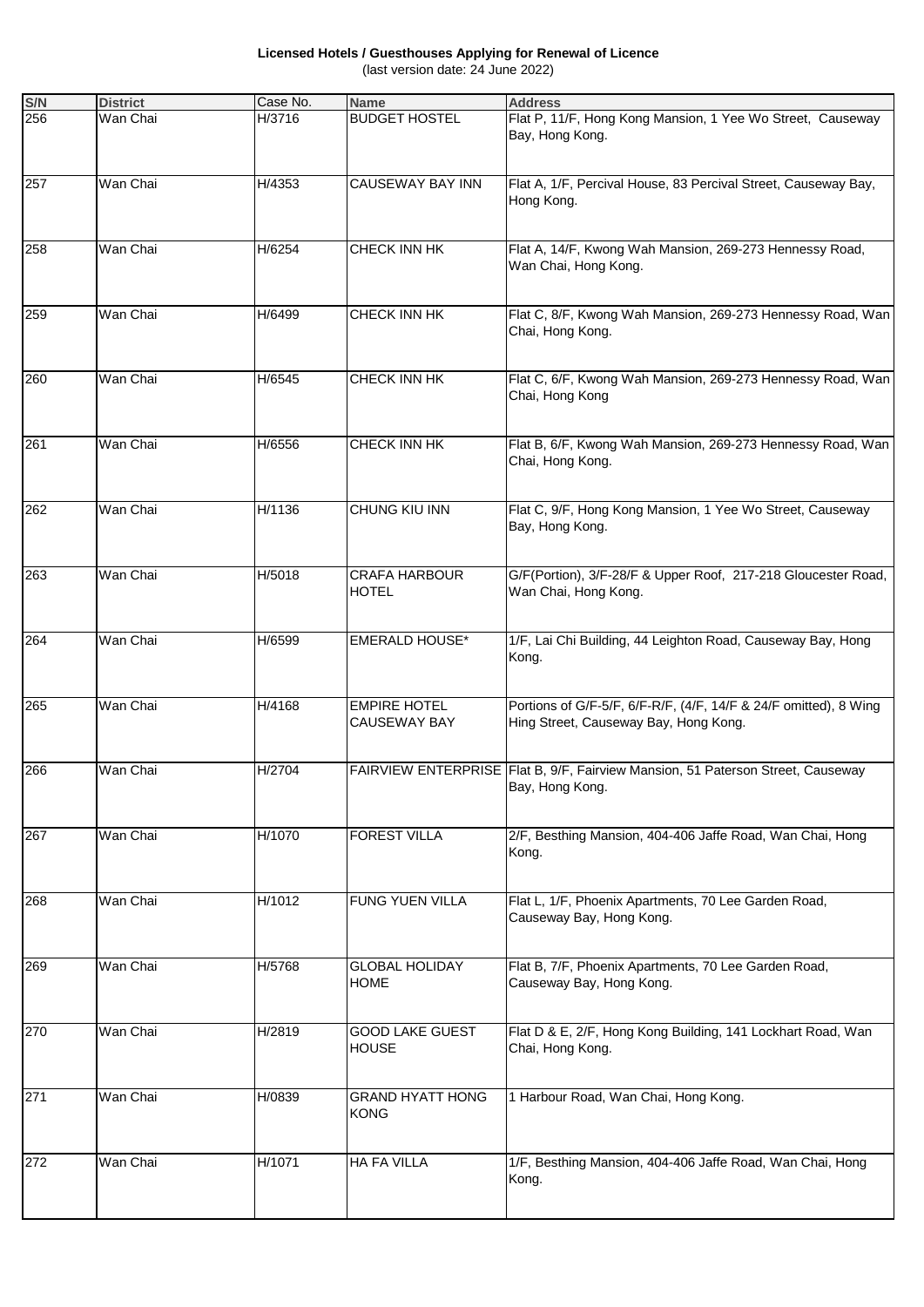**Licensed Hotels / Guesthouses Applying for Renewal of Licence** (last version date: 24 June 2022)

| S/N | <b>District</b> | Case No. | <b>Name</b>                                                | <b>Address</b>                                                                                                                                                                |
|-----|-----------------|----------|------------------------------------------------------------|-------------------------------------------------------------------------------------------------------------------------------------------------------------------------------|
| 273 | Wan Chai        | H/2777   | <b>HEI LOY GARDEN*</b>                                     | 1/F, Lai Chi Building, 42-56 Leighton Road, Causeway Bay, Hong<br>Kong.                                                                                                       |
| 274 | Wan Chai        | H/3200   | HONEY MOON GUEST<br><b>HOUSE</b>                           | Flat G & H, 4/F, Phoenix Apartments, 70 Lee Garden Road,<br>Causeway Bay, Hong Kong.                                                                                          |
| 275 | Wan Chai        | H/2719   | HONG KONG HOSTEL                                           | Flat C1, Block C, 2/F, Paterson Building, 37-47 Paterson Street,<br>Causeway Bay, Hong Kong.                                                                                  |
| 276 | Wan Chai        | H/3308   | HONG KONG HOSTEL                                           | Flat A1, Block A, 3/F, Paterson Building, 37-47 Paterson Street,<br>Causeway Bay, Hong Kong.                                                                                  |
| 277 | Wan Chai        | H/6589   | <b>LIMITED</b>                                             | INOTEL CORPORATION   Flat A, 15/F, Hoi To Court, 275 Gloucester Road, Causeway Bay,<br>Hong Kong.                                                                             |
| 278 | Wan Chai        | H/3656   | J LINK HOTEL                                               | G/F(Portion) & 1/F-R/F (4/F, 14/F&24/F omitted), 11 Morrison Hill<br>Road, Wan Chai, Hong Kong.                                                                               |
| 279 | Wan Chai        | H/4346   | <b>KAPOK</b>                                               | Flat 01-08, Block A, 5/F-7/F, Causeway Centre, 28 Harbour<br>Road, Wan Chai, Hong Kong.                                                                                       |
| 280 | Wan Chai        | H/1147   | <b>KEW GREEN HOTEL</b><br><b>WANCHAI HONG KONG</b>         | G/F & 2/F-R/F, 41-49 Hennessy Road, Wan Chai, Hong Kong.                                                                                                                      |
| 281 | Wan Chai        | H/4265   | <b>KINGSTON INN</b>                                        | Flat A3 & A4, Block A, 4/F, Kingston Building, 2&4 Kingston<br>Street, Causeway Bay, Hong Kong.                                                                               |
| 282 | Wan Chai        | H/3920   | <b>LANSON PLACE</b><br>CAUSEWAY BAY, HONG<br><b>KONG</b>   | 5/F-28/F, 133 Leighton Road, Causeway Bay, Hong Kong.                                                                                                                         |
| 283 | Wan Chai        | H/6484   | LITTLE TAI HANG-THE<br><b>GARDEN HOUSE</b>                 | G/F, 1/F(Portion), 2/F(Portion), 3/F, 5/F-12/F, 15/F-23/F, 25/F-<br>27/F, Roof, Lift Machine Room Floor and Top Roof, 11 Lin Fa<br>Kung Street East, Causeway Bay, Hong Kong. |
| 284 | Wan Chai        | H/6494   | LITTLE TAI HANG-THE<br><b>LANE HOUSE</b>                   | G/F(Portion)-2/F(Portion), 3/F, 5/F-12/F, 15/F-23/F, 25/F-27/F,<br>Main Roof, Lift Machine Room Floor and Top Roof, 11 Lin Fa<br>Kung Street West, Causeway Bay, Hong Kong.   |
| 285 | Wan Chai        | H/6561   | <b>LUNA INN</b>                                            | Flat D, 4/F, Haywood Mansion, 57 Paterson Street, Causeway<br>Bay, Hong Kong.                                                                                                 |
| 286 | Wan Chai        | H/3277   | <b>METROPARK HOTEL</b><br>CAUSEWAY BAY HONG<br><b>KONG</b> | 148 Tung Lo Wan Road, Causeway Bay, Hong Kong.                                                                                                                                |
| 287 | Wan Chai        | H/2818   | MING COURT GUEST<br><b>HOUSE</b>                           | Flat A-C, 2/F, Hong Kong Building, 141 Lockhart Road, Wan<br>Chai, Hong Kong.                                                                                                 |
| 288 | Wan Chai        | H/4591   | <b>MINI HOTEL</b>                                          | G/F-20/F, Capital Building, 6-10 Sun Wui Road, Causeway Bay,<br>Hong Kong.                                                                                                    |
| 289 | Wan Chai        | H/5388   | <b>MY HOTEL</b>                                            | Flat C&D, 2/F, Phoenix Apartments, 70 Lee Garden Road,<br>Causeway Bay, Hong Kong.                                                                                            |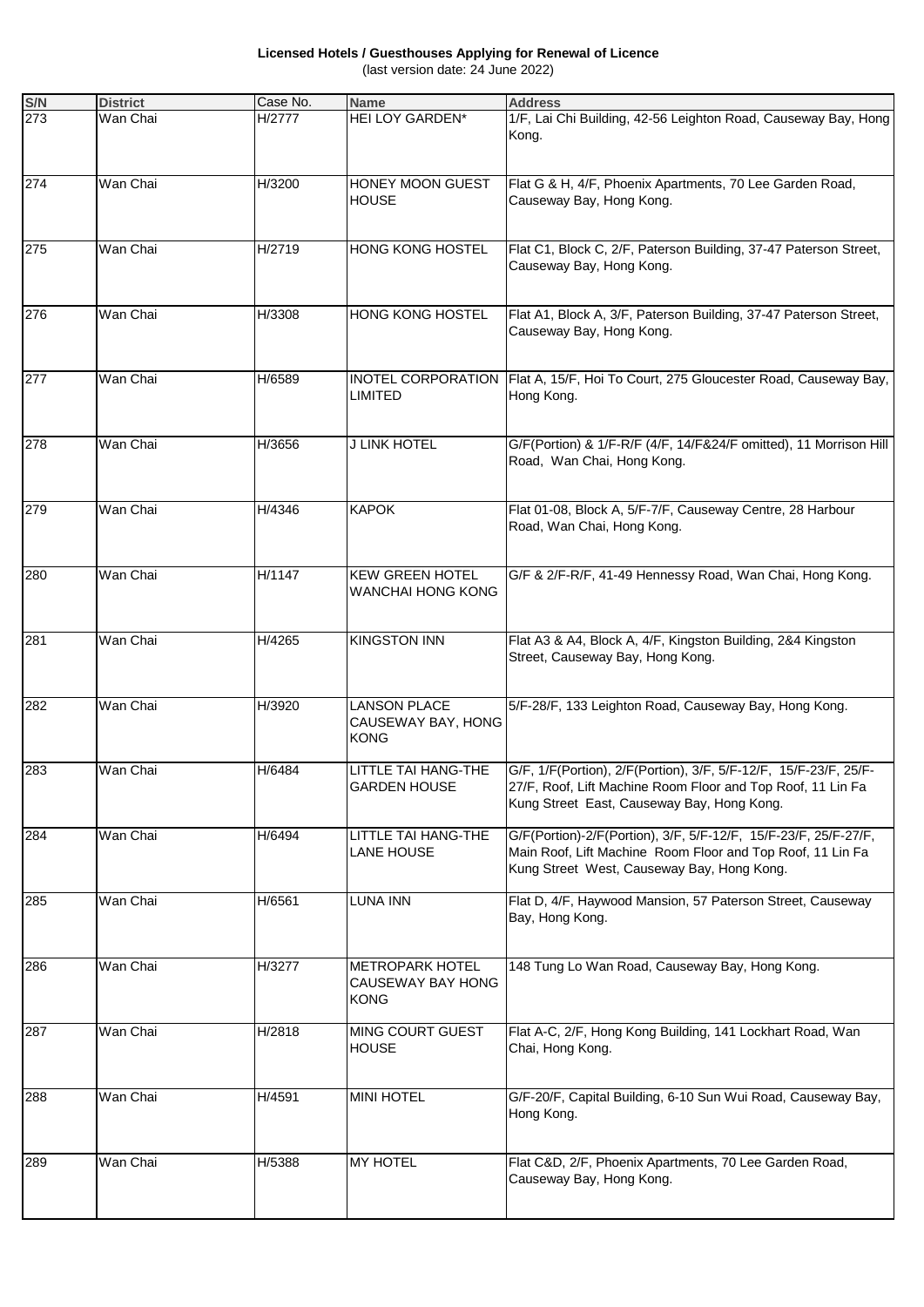**Licensed Hotels / Guesthouses Applying for Renewal of Licence** (last version date: 24 June 2022)

| S/N | <b>District</b> | Case No. | <b>Name</b>                                                            | <b>Address</b>                                                                                |
|-----|-----------------|----------|------------------------------------------------------------------------|-----------------------------------------------------------------------------------------------|
| 290 | Wan Chai        | H/1109   | <b>NAN SHAN HONG</b>                                                   | Flat C2, Block C, 15/F, Paterson Building, 37-47 Paterson Street,<br>Causeway Bay, Hong Kong. |
| 291 | Wan Chai        | H/3023   | <b>NICE VIEW GUEST</b><br>HOUSE*                                       | 5/F, Lai Chi Building, 42-56 Leighton Road, Causeway Bay, Hong<br>Kong.                       |
| 292 | Wan Chai        | H/0157   | NOVOTEL CENTURY<br><b>HONG KONG</b>                                    | 238 Jaffe Road, Wan Chai, Hong Kong.                                                          |
| 293 | Wan Chai        | H/1644   | <b>OZO WESLEY</b>                                                      | 6/F-21/F, 22 Hennessy Road, Wan Chai, Hong Kong.                                              |
| 294 | Wan Chai        | H/3217   | <b>PARK EXCELLENT</b><br><b>HOTEL</b>                                  | Shop C, G/F & 1/F-3/F, Lap Hing Building, 275-285 Hennessy<br>Road, Wan Chai, Hong Kong.      |
| 295 | Wan Chai        | H/1020   | PO-TOH HOTEL                                                           | Flat B5, Block B, 2/F, Kingston Building, 2&4 Kingston Street,<br>Causeway Bay, Hong Kong.    |
| 296 | Wan Chai        | H/0699   | REGAL HONG KONG<br><b>HOTEL</b>                                        | 88 Yee Wo Street, Causeway Bay, Hong Kong.                                                    |
| 297 | Wan Chai        | H/0087   | <b>RENAISSANCE</b><br><b>HARBOUR VIEW</b><br>HOTEL, HK                 | 1 Harbour Road, Wan Chai, Hong Kong.                                                          |
| 298 | Wan Chai        | H/4099   | <b>SEASONS GARDEN-</b><br><b>CAUSEWAY BAY</b>                          | Flat 4, 6/F, Block A, Kingston Building, 2&4 Kingston Street,<br>Causeway Bay, Hong Kong.     |
| 299 | Wan Chai        | H/6210   | <b>SEASONS GARDEN-</b><br><b>CAUSEWAY BAY</b>                          | Flat A, 4/F, Bright Star Mansion, 95-97 Leighton Road, Causeway<br>Bay, Hong Kong.            |
| 300 | Wan Chai        | H/6220   | <b>SEASONS GARDEN-</b><br>CAUSEWAY BAY                                 | Flat B, 6/F, Haywood Mansion, 57 Paterson Street, Causeway<br>Bay, Hong Kong.                 |
| 301 | Wan Chai        | H/6515   | <b>SLEEEP</b>                                                          | Flat E, 3/F, Lai Yuen Apartment, 61 Russell Street, Causeway<br>Bay, Hong Kong.               |
| 302 | Wan Chai        | H/6581   | <b>STAR WAY MOTEL</b>                                                  | Flat F, 1/F, Hoi To Court, 275 Gloucester Road, Causeway Bay,<br>Hong Kong.                   |
| 303 | Wan Chai        | H/2608   | <b>STARLINE TRAVEL &amp;</b><br><b>TRADING COMPANY</b>                 | Flat A1, Block A, 9/F, Kingston Building, 2&4 Kingston Street,<br>Causeway Bay, Hong Kong.    |
| 304 | Wan Chai        | H/3703   | THE FLEMING                                                            | 41 Fleming Road, Wan Chai, Hong Kong.                                                         |
| 305 | Wan Chai        | H/0020   | THE HARBOURVIEW                                                        | G/F, M/F, 1/F & 5/F-21/F, 4 Harbour Road, Wan Chai, Hong<br>Kong.                             |
| 306 | Wan Chai        | H/3330   | THE HONG KONG GIRL<br><b>GUIDES ASSOCIATION -</b><br>SANDILANDS CENTRE | 141 Wong Nai Chung Gap Road, Happy Valley, Hong Kong.                                         |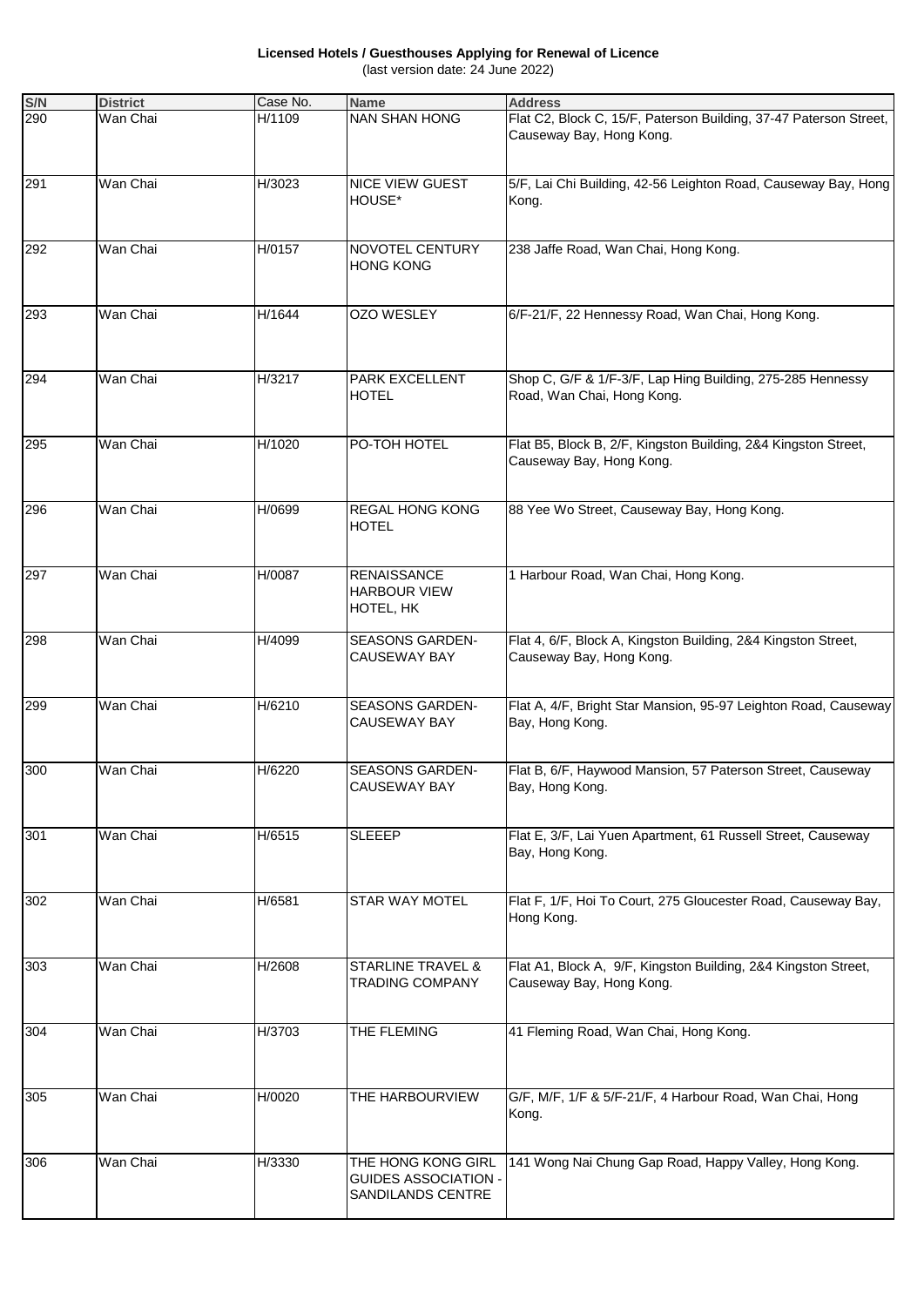**Licensed Hotels / Guesthouses Applying for Renewal of Licence** (last version date: 24 June 2022)

| S/N | <b>District</b> | Case No. | <b>Name</b>                            | <b>Address</b>                                                                         |
|-----|-----------------|----------|----------------------------------------|----------------------------------------------------------------------------------------|
| 307 | Wan Chai        | H/4227   | <b>TONG LUO WAN</b><br><b>HOSTEL</b>   | Flat I, 1/F, Phoenix Apartments, 70 Lee Garden Road, Causeway<br>Bay, Hong Kong.       |
| 308 | Wan Chai        | H/4625   | <b>TWENTY ONE</b><br><b>WHITFIELD</b>  | G/F(Portion), 1/F-UR/F, 21 Whitfield Road, North Point, Hong<br>Kong.                  |
| 309 | Wan Chai        | H/3298   | V CAUSEWAY BAY                         | 5/F-7/F, V Causeway Bay, 9-15 Yee Wo Street, Causeway Bay,<br>Hong Kong.               |
| 310 | Wan Chai        | H/3310   | V CAUSEWAY BAY                         | 4/F, V Causeway Bay, 9-15 Yee Wo Street, Causeway Bay,<br>Hong Kong.                   |
| 311 | Wan Chai        | H/3924   | V WANCHAI                              | 178-180 Jaffe Road, Wan Chai, Hong Kong.                                               |
| 312 | Wan Chai        | H/4714   | <b>WANCHAI 88</b>                      | 139 Thomson Road, Wan Chai, Hong Kong.                                                 |
| 313 | Wan Chai        | H/5756   | <b>WELCOME HOME INN</b>                | Flat L, 6/F, Phoenix Apartments, 70 Lee Garden Road,<br>Causeway Bay, Hong Kong.       |
| 314 | Wan Chai        | H/4407   | WITH THE STAR                          | G/F-11/F, Fu Tat Commercial Building, 137 & 139 Wan Chai<br>Road, Wan Chai, Hong Kong. |
| 315 | Wan Chai        | H/0006   | <b>YING KING GUEST</b><br><b>HOUSE</b> | 9/F, May Wah Mansion, 164-176 Johnston Road, Wan Chai,<br>Hong Kong.                   |
| 316 | Wan Chai        | H/6165   | 銅鑼灣賓館(2)                               | Flat E, 2/F, Phoenix Apartments, 70 Lee Garden Road,<br>Causeway Bay, Hong Kong.       |
| 317 | Wong Tai Sin    | H/4777   | 富麗宮賓館*                                 | 1/F, Yue Yee Mansion, 80 Shung Ling Street, San Po Kong,<br>Kowloon.                   |
| 318 | Yau Tsim Mong   | H/6359   | 18 HOME                                | Flat A, 7/F, Chun Yee Building, 731-733 Nathan Road, Mong<br>Kok, Kowloon.             |
| 319 | Yau Tsim Mong   | H/6244   | A DAY HOTEL*                           | Flat K, 8/F, Lucky House, 22 Jordan Road, Jordan, Kowloon.                             |
| 320 | Yau Tsim Mong   | H/3511   | AH SHAN HOSTEL<br>DRAGON INN*          | Flat 1017, 10/F, Sincere House, 83 Argyle Street, Mong Kok,<br>Kowloon.                |
| 321 | Yau Tsim Mong   | H/3846   | AINN*                                  | Flat 1304, 13/F, Sincere House, 83 Argyle Street, Mong Kok,<br>Kowloon.                |
| 322 | Yau Tsim Mong   | H/4158   | AINN2*                                 | Flat 1517, 15/F, Sincere House, 83 Argyle Street, Mong Kok,<br>Kowloon.                |
| 323 | Yau Tsim Mong   | H/5928   | <b>AIRY</b>                            | Flat B, 8/F, May Ming Mansion, 312 Nathan Road, Jordan,<br>Kowloon.                    |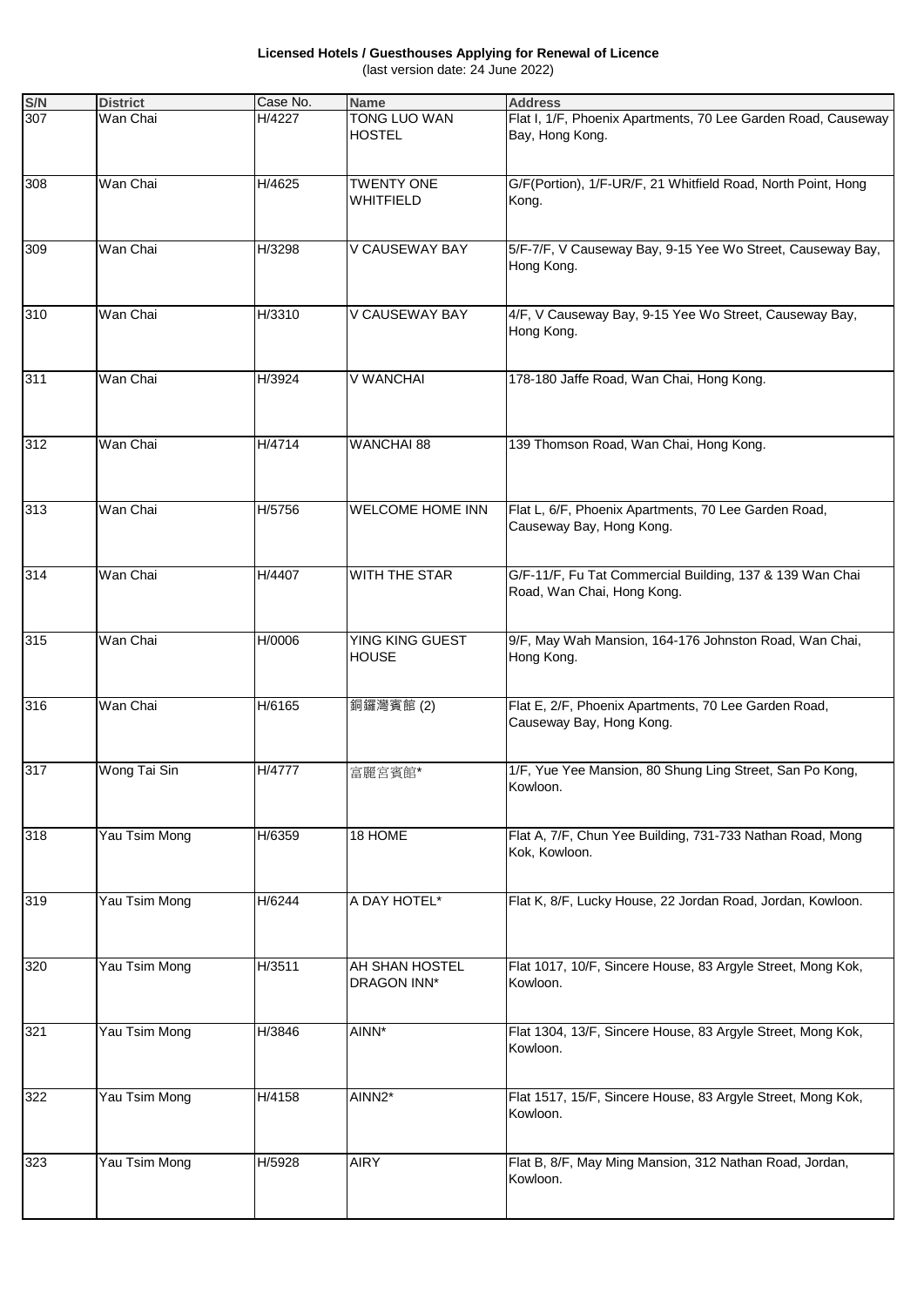**Licensed Hotels / Guesthouses Applying for Renewal of Licence** (last version date: 24 June 2022)

| S/N | <b>District</b> | Case No. | <b>Name</b>                             | <b>Address</b>                                                                                           |
|-----|-----------------|----------|-----------------------------------------|----------------------------------------------------------------------------------------------------------|
| 324 | Yau Tsim Mong   | H/4314   | <b>AIRY STAY</b>                        | Flat A, 2/F, Hanyee Building, 19-21 Hankow Road, Tsim Sha<br>Tsui, Kowloon.                              |
| 325 | Yau Tsim Mong   | H/4390   | <b>AIRY STAY</b>                        | Flat B, 10/F, May Ming Mansion, 312 Nathan Road, Jordan,<br>Kowloon.                                     |
| 326 | Yau Tsim Mong   | H/4501   | <b>AIRY STAY ON</b><br>CARNARVON        | Flat 4(Portion) & 5-6, 9/F, James S Lee Mansion, 33 Carnarvon<br>Road, Tsim Sha Tsui, Kowloon.           |
| 327 | Yau Tsim Mong   | H/4521   | <b>AIRY STAY ON</b><br>CARNARVON        | Flat 1-2 & Flat 3(Portion), 9/F, James S Lee Mansion, 33<br>Carnarvon Road, Tsim Sha Tsui, Kowloon.      |
| 328 | Yau Tsim Mong   | H/4466   | AIRY STAY ON<br><b>COMFORT BUILDING</b> | Flat C, 11/F, Comfort Building, 88 Nathan Road, Tsim Sha Tsui,<br>Kowloon.                               |
| 329 | Yau Tsim Mong   | H/4520   | AIRY STAY ON<br><b>COMFORT BUILDING</b> | Flat A, 11/F, Comfort Building, 88 Nathan Road, Tsim Sha Tsui,<br>Kowloon.                               |
| 330 | Yau Tsim Mong   | H/1141   | ALOHAS HONG KONG                        | Flat A, 7/F, Kamling Building, 231 Nathan Road, Jordan,<br>Kowloon.                                      |
| 331 | Yau Tsim Mong   | H/5324   | AMR HOSTEL                              | Flat A12, 6/F, Block A, Mirador Mansion, 58 Nathan Road, Tsim<br>Sha Tsui, Kowloon.                      |
| 332 | Yau Tsim Mong   | H/4429   | ANGEL GUEST HOUSE                       | Flat E4 & E6, 4/F, Block E, Chungking Mansion, 40 Nathan Road,<br>Tsim Sha Tsui, Kowloon.                |
| 333 | Yau Tsim Mong   | H/2458   |                                         | APOLLO GUEST HOUSE Flat A2, 12/F, Block A, Mirador Mansion, 58 Nathan Road, Tsim<br>Sha Tsui, Kowloon.   |
| 334 | Yau Tsim Mong   | H/3558   | <b>APPLE HOSTEL</b>                     | Flat B4, 10/F, Block B, Chungking Mansion, 40 Nathan Road,<br>Tsim Sha Tsui, Kowloon.                    |
| 335 | Yau Tsim Mong   | H/3560   | APPLE HOSTEL                            | Flat B7, Block B & Flat C1, Block C, 10/F, Chungking Mansion,<br>40 Nathan Road, Tsim Sha Tsui, Kowloon. |
| 336 | Yau Tsim Mong   | H/4755   | ARAFAT HOTEL*                           | Flat 7, 7/F, Man Wah Building, 1-23 Man Ying Street, Jordan,<br>Kowloon.                                 |
| 337 | Yau Tsim Mong   | H/6109   | ARLA RESIDENCES                         | Flat 801, 8/F, Cheong Hing Building, 72 Nathan Road, Tsim Sha<br>Tsui, Kowloon.                          |
| 338 | Yau Tsim Mong   | H/4545   | AS 1 INN                                | Flat N, 6/F., New Lucky House, 15 Jordan Road, Jordan,<br>Kowloon.                                       |
| 339 | Yau Tsim Mong   | H/5299   | AS NICE INN                             | Flat G, 6/F, National Court, 242 Nathan Road, Jordan, Kowloon.                                           |
| 340 | Yau Tsim Mong   | H/4746   | <b>ASIA INN</b>                         | Flat B2, 16/F, Block B, Chungking Mansion, 40 Nathan Road,<br>Tsim Sha Tsui, Kowloon.                    |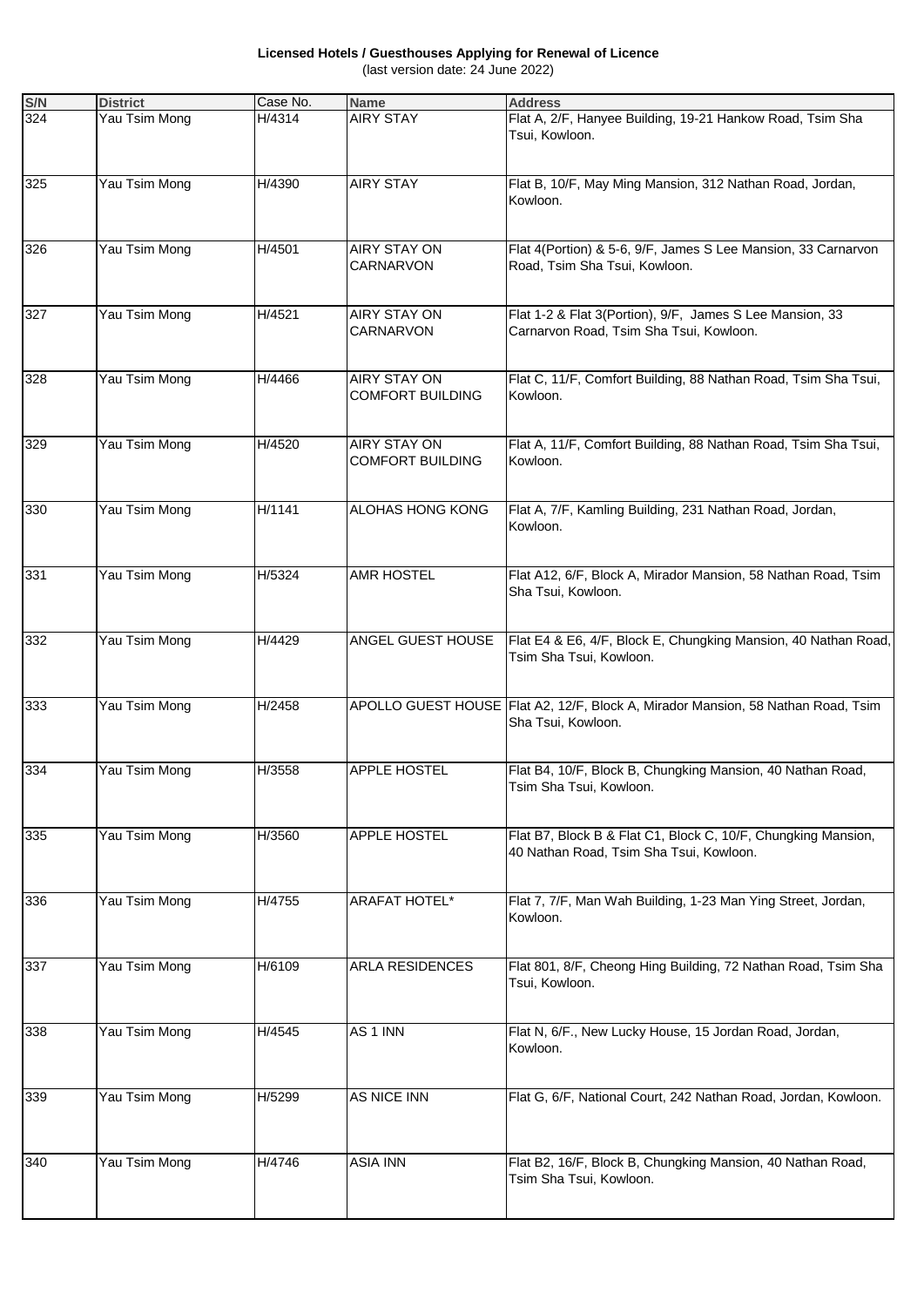**Licensed Hotels / Guesthouses Applying for Renewal of Licence** (last version date: 24 June 2022)

| S/N | <b>District</b> | Case No. | <b>Name</b>                                  | <b>Address</b>                                                                                                                                              |
|-----|-----------------|----------|----------------------------------------------|-------------------------------------------------------------------------------------------------------------------------------------------------------------|
| 341 | Yau Tsim Mong   | H/3574   | <b>ASIA TRAVEL HOUSE</b>                     | Flat 12A, 5/F, Alhambra Building, 385 Nathan Road, Yau Ma Tei,<br>Kowloon.                                                                                  |
| 342 | Yau Tsim Mong   | H/4102   | <b>ASIA TRAVEL HOUSE</b>                     | Flat 7, 5/F, Alhambra Building, 385 Nathan Road, Yau Ma Tei,<br>Kowloon.                                                                                    |
| 343 | Yau Tsim Mong   | H/6444   | <b>ATHENA</b>                                | Flat A5, 8/F, Block A, Mirador Mansion, 58 Nathan Road, Tsim<br>Sha Tsui, Kowloon.                                                                          |
| 344 | Yau Tsim Mong   | H/6570   | ATLAS <sub>2.0</sub>                         | Flat B, 6/F, Comfort Building, 88 Nathan Road, Tsim Sha Tsui,<br>Kowloon.                                                                                   |
| 345 | Yau Tsim Mong   | H/6111   | <b>BACKPACKERS</b>                           | ATLAS GUESTHOUSE & Flat A & B, 7/F, Comfort Building, 88 Nathan Road, Tsim Sha<br>Tsui. Kowloon.                                                            |
| 346 | Yau Tsim Mong   | H/5488   | <b>AUSTRIA HOTEL</b>                         | Flat D4, 10/F, Block D, Tsim Sha Tsui Mansion, 87 Nathan Road,<br>Tsim Sha Tsui, Kowloon.                                                                   |
| 347 | Yau Tsim Mong   | H/2324   | <b>B.P. INTERNATIONAL</b><br><b>HOUSE</b>    | Hong Kong Scout Centre, 8 Austin Road, Tsim Sha Tsui,<br>Kowloon. Pt G/F, Entry; Pt 12/F, Mechanical Floor; 13/F, Offices;<br>14/F-25/F, Guest Rooms & Roof |
| 348 | Yau Tsim Mong   | H/3583   | <b>BEAR BEAR INN</b>                         | Flat 580, 7/F, Hang Lung Mansion, 578-580 Nathan Road, Yau<br>Ma Tei, Kowloon.                                                                              |
| 349 | Yau Tsim Mong   | H/4986   | <b>BERLIN BUSINESS</b><br><b>GUESTHOUSE*</b> | Flat 916, 9/F, Sincere House, 83 Argyle Street, Mong Kok,<br>Kowloon.                                                                                       |
| 350 | Yau Tsim Mong   | H/3979   | <b>BEST RIGHT INN</b>                        | 3/F, 36-38 Li Tak Street, Tai Kok Tsui, Kowloon.                                                                                                            |
| 351 | Yau Tsim Mong   | H/0541   | <b>BIG BEAR INN</b>                          | 4/F, Hang Lung Mansion, 578 Nathan Road, Yau Ma Tei,<br>Kowloon.                                                                                            |
| 352 | Yau Tsim Mong   | H/5509   | <b>BLOOMSBURY INN</b>                        | Flat 802, 8/F, Block A, Bell House, 525-543A Nathan Road, Yau<br>Ma Tei, Kowloon.                                                                           |
| 353 | Yau Tsim Mong   | H/5504   | <b>BOOM</b>                                  | Flat A, 10/F, Majestic House, 80 Nathan Road, Tsim Sha Tsui,<br>Kowloon.                                                                                    |
| 354 | Yau Tsim Mong   | H/3808   | <b>BRIDAL TEA HOUSE</b><br><b>HOTEL</b>      | Rich Fortune Commercial Building, 6 Arthur Street, Yau Ma Tei,<br>Kowloon.                                                                                  |
| 355 | Yau Tsim Mong   | H/4671   |                                              | CALIFORNIA GARDEN 1 Flat C(Portion), D & E(Portion), 4/F, Golden Crown Court, 68<br>Nathan Road, Tsim Sha Tsui, Kowloon.                                    |
| 356 | Yau Tsim Mong   | H/5016   |                                              | CALIFORNIA GARDEN 2   Flat B1 (Portion), B2 & C(Portion), 4/F, Golden Crown Court, 68<br>Nathan Road, Tsim Sha Tsui, Kowloon.                               |
| 357 | Yau Tsim Mong   | H/4771   |                                              | CALIFORNIA GARDEN 3 Flat A, B1 (Portion), G(Portion) and H, 4/F, Golden Crown Court,<br>68 Nathan Road, Tsim Sha Tsui, Kowloon.                             |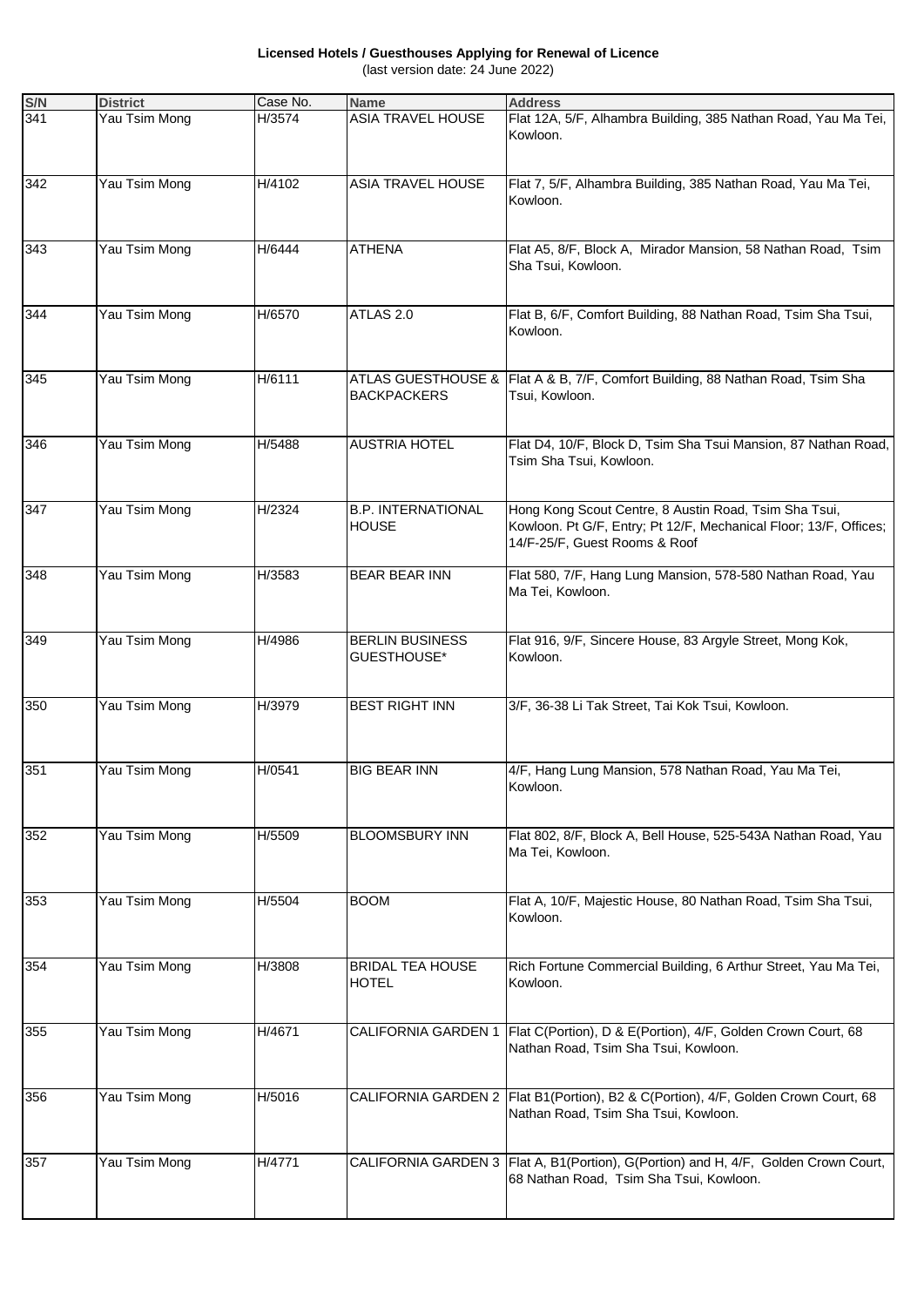**Licensed Hotels / Guesthouses Applying for Renewal of Licence** (last version date: 24 June 2022)

| S/N | <b>District</b> | Case No. | <b>Name</b>                           | <b>Address</b>                                                                                                                        |
|-----|-----------------|----------|---------------------------------------|---------------------------------------------------------------------------------------------------------------------------------------|
| 358 | Yau Tsim Mong   | H/6316   |                                       | CALIFORNIA GARDEN 5 Flat G, 11/F, Golden Crown Court, 68 Nathan Road, Tsim Sha<br>Tsui, Kowloon.                                      |
| 359 | Yau Tsim Mong   | H/5192   | <b>CAMERON GUEST</b><br><b>HOUSE</b>  | Flat B3, 12/F, Tsim Sha Tsui Mansion, 87 Nathan Road, Tsim<br>Sha Tsui, Kowloon.                                                      |
| 360 | Yau Tsim Mong   | H/5405   | CAMERON<br><b>GUESTHOUSE</b>          | Flat 1004, 10/F, Hai Phong Mansion, 101 Nathan Road, Tsim<br>Sha Tsui, Kowloon.                                                       |
| 361 | Yau Tsim Mong   | H/3609   |                                       | CAPITAL GUEST HOUSE Flat F3, Block F, 9/F, Mirador Mansion, 58 Nathan Road, Tsim<br>Sha Tsui, Kowloon.                                |
| 362 | Yau Tsim Mong   | H/4090   | CASA                                  | 6/F-8/F, Shing Hing Building, 487-489 Nathan Road, Yau Ma Tei,<br>Kowloon.                                                            |
| 363 | Yau Tsim Mong   | H/5241   | CASA JD LIMITED                       | Flat 3, 15/F, Alhambra Building, 385 Nathan Road, Yau Ma Tei,<br>Kowloon.                                                             |
| 364 | Yau Tsim Mong   | H/3835   | <b>CEN YAT</b>                        | Flat G, 3/F, New Lucky House, 15 Jordan Road, Jordan,<br>Kowloon.                                                                     |
| 365 | Yau Tsim Mong   | H/5900   | <b>CHAMPION GUEST</b><br><b>HOUSE</b> | Flat J, 14/F, New Lucky House, 15 Jordan Road, Jordan,<br>Kowloon.                                                                    |
| 366 | Yau Tsim Mong   | H/3787   | <b>CHAMPION HOSTEL</b>                | Flat C, 13/F, Golden Crown Court, 68 Nathan Road, Tsim Sha<br>Tsui, Kowloon.                                                          |
| 367 | Yau Tsim Mong   | H/6236   | <b>CHAT INN</b>                       | 7/F, Long Wah Building, 21 Lock Road, Tsim Sha Tsui, Kowloon.                                                                         |
| 368 | Yau Tsim Mong   | H/2907   | <b>CHELSEA HOTEL</b>                  | G/F(Portion), 2/F-3/F, Duct Floor, 4/F-16/F & R/F, Continental<br>Orient Commercial Centre, 8A Hanoi Road, Tsim Sha Tsui,<br>Kowloon. |
| 369 | Yau Tsim Mong   | H/4213   | CHINA FREE INN CO.,<br>LIMITED        | Flat 603, 6/F, Sincere House, 83 Argyle Street, Mong Kok,<br>Kowloon.                                                                 |
| 370 | Yau Tsim Mong   | H/5042   | CHINA GUEST HOUSE                     | Flat A5, 7/F, Block A, Mirador Mansion, 58 Nathan Road, Tsim<br>Sha Tsui, Kowloon.                                                    |
| 371 | Yau Tsim Mong   | H/3526   | CHUNG KING HOTEL                      | Flat A, 11/F, Kingland Apartments, 739 Nathan Road, Mong Kok,<br>Kowloon.                                                             |
| 372 | Yau Tsim Mong   | H/5603   |                                       | CITY HK GUEST HOUSE Flat E3, 10/F, Block E, Chungking Mansion, 40 Nathan Road,<br>Tsim Sha Tsui, Kowloon.                             |
| 373 | Yau Tsim Mong   | H/5953   | <b>COME INN</b>                       | Flat G, 9/F, Wing Lee Building, 27-33 Kimberley Road, Tsim Sha<br>Tsui, Kowloon.                                                      |
| 374 | Yau Tsim Mong   | H/4956   | <b>COMFORT GUEST</b><br>HOUSE         | Flat E5, 9/F, Block E, Chungking Mansion, 40 Nathan Road,<br>Tsim Sha Tsui, Kowloon.                                                  |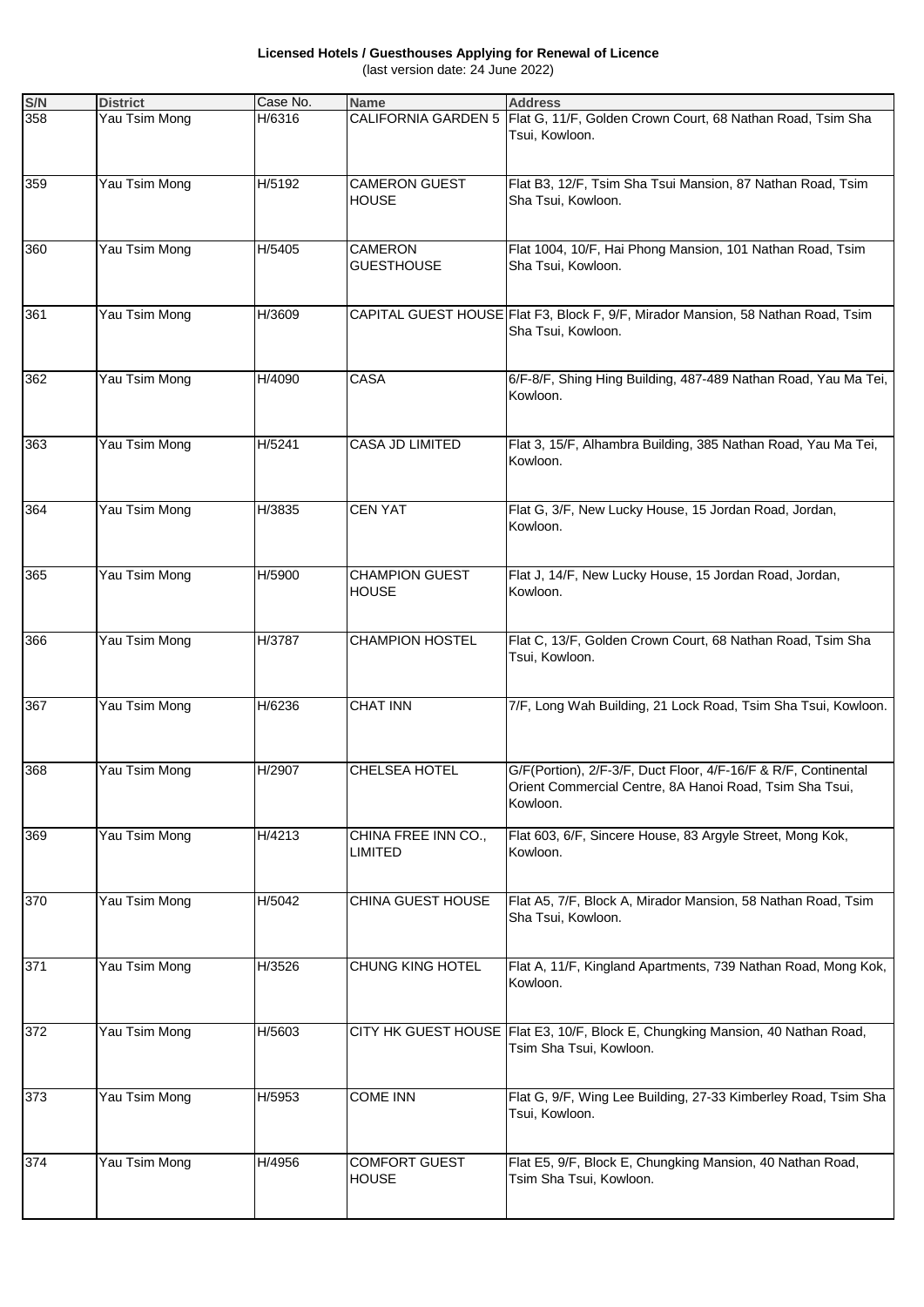**Licensed Hotels / Guesthouses Applying for Renewal of Licence** (last version date: 24 June 2022)

| S/N | <b>District</b> | Case No. | <b>Name</b>                                         | <b>Address</b>                                                                                          |
|-----|-----------------|----------|-----------------------------------------------------|---------------------------------------------------------------------------------------------------------|
| 375 | Yau Tsim Mong   | H/5288   | <b>COMFORT INN</b>                                  | Flat F, 9/F, National Court, 242 Nathan Road, Jordan, Kowloon.                                          |
| 376 | Yau Tsim Mong   | H/5633   | <b>COMING INN</b>                                   | 10/F, Hang Lung Mansion, 578 Nathan Road, Yau Ma Tei,<br>Kowloon.                                       |
| 377 | Yau Tsim Mong   | H/3713   | <b>CORDIS, HONG KONG</b>                            | 555 Shanghai Street, Mong Kok, Kowloon.                                                                 |
| 378 | Yau Tsim Mong   | H/4475   | <b>COSMOS HOTEL</b>                                 | Flat 1217, 12/F, Sun Hing Building, 607 Nathan Road, Mong Kok,<br>Kowloon.                              |
| 379 | Yau Tsim Mong   | H/5645   | <b>COZY HOSTEL</b>                                  | Flat 7, 2/F, Hai Phong Mansion, 101 Nathan Road, Tsim Sha<br>Tsui, Kowloon.                             |
| 380 | Yau Tsim Mong   | H/3788   | <b>CULTURE HOMES (FU</b><br>YIN APARTMENTS)         | 3/F, 5 Wing Sing Lane, Yau Ma Tei, Kowloon.                                                             |
| 381 | Yau Tsim Mong   | H/2793   | <b>DADOL HOTEL</b>                                  | Flat A-H, Block B, 1/F, Champagne Court, 16 Kimberley Road,<br>Tsim Sha Tsui, Kowloon.                  |
| 382 | Yau Tsim Mong   | H/4391   | <b>DELTA LOUNGE</b>                                 | Flat A5, Block A, 16/F, Chungking Mansion, 40 Nathan Road,<br>Tsim Sha Tsui, Kowloon.                   |
| 383 | Yau Tsim Mong   | H/6274   | DIN DIAN HOSTEL*                                    | Flat 410, 4/F, Sincere House, 83 Argyle Street, Mong Kok,<br>Kowloon.                                   |
| 384 | Yau Tsim Mong   | H/6400   | <b>DIOR INN</b>                                     | Flat 17, 9/F, Alhambra Building, 385 Nathan Road, Yau Ma Tei,<br>Kowloon.                               |
| 385 | Yau Tsim Mong   | H/2863   | DORMHK*                                             | Flat 704, 7/F, Sincere House, 83 Argyle Street, Mong Kok,<br>Kowloon.                                   |
| 386 | Yau Tsim Mong   | H/6139   | <b>HOUSE</b>                                        | DOUBLE SEVEN GUEST Flat A7, 7/F, Block A, Chungking Mansion, 40 Nathan Road,<br>Tsim Sha Tsui, Kowloon. |
| 387 | Yau Tsim Mong   | H/2876   | DRAGON ADVANCE<br><b>INVESTMENT LIMITED</b>         | 11/F, West Hotel, 39 Wai Ching Street, Yau Ma Tei, Kowloon.                                             |
| 388 | Yau Tsim Mong   | H/2868   | <b>DRAGON GOODIES</b><br><b>ENTERPRISES LIMITED</b> | 2/F, West Hotel, 39 Wai Ching Street, Yau Ma Tei, Kowloon.                                              |
| 389 | Yau Tsim Mong   | H/4150   | DRAGON HOSTEL                                       | Flat B2, Block B, 14/F, Mirador Mansion, 58 Nathan Road, Tsim<br>Sha Tsui, Kowloon.                     |
| 390 | Yau Tsim Mong   | H/2877   | <b>DRAGON LEO</b><br><b>INVESTMENT LIMITED</b>      | 12/F, West Hotel, 39 Wai Ching Street, Yau Ma Tei, Kowloon.                                             |
| 391 | Yau Tsim Mong   | H/2869   | <b>DRAGON NATION</b><br><b>ENTERPRISES LIMITED</b>  | 3/F, West Hotel, 39 Wai Ching Street, Yau Ma Tei, Kowloon.                                              |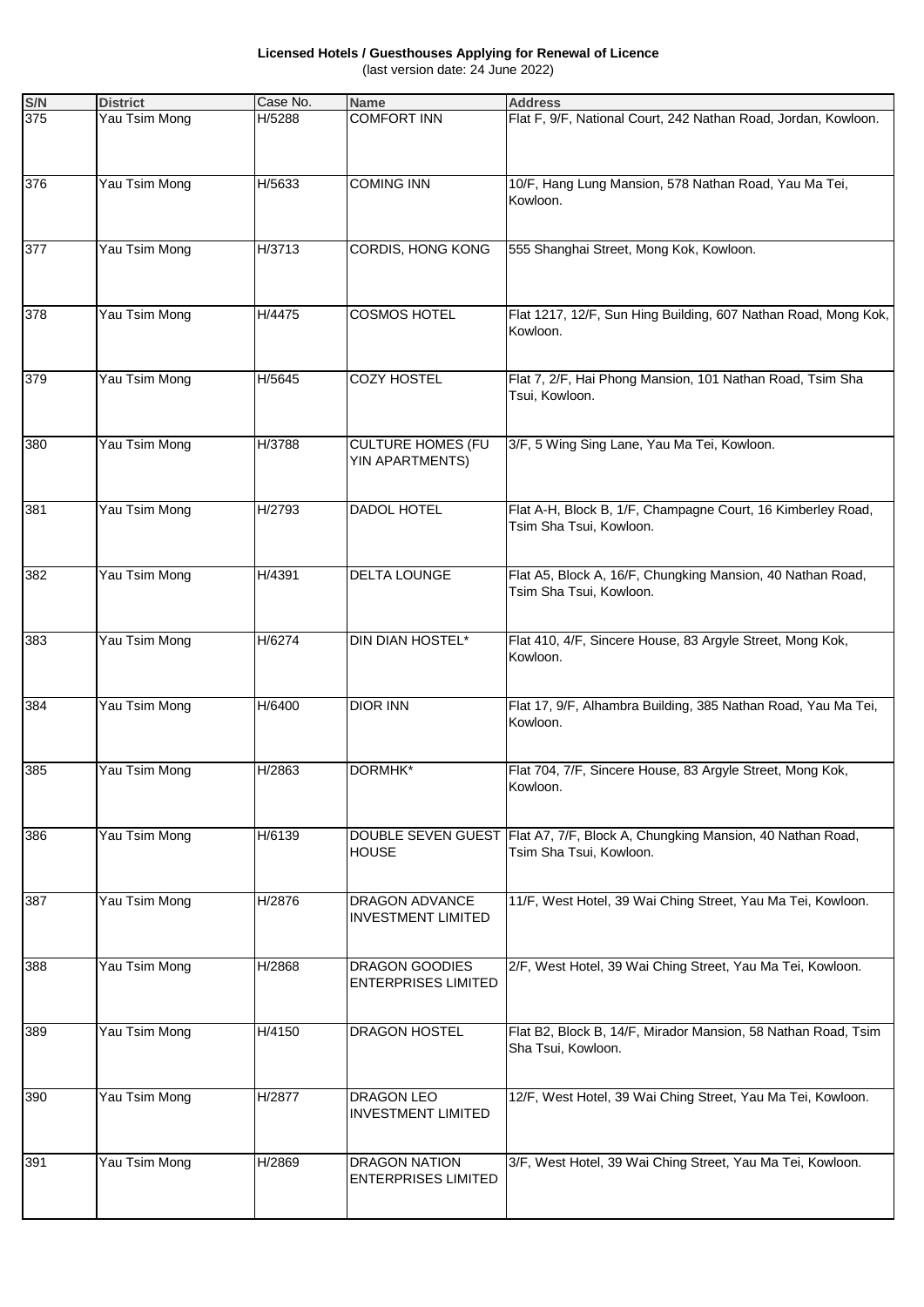**Licensed Hotels / Guesthouses Applying for Renewal of Licence** (last version date: 24 June 2022)

| S/N | <b>District</b> | Case No. | <b>Name</b>                                         | <b>Address</b>                                                                                                              |
|-----|-----------------|----------|-----------------------------------------------------|-----------------------------------------------------------------------------------------------------------------------------|
| 392 | Yau Tsim Mong   | H/5985   | <b>GROUP LIMITED</b>                                | DYNASTY INT'L HOSTEL Flat D, 7/F, Kingland Apartments, 739 Nathan Road, Mong Kok,<br>Kowloon.                               |
| 393 | Yau Tsim Mong   | H/4569   | E DRAGON GUEST<br><b>HOUSE</b>                      | Flat A1, 11/F, National Court, 242 Nathan Road, Jordan,<br>Kowloon.                                                         |
| 394 | Yau Tsim Mong   | H/3679   | EAST POINT HOTEL*                                   | 9/F-11/F, 92 Hak Po Street, Mong Kok, Kowloon.                                                                              |
| 395 | Yau Tsim Mong   | H/3681   | EAST POINT HOTEL*                                   | 5/F-8/F, 92 Hak Po Street, Mong Kok, Kowloon.                                                                               |
| 396 | Yau Tsim Mong   | H/2878   | <b>ECHO SUCCESS</b><br><b>INVESTMENT LIMITED</b>    | 13/F, West Hotel, 39 Wai Ching Street, Yau Ma Tei, Kowloon.                                                                 |
| 397 | Yau Tsim Mong   | H/2692   | ELOG INN*                                           | Flat H, 4/F, Lucky House, 22 Jordan Road, Jordan, Kowloon.                                                                  |
| 398 | Yau Tsim Mong   | H/5213   | <b>ELOG INN</b>                                     | Flat G, 8/F, Lucky House, 22 Jordan Road, Jordan, Kowloon.                                                                  |
| 399 | Yau Tsim Mong   | H/6310   | <b>EMPIRE PRESTIGE</b><br><b>TSIM SHA TSUI</b>      | B/F, G/F(Portion), UG-3/F, 5-13/F, 15-22/F, Main Roof(Portion)<br>& Upper Roof, 8 Kimberley Street, Tsim Sha Tsui, Kowloon. |
| 400 | Yau Tsim Mong   | H/3749   | <b>HOUSE</b>                                        | EVER FORTUNE GUEST Flat B, 4/F, Kingland Apartments, 739 Nathan Road, Mong Kok,<br>Kowloon.                                 |
| 401 | Yau Tsim Mong   | H/4549   | <b>EVEREST GUEST</b><br><b>HOUSE</b>                | Flat 5-6, Block D, 3/F, Chungking Mansion, 40 Nathan Road,<br>Tsim Sha Tsui, Kowloon.                                       |
| 402 | Yau Tsim Mong   | H/4665   | <b>EVEREST HOSTEL</b>                               | Flat 7, 14/F, Block D, Chungking Mansion, 40 Nathan Road, Tsim<br>Sha Tsui, Kowloon.                                        |
| 403 | Yau Tsim Mong   | H/5493   | EVERYDAY INN HOTEL                                  | Flat B, 5/F, Siu Hing Building, 230-236 Temple Street, Jordan,<br>Kowloon.                                                  |
| 404 | Yau Tsim Mong   | H/0070   | FAI WONG SIU SHUK                                   | 1/F, 26-28 Mong Kok Road, Mong Kok, Kowloon.                                                                                |
| 405 | Yau Tsim Mong   | H/0159   | FAI YUEN VILLA                                      | Room 2, 5/F, James S Lee Mansion, 33 Carnarvon Road, Tsim<br>Sha Tsui, Kowloon.                                             |
| 406 | Yau Tsim Mong   | H/0574   | <b>FAMOUS GUEST</b><br><b>HOUSE</b>                 | Flat A, 2/F, National Court, 242 Nathan Road, Jordan, Kowloon.                                                              |
| 407 | Yau Tsim Mong   | H/4715   | <b>FAMOUS HOME</b><br>COMPANY INN LIMITED* Kowloon. | Flat 1604, 16/F, Sincere House, 83 Arygle Street, Mong Kok,                                                                 |
| 408 | Yau Tsim Mong   | H/6579   | FEI FAN                                             | Front Portion of 5/F, Granville Building, 16 Granville Road, Tsim<br>Sha Tsui, Kowloon.                                     |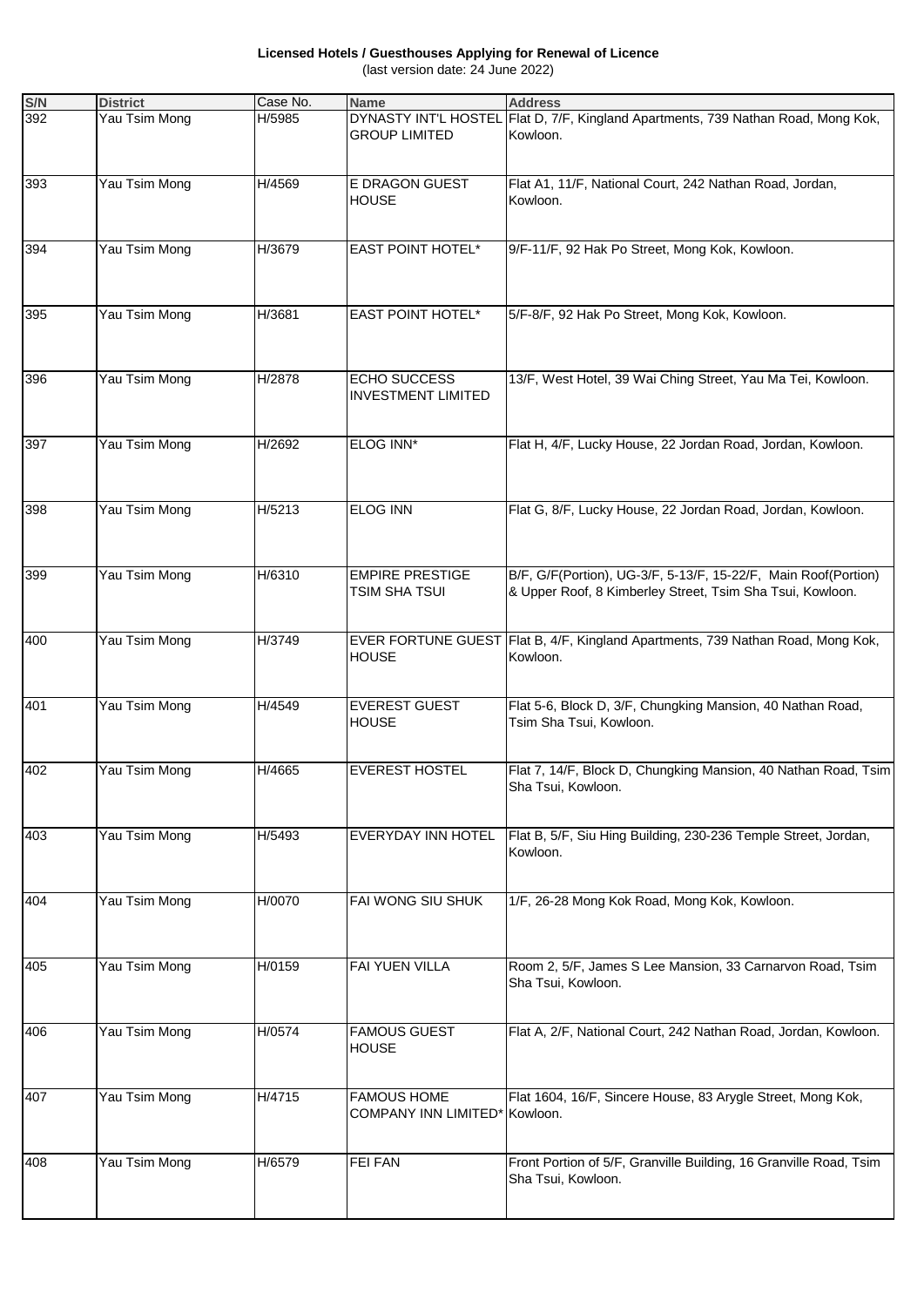**Licensed Hotels / Guesthouses Applying for Renewal of Licence** (last version date: 24 June 2022)

| S/N              | <b>District</b> | Case No. | Name                                     | <b>Address</b>                                                                                          |
|------------------|-----------------|----------|------------------------------------------|---------------------------------------------------------------------------------------------------------|
| 409              | Yau Tsim Mong   | H/3911   | <b>FINE HOTEL</b>                        | 1/F, 5-5C Wing Sing Lane, Yau Ma Tei, Kowloon.                                                          |
| 410              | Yau Tsim Mong   | H/6053   | FIRST GUEST HOUSE                        | Flat B2, 7/F, Mirador Mansion, 58 Nathan Road, Tsim Sha Tsui,<br>Kowloon.                               |
| 411              | Yau Tsim Mong   | H/6549   | FIRST GUEST HOUSE                        | Flat A1, 7/F, Block A, Chungking Mansion, 40 Nathan Road,<br>Tsim Sha Tsui, Kowloon.                    |
| 412              | Yau Tsim Mong   | H/4494   | FLORIDA HOTEL*                           | 4/F, Luen Hing Building, 86-88 Sai Yeung Choi Street South,<br>Mong Kok, Kowloon.                       |
| 413              | Yau Tsim Mong   | H/6132   | FORTUNE INN*                             | Flat 16A, 5/F, Wing Wah Building, 14-24 Sai Yeung Choi Street<br>South, Mong Kok, Kowloon.              |
| 414              | Yau Tsim Mong   | H/6303   | FORTUNE INN*                             | Flat 16A, 4/F, Wing Wah Building, 14-24 Sai Yeung Choi Street<br>South, Mong Kok, Kowloon.              |
| 415              | Yau Tsim Mong   | H/3806   | <b>HOUSE</b>                             | FOUR SEASONS GUEST Flat B3, Block B, 8/F, Chungking Mansion, 40 Nathan Road,<br>Tsim Sha Tsui, Kowloon. |
| 416              | Yau Tsim Mong   | H/2854   | <b>FU SHING HOSTEL*</b>                  | 1/F, 28-30 Argyle Street, Mong Kok, Kowloon.                                                            |
| 417              | Yau Tsim Mong   | H/6116   | FU YUNG MOTEL                            | Flat H, 3/F, Kingland Apartments, 739 Nathan Road, Mong Kok,<br>Kowloon.                                |
| 418              | Yau Tsim Mong   | H/5927   | <b>FUJIAN GUEST HOUSE</b>                | Flat F2, 6/F, Block F, Mirador Mansion, 58 Nathan Road, Tsim<br>Sha Tsui, Kowloon.                      |
| 419              | Yau Tsim Mong   | H/6601   | <b>FUJIAN GUEST HOUSE</b>                | Flat A9, 15/F, Block A, Mirador Mansion, 58 Nathan Road, Tsim<br>Sha Tsui, Kowloon.                     |
| 420              | Yau Tsim Mong   | H/0226   | FUK LAM TRAVEL<br><b>TRADING COMPANY</b> | Flat A, 10/F, Golden Crown Court, 68 Nathan Road, Tsim Sha<br>Tsui, Kowloon.                            |
| 421              | Yau Tsim Mong   | H/4330   | FWD HOUSE 1881                           | The Main Building and The Stable Block, 2A Canton Road, Tsim<br>Sha Tsui, Kowloon.                      |
| 422              | Yau Tsim Mong   | H/3867   |                                          | GALAXY GUESTHOUSE   Flat 1, 12/F, Alhambra Building, 385 Nathan Road, Yau Ma Tei,<br>Kowloon.           |
| $\overline{423}$ | Yau Tsim Mong   | H/0999   | <b>GARDEN GUEST</b><br><b>HOUSE</b>      | Flat C5, Block C, 16/F, Chungking Mansion, 40 Nathan Road,<br>Tsim Sha Tsui, Kowloon.                   |
| 424              | Yau Tsim Mong   | H/4785   | <b>GROUP LIMITED*</b>                    | GARDEN GUESTHOUSE Flat A, 8/F, Tung Lok Building, 34-36 Nullah Road, Mong Kok,<br>Kowloon.              |
| 425              | Yau Tsim Mong   | H/4163   | <b>GERMANY HOSTEL</b>                    | Flat D2, Block D, 6/F, Chungking Mansion, 40 Nathan Road,<br>Tsim Sha Tsui, Kowloon.                    |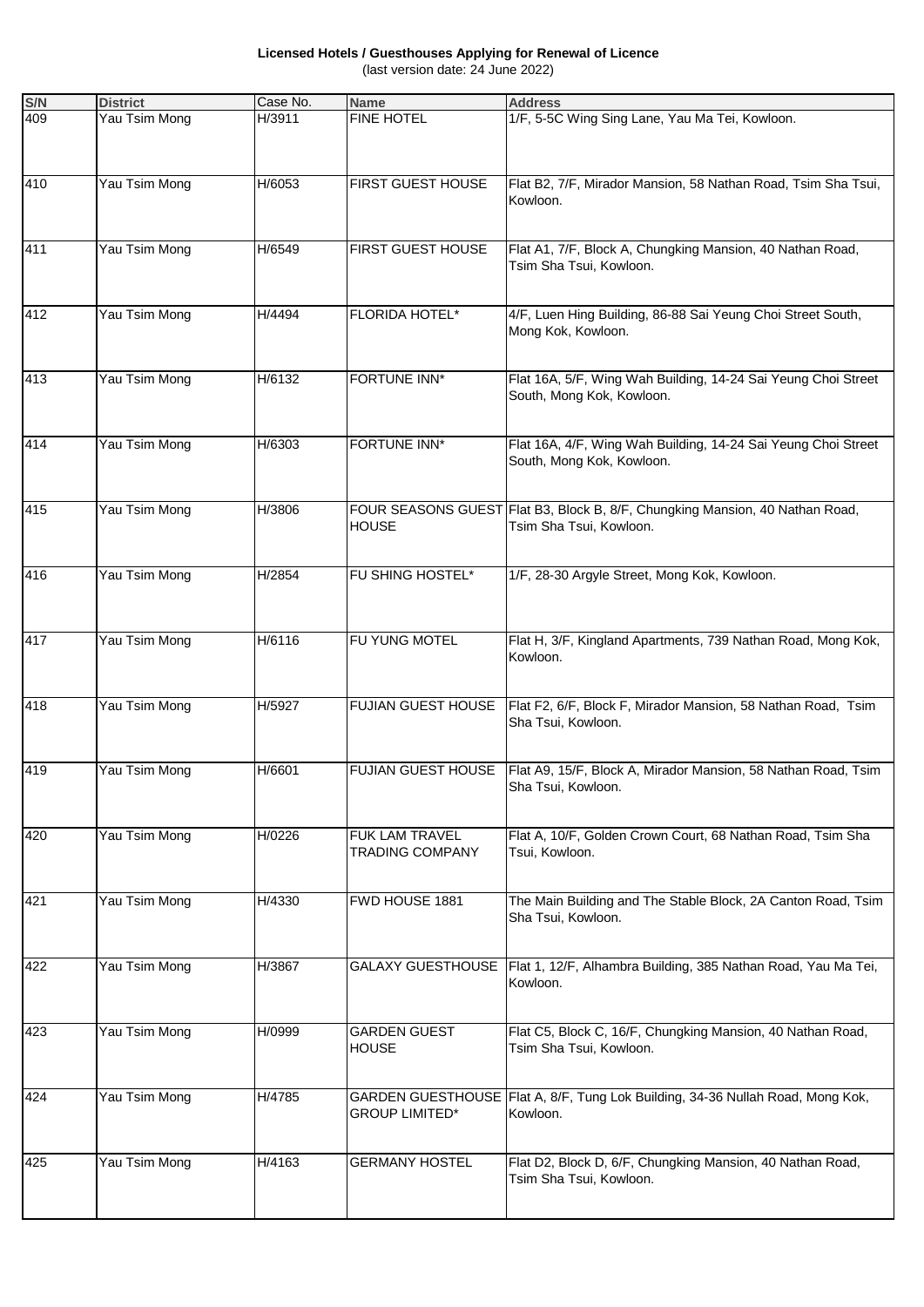**Licensed Hotels / Guesthouses Applying for Renewal of Licence** (last version date: 24 June 2022)

| S/N | <b>District</b> | Case No. | <b>Name</b>                                       | <b>Address</b>                                                                                  |
|-----|-----------------|----------|---------------------------------------------------|-------------------------------------------------------------------------------------------------|
| 426 | Yau Tsim Mong   | H/3976   | <b>GLOBAL HAPPY INN</b>                           | 4/F, 36-38 Li Tak Street, Tai Kok Tsui, Kowloon.                                                |
| 427 | Yau Tsim Mong   | H/3964   | <b>GLOBAL INN</b>                                 | Flat C2, 6/F, Block C, Chungking Mansion, 40 Nathan Road,<br>Tsim Sha Tsui, Kowloon.            |
| 428 | Yau Tsim Mong   | H/1073   | GO 2 TOGETHER*                                    | 3/F, Wah May Building, 211 Portland Street, Mong Kok, Kowloon.                                  |
| 429 | Yau Tsim Mong   | H/4590   | <b>GOLD KEEP HOSTEL*</b>                          | Flat 1201, 12/F, Sincere House, 83 Argyle Street, Mong Kok,<br>Kowloon.                         |
| 430 | Yau Tsim Mong   | H/5309   | <b>GOLD SPARROW</b><br><b>GUEST HOUSE</b>         | Flat A2, 11/F, Block A, Mirador Mansion, 58 Nathan Road, Tsim<br>Sha Tsui, Kowloon.             |
| 431 | Yau Tsim Mong   | H/2839   | <b>GOLDEN CROWN</b><br><b>GUEST HOUSE</b>         | Flat B2, 5/F, Golden Crown Court, 68 Nathan Road, Tsim Sha<br>Tsui, Kowloon.                    |
| 432 | Yau Tsim Mong   | H/4499   | <b>GOLDEN CROWN</b><br><b>GUEST HOUSE</b>         | Flat F, 6/F, Golden Crown Court, 68 Nathan Road, Tsim Sha<br>Tsui, Kowloon.                     |
| 433 | Yau Tsim Mong   | H/6168   | <b>GOLDEN FORTUNE</b><br><b>HOSTEL</b>            | Flat C, 2/F, Ng Po House, 103-109 Sai Yeung Choi Street South,<br>Mong Kok, Kowloon.            |
| 434 | Yau Tsim Mong   | H/6598   | <b>GOLDEN GATE GUEST</b><br>HOUSE (HK)            | Flat C5, 6/F, Block C, Chungking Mansion, 40 Nathan Road,<br>Tsim Sha Tsui, Kowloon.            |
| 435 | Yau Tsim Mong   | H/4976   | <b>GOLDEN HOLIDAY</b><br><b>HOTEL</b>             | Flat E, 2/F, Kingland Apartments, 739 Nathan Road, Mong Kok,<br>Kowloon.                        |
| 436 | Yau Tsim Mong   | H/2297   | <b>GOLDEN ISLAND</b><br><b>GUESTHOUSE LIMITED</b> | Flat 1, 7/F, Alhambra Building, 385 Nathan Road, Yau Ma Tei,<br>Kowloon.                        |
| 437 | Yau Tsim Mong   | H/3016   | <b>GOLDEN RAINBOW</b><br>GUESTHOUSE*              | 2/F, 70 Fa Yuen Street, Mong Kok, Kowloon.                                                      |
| 438 | Yau Tsim Mong   | H/5367   | <b>GOLDEN YUAN GUEST</b><br>HOUSE*                | 5/F, Block B, Woosung House, 127 Woosung Street, Jordan,<br>Kowloon.                            |
| 439 | Yau Tsim Mong   | H/0883   | <b>GOLDLION VILLA</b>                             | 1/F, Champagne Court, 20 Kimberley Road, Tsim Sha Tsui,<br>Kowloon.                             |
| 440 | Yau Tsim Mong   | H/4910   | <b>GOOD INN</b>                                   | 4/F, Long Wah Building, 21 Lock Road, Tsim Sha Tsui, Kowloon.                                   |
| 441 | Yau Tsim Mong   | H/3659   | GOOD LUCKY HOTEL*                                 | Flat 20A & 22, 7/F, Wing Wah Building, 14-24 Sai Yeung Choi<br>Street South, Mong Kok, Kowloon. |
| 442 | Yau Tsim Mong   | H/4719   | <b>GOOD LUCKY INN*</b>                            | Flat 14, 7/F, Wing Wah Building, 14-24 Sai Yeung Choi Street<br>South, Mong Kok, Kowloon.       |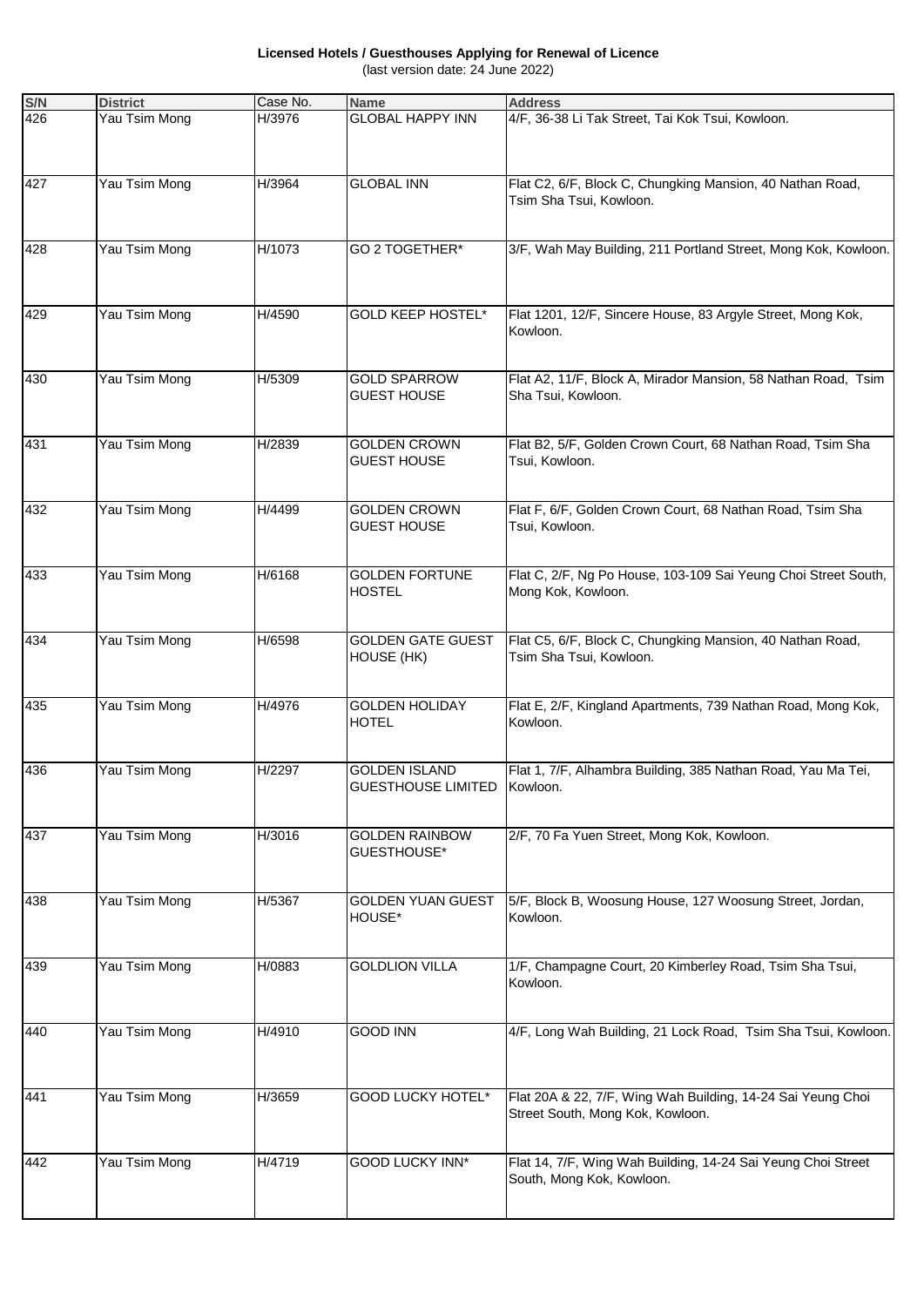**Licensed Hotels / Guesthouses Applying for Renewal of Licence** (last version date: 24 June 2022)

| S/N | <b>District</b> | Case No. | <b>Name</b>                                  | <b>Address</b>                                                                                                           |
|-----|-----------------|----------|----------------------------------------------|--------------------------------------------------------------------------------------------------------------------------|
| 443 | Yau Tsim Mong   | H/5546   | GOOD MONG KOK<br>HOSTEL*                     | Flat 417, 4/F, Sincere House, 83 Argyle Street, Mong Kok,<br>Kowloon.                                                    |
| 444 | Yau Tsim Mong   | H/2847   | <b>GOODRICH HOTEL</b>                        | 2/F - 12/F, 92-94 Woosung Street, Jordan, Kowloon.                                                                       |
| 445 | Yau Tsim Mong   | H/4886   | <b>GRAND INN</b>                             | Flat F, 11/F, Golden Crown Court, 68 Nathan Road, Tsim Sha<br>Tsui, Kowloon.                                             |
| 446 | Yau Tsim Mong   | H/3443   | <b>GRANDUER HOLIDAY</b><br><b>GUESTHOUSE</b> | Flat A - D, 2/F, Kingland Apartments, 739 Nathan Road, Mong<br>Kok, Kowloon.                                             |
| 447 | Yau Tsim Mong   | H/5094   | <b>GREATER CHINA</b><br>GUEST HOUSE          | Flat D, 13/F, Kim Tak Building, 328-342A Nathan Road, Yau Ma<br>Tei, Kowloon.                                            |
| 448 | Yau Tsim Mong   | H/6595   | <b>GREEN JADE HOTEL</b>                      | G/F(Portion), 1/F(Portion), 2/F, 3/F-15/F, Roof/F, Upper Roof/F &<br>Top Roof/F, 132 Portland Street, Mong Kok, Kowloon. |
| 449 | Yau Tsim Mong   | H/4371   | <b>GREENLAND HOTEL</b>                       | 1/F, 201 & 203 Tung Choi Street, Mong Kok, Kowloon.                                                                      |
| 450 | Yau Tsim Mong   | H/6226   | <b>GUANG CHOW HOTEL</b>                      | Flat 20, 3/F, Wing Wah Building, 14-24 Sai Yeung Choi Street<br>South, Mong Kok, Kowloon.                                |
| 451 | Yau Tsim Mong   | H/0920   | <b>GUANGDONG GUEST</b><br><b>HOUSE</b>       | Flat B2, Block B, 5/F, Chungking Mansion, 40 Nathan Road,<br>Tsim Sha Tsui, Kowloon.                                     |
| 452 | Yau Tsim Mong   | H/4157   | <b>GUESTHOUSE INCITI</b>                     | Flat F&G, 15/F, Union Mansion, 33-35 Chatham Road South,<br>Tsim Sha Tsui, Kowloon.                                      |
| 453 | Yau Tsim Mong   | H/3965   | CO., LIMITED*                                | H. K. COMMERCIAL INN Flat 612-613, 6/F, Sincere House, 83 Argyle Street, Mong Kok,<br>Kowloon.                           |
| 454 | Yau Tsim Mong   | H/2816   |                                              | HAKKAS GUEST HOUSE Flat K & L, 3/F, New Lucky House, 15 Jordan Road, Jordan,<br>Kowloon.                                 |
| 455 | Yau Tsim Mong   | H/6140   | <b>HANG FAI</b>                              | Flat E, 13/F, Lai Shing Building, 15-17 Man Ming Lane, Yau Ma<br>Tei, Kowloon.                                           |
| 456 | Yau Tsim Mong   | H/4502   | <b>HANKOW</b><br><b>GUESTHOUSE</b>           | Flat A1, Block A, 4/F, Tsim Sha Tsui Mansion, 87 Nathan Road,<br>Tsim Sha Tsui, Kowloon.                                 |
| 457 | Yau Tsim Mong   | H/5663   | HAO LAI MOTEL 3                              | Flat B, 5/F, Fook Kiu Mansion, 34-36A Cameron Road, Tsim Sha<br>Tsui, Kowloon.                                           |
| 458 | Yau Tsim Mong   | H/4970   | HAPPY BEE HOSTEL                             | Flat D4, 13/F, Block D, Chungking Mansion, 40 Nathan Road,<br>Tsim Sha Tsui, Kowloon.                                    |
| 459 | Yau Tsim Mong   | H/5372   | <b>HAPPY MOTEL</b>                           | Flat F, 10/F, National Court, 242 Nathan Road, Jordan, Kowloon.                                                          |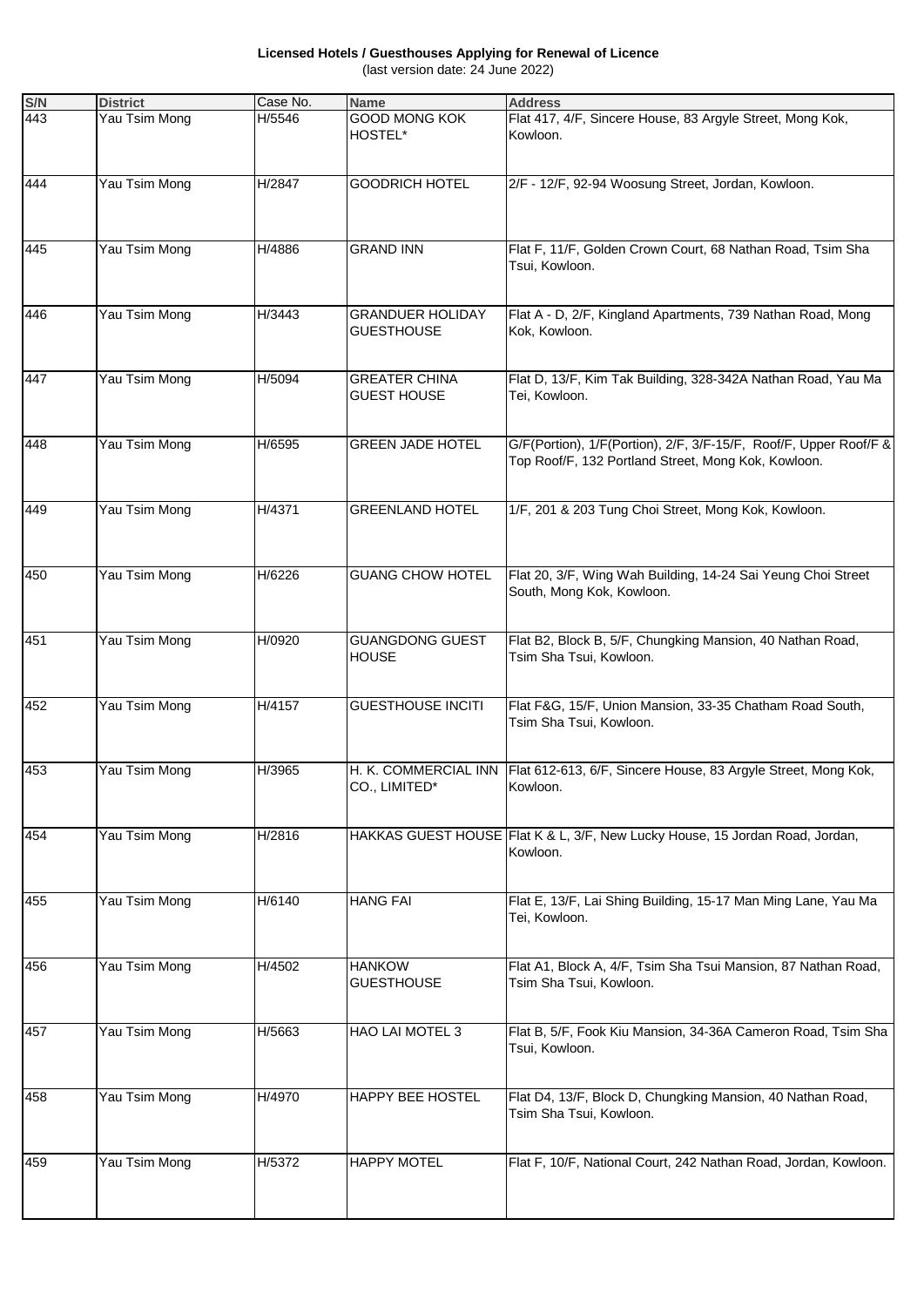**Licensed Hotels / Guesthouses Applying for Renewal of Licence** (last version date: 24 June 2022)

| S/N | <b>District</b> | Case No. | <b>Name</b>                               | <b>Address</b>                                                                                                              |
|-----|-----------------|----------|-------------------------------------------|-----------------------------------------------------------------------------------------------------------------------------|
| 460 | Yau Tsim Mong   | H/3176   | <b>HARBOUR PLAZA</b><br><b>METROPOLIS</b> | 5/F-21/F, 7 Metropolis Drive, Hung Hom, Kowloon.                                                                            |
| 461 | Yau Tsim Mong   | H/5158   | HE & SHE'S GUEST<br><b>HOUSE</b>          | Flat A8, 7/F, Block A, Mirador Mansion, 58 Nathan Road, Tsim<br>Sha Tsui, Kowloon.                                          |
| 462 | Yau Tsim Mong   | H/6582   | HILLWOOD HOUSE                            | G/F(Portion), 4/F-5/F, 6/F(Portion), 7/F-12/F, 15/F-21/F and<br>Roof(Portion), 17-19 Hillwood Road, Tsim Sha Tsui, Kowloon. |
| 463 | Yau Tsim Mong   | H/0861   | <b>HIMALAYA GUEST</b><br><b>HOUSE</b>     | Flat B8, Block B, 7/F, Chungking Mansion, 40 Nathan Road,<br>Tsim Sha Tsui, Kowloon.                                        |
| 464 | Yau Tsim Mong   | H/5155   | HK GARDEN INN CO.<br>LIMITED*             | Flat 416, 4/F, Sincere House, 83 Argyle Street, Mong Kok,<br>Kowloon.                                                       |
| 465 | Yau Tsim Mong   | H/2813   | HK TAI SAN GUEST<br><b>HOUSE</b>          | Flat A&B, 9/F, Harilela Mansion, 81 Nathan Road, Tsim Sha Tsui,<br>Kowloon.                                                 |
| 466 | Yau Tsim Mong   | H/5415   | HO MING WAI HOSTEL                        | Flat B, 22/F, Far East Consortium Mongkok Building, 240-244<br>Portland Street, Mong Kok, Kowloon.                          |
| 467 | Yau Tsim Mong   | H/5896   | HO MONG KOK<br>HOSTEL*                    | Flat 11, 4/F, Sincere House, 83 Argyle Street, Mong Kok,<br>Kowloon.                                                        |
| 468 | Yau Tsim Mong   | H/6104   | HO MONG KOK<br>HOSTEL*                    | Flat 412, 4/F, Sincere House, 83 Argyle Street, Mong Kok,<br>Kowloon.                                                       |
| 469 | Yau Tsim Mong   | H/3966   | <b>HO YUEN</b><br><b>GUESTHOUSE</b>       | Flat E & F, 11/F, Far East Consortium Mong Kok Building, 11<br>Nelson Street, Mong Kok, Kowloon.                            |
| 470 | Yau Tsim Mong   | H/2995   | HOI LOON HOTEL*                           | 2/F, Tung Kok Building, 40Q Shantung Street, Mong Kok,<br>Kowloon.                                                          |
| 471 | Yau Tsim Mong   | H/4446   | HOI YAN HOTEL*                            | Flat D, 1/F, Tung Lok Building, 34-36 Nullah Road, Mong Kok,<br>Kowloon.                                                    |
| 472 | Yau Tsim Mong   | H/4047   | HOLIDAY*                                  | 2/F, Mee Cheong Building, 141-145 Portland Street, Mong Kok,<br>Kowloon.                                                    |
| 473 | Yau Tsim Mong   | H/0034   | <b>HOLIDAY INN GOLDEN</b><br><b>MILE</b>  | 50 Nathan Road, Tsim Sha Tsui, Kowloon.                                                                                     |
| 474 | Yau Tsim Mong   | H/4753   | <b>HOLIDAY LODGE</b>                      | Flat D8, 6/F, Block D, Chungking Mansion, 40 Nathan Road,<br>Tsim Sha Tsui, Kowloon.                                        |
| 475 | Yau Tsim Mong   | H/4983   | <b>HOLLAND GUEST</b><br><b>HOUSE</b>      | Flat D6, 15/F, Block D, Chungking Mansion, 40 Nathan Road,<br>Tsim Sha Tsui, Kowloon.                                       |
| 476 | Yau Tsim Mong   | H/4061   | HOLLYWOOD GUEST<br><b>HOUSE</b>           | Flat A1, Block A, 14/F, Chungking Mansion, 40 Nathan Road,<br>Tsim Sha Tsui, Kowloon.                                       |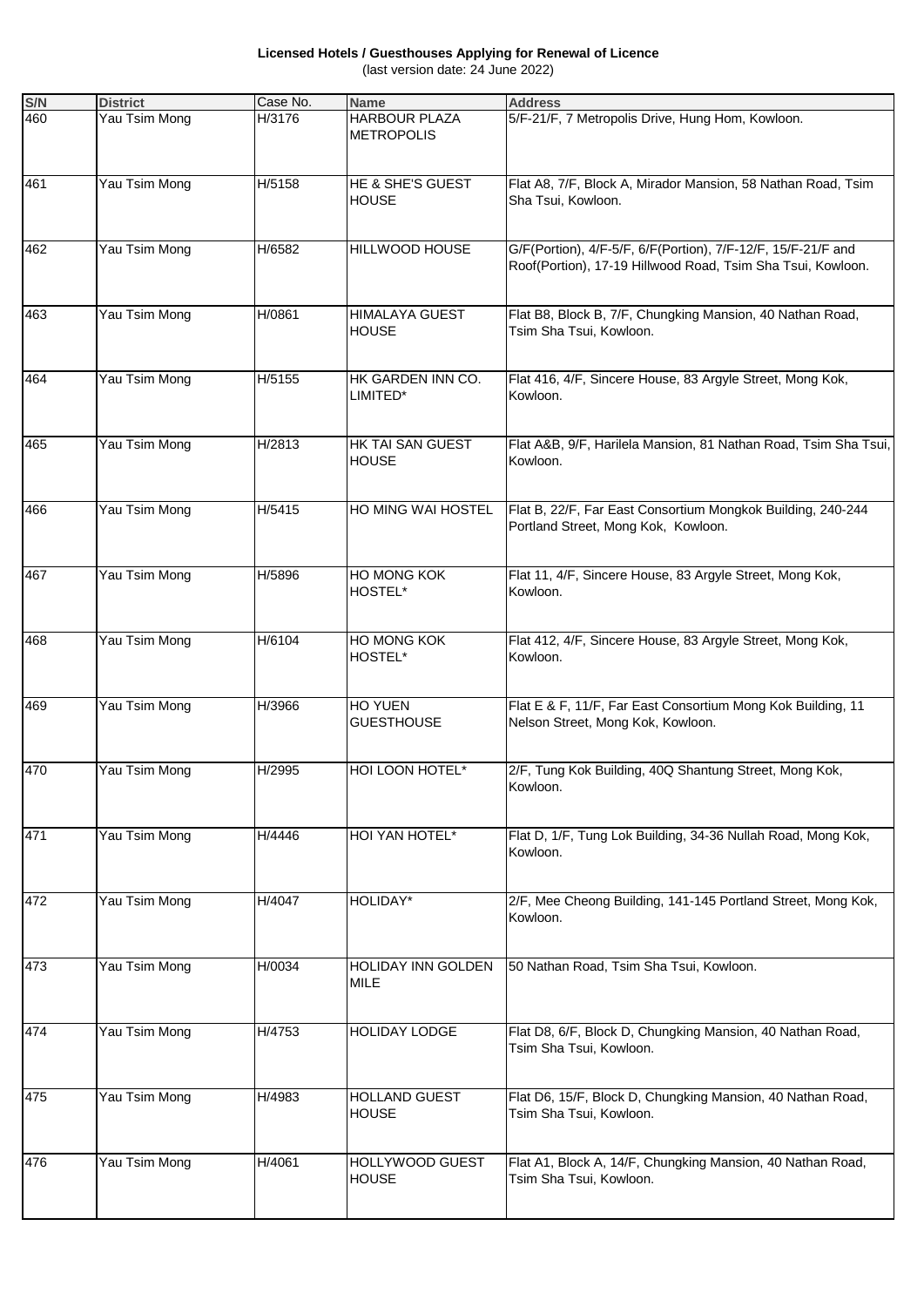**Licensed Hotels / Guesthouses Applying for Renewal of Licence** (last version date: 24 June 2022)

| S/N | <b>District</b> | Case No. | <b>Name</b>                                 | <b>Address</b>                                                                                   |
|-----|-----------------|----------|---------------------------------------------|--------------------------------------------------------------------------------------------------|
| 477 | Yau Tsim Mong   | H/0536   | <b>HOLY HOLIES</b>                          | Flat A, B&C, 5/F, Pollock Building, 9-10 Tak Hing Street, Jordan,<br>Kowloon.                    |
| 478 | Yau Tsim Mong   | H/4871   | HOME OF FREE<br>TRAVELERS*                  | Flat 11, 5/F, Sincere House, 83 Argyle Street, Mong Kok,<br>Kowloon.                             |
| 479 | Yau Tsim Mong   | H/6238   | <b>HOME TOWN</b>                            | Flat E4, 6/F, Block E, Chungking Mansion, 40 Nathan Road,<br>Tsim Sha Tsui, Kowloon.             |
| 480 | Yau Tsim Mong   | H/6107   | HON YAN HOSTEL                              | Flat 701-702, 7/F, Block A, Bell House, 525-543A Nathan Road,<br>Yau Ma Tei, Kowloon.            |
| 481 | Yau Tsim Mong   | H/3528   | HONG KONG BUDGET<br>HOSTEL*                 | Flat 703, 7/F, Sincere House, 83 Argyle Street, Mong Kok,<br>Kowloon.                            |
| 482 | Yau Tsim Mong   | H/5378   | HONG KONG FRIEND'S<br><b>HOUSE</b>          | Flat 2 & 3, 2/F, Block B, Friends' House, 4B-6H Carnarvon Road,<br>Tsim Sha Tsui, Kowloon.       |
| 483 | Yau Tsim Mong   | H/4305   | <b>HONG KONG HOLIDAY</b><br><b>HOSTEL</b>   | Flat B, 3/F, Kingland Apartments, 739 Nathan Road, Mong Kok,<br>Kowloon.                         |
| 484 | Yau Tsim Mong   | H/4963   | HONG KONG PREMIUM<br><b>GUEST HOUSE</b>     | Flat A5&B2, 16/F, Block A & Block B, Mirador Mansion, 58<br>Nathan Road, Tsim Sha Tsui, Kowloon. |
| 485 | Yau Tsim Mong   | H/4239   | <b>HONG KONG ROCKS</b><br><b>HOSTEL</b>     | Flat B & C, 5/F, Rex Building, 648-652 Nathan Road, Mongkok,<br>Kowloon.                         |
| 486 | Yau Tsim Mong   | H/6020   | HONG KONG SHUNNY<br><b>HOTEL LIMITED</b>    | Flat B1, 6/F, Block B, Tsim Sha Tsui Mansion, 87 Nathan Road,<br>Tsim Sha Tsui, Kowloon.         |
| 487 | Yau Tsim Mong   | H/2339   | HONG KONG TAI SAN<br><b>GUEST HOUSE</b>     | Flat B1, 15/F-16/F, Burlington House, 92-94 Nathan Road, Tsim<br>Sha Tsui, Kowloon.              |
| 488 | Yau Tsim Mong   | H/4215   | HONG KONG VILLAGE                           | Flat A, 5/F, Lyton Building, 32-48 Mody Road, Tsim Sha Tsui,<br>Kowloon.                         |
| 489 | Yau Tsim Mong   | H/5231   | HONG KONG YI JIA<br><b>GUEST HOUSE</b>      | Flat B, 10/F, Chun Yee Building, 731-733 Nathan Road, Mong<br>Kok, Kowloon.                      |
| 490 | Yau Tsim Mong   | H/0490   | <b>HONG KONG YING</b><br><b>GUEST HOUSE</b> | Flat B5, Block B, 11/F, Chungking Mansion, 40 Nathan Road,<br>Tsim Sha Tsui, Kowloon.            |
| 491 | Yau Tsim Mong   | H/6031   | HONG TAI HOTEL*                             | Flat 813, 8/F, Sincere House, 83 Argyle Street, Mong Kok,<br>Kowloon.                            |
| 492 | Yau Tsim Mong   | H/5964   | HOO SANG HOSTEL                             | Flat 1816, 18/F, Sun Hing Building, 607 Nathan Road, Mong Kok,<br>Kowloon.                       |
| 493 | Yau Tsim Mong   | H/5669   | HOP INN LIMITED                             | Flat D, 5/F, Lyton Building, 32-48 Mody Road, Tsim Sha Tsui,<br>Kowloon.                         |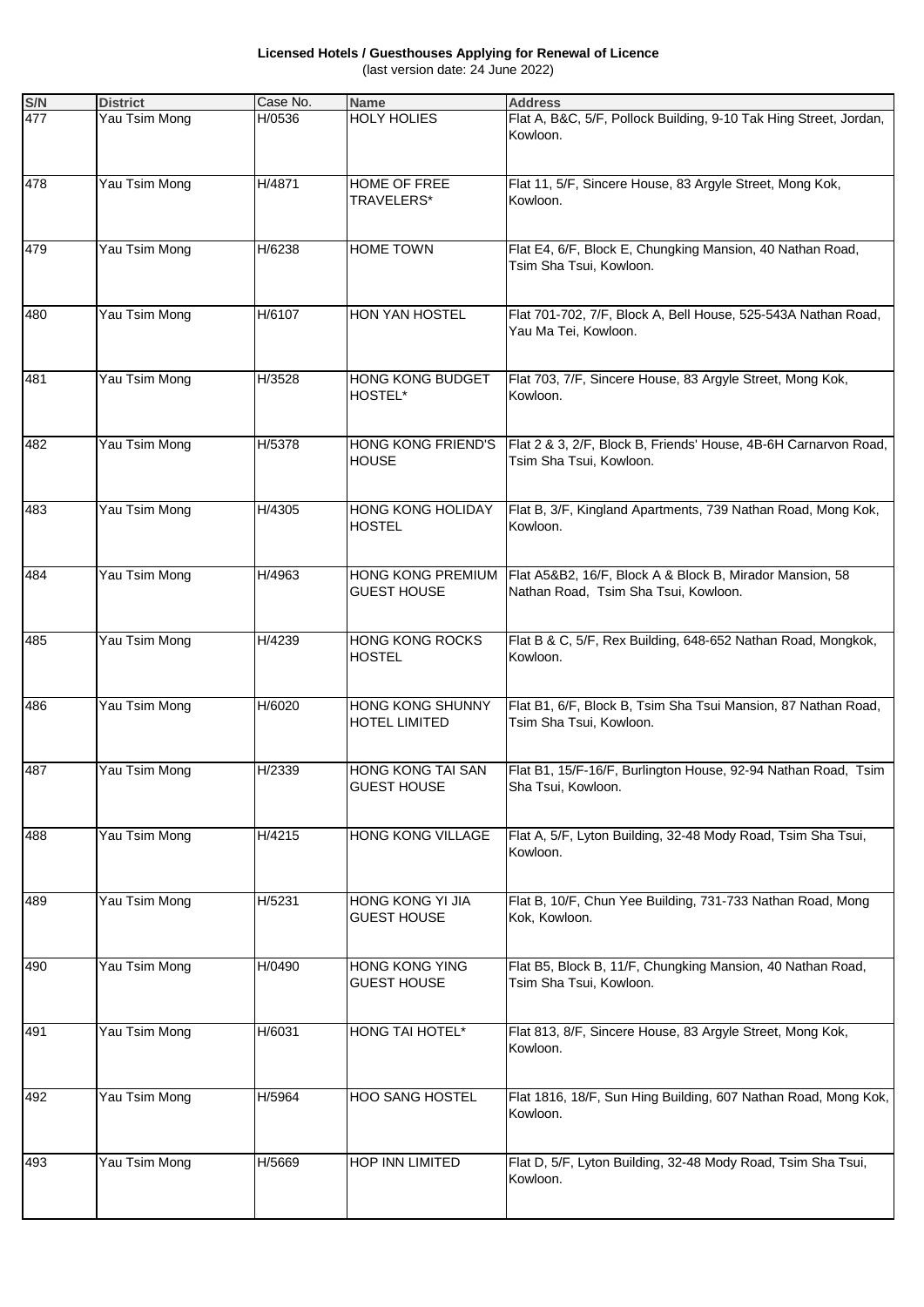**Licensed Hotels / Guesthouses Applying for Renewal of Licence** (last version date: 24 June 2022)

| S/N | <b>District</b> | Case No. | <b>Name</b>                           | <b>Address</b>                                                                                                           |
|-----|-----------------|----------|---------------------------------------|--------------------------------------------------------------------------------------------------------------------------|
| 494 | Yau Tsim Mong   | H/5704   | HOP INN LIMITED                       | Flat C, 5/F, Lyton Building, 32-48 Mody Road, Tsim Sha Tsui,<br>Kowloon.                                                 |
| 495 | Yau Tsim Mong   | H/5709   | HOP INN LIMITED                       | Flat B, 5/F, Lyton Building, 32-48 Mody Road, Tsim Sha Tsui,<br>Kowloon.                                                 |
| 496 | Yau Tsim Mong   | H/5589   | HOP INN ON NATHAN<br><b>ROAD</b>      | Flat A14, 13/F, Mirador Mansion, 58 Nathan Road, Tsim Sha<br>Tsui, Kowloon.                                              |
| 497 | Yau Tsim Mong   | H/4971   | HOSTEL ROMA H. K.                     | Flat 44, 4/F, Hang Lung Mansion, 44 Dundas Street, Yau Ma Tei,<br>Kowloon.                                               |
| 498 | Yau Tsim Mong   | H/5668   | HOSTEL VENUS                          | Flat C6, Block C, 12/F, Chungking Mansion, 40 Nathan Road,<br>Tsim Sha Tsui, Kowloon.                                    |
| 499 | Yau Tsim Mong   | H/5733   | HOTEL EASE.MONG<br><b>KOK</b>         | B/F, G/F(Portion), 1/F(Portion), 2-3/F, 5-12/F, 15-23/F, 25/F-<br>Upper Roof, 60 Portland Street, Mong Kok, Kowloon.     |
| 500 | Yau Tsim Mong   | H/4431   | <b>HOTEL ICON LIMITED</b>             | 17 Science Museum Road, Tsim Sha Tsui, Kowloon.                                                                          |
| 501 | Yau Tsim Mong   | H/1270   | <b>HUA HA GUEST</b><br>HOUSE*         | 1/F, 17-18 Yim Po Fong Street, Mong Kok, Kowloon.                                                                        |
| 502 | Yau Tsim Mong   | H/1121   | <b>HUA HING GUEST</b><br><b>HOUSE</b> | Flat F2, Block F, 15/F, Mirador Mansion, 58 Nathan Road, Tsim<br>Sha Tsui, Kowloon.                                      |
| 503 | Yau Tsim Mong   | H/2698   | HUNG SING HOSTEL                      | Flat F & G, 2/F, Kingland Apartments, 739 Nathan Road, Mong<br>Kok, Kowloon.                                             |
| 504 | Yau Tsim Mong   | H/5631   | <b>HUNG TO HOSTEL</b>                 | Flat 506, 5/F, Sincere House, 83 Argyle Street, Mong Kok,<br>Kowloon.                                                    |
| 505 | Yau Tsim Mong   | H/4249   | <b>HYATT REGENCY</b><br><b>TSUI</b>   | B3/F(Portion), G/F(Portion), 3/F-5/F(Portion) & 10/F-24/F, 18<br>HONG KONG, TSIM SHA Hanoi Road, Tsim Sha Tsui, Kowloon. |
| 506 | Yau Tsim Mong   | H/5238   | <b>I-HOSTEL</b>                       | Flat A, 3/F, Majestic House, 80 Nathan Road, Tsim Sha Tsui,<br>Kowloon.                                                  |
| 507 | Yau Tsim Mong   | H/5935   | IN INN*                               | Flat 24, 3/F, Man Ying Building 2-24 Man Ying Street, Jordan,<br>Kowloon.                                                |
| 508 | Yau Tsim Mong   | H/5966   | IN INN*                               | Flat F, 10/F, Lucky House, 22 Jordan Road, Jordan, Kowloon.                                                              |
| 509 | Yau Tsim Mong   | H/6281   | <b>IN INN</b>                         | Flat M, 15/F, Lucky House, 22 Jordan Road, Jordan, Kowloon.                                                              |
| 510 | Yau Tsim Mong   | H/6456   | IN INN*                               | Flat B, 3/F, Lucky House, 22 Jordan Road, Jordan, Kowloon.                                                               |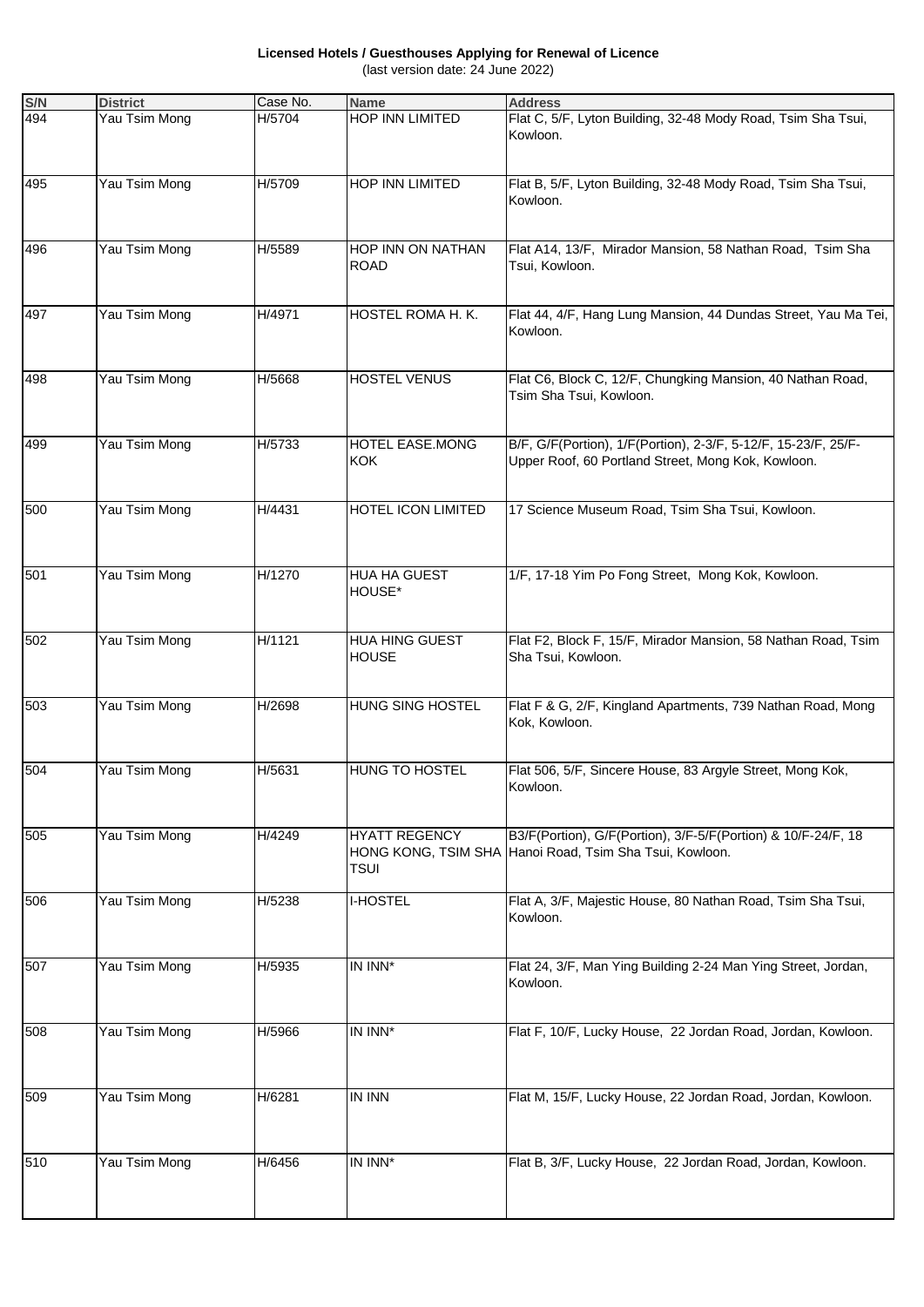**Licensed Hotels / Guesthouses Applying for Renewal of Licence** (last version date: 24 June 2022)

| S/N | <b>District</b> | Case No. | <b>Name</b>                                                   | <b>Address</b>                                                                                          |
|-----|-----------------|----------|---------------------------------------------------------------|---------------------------------------------------------------------------------------------------------|
| 511 | Yau Tsim Mong   | H/5169   | <b>INN DE GO</b>                                              | Flat B4, 12/F, Tsim Sha Tsui Mansion, 87 Nathan Road, Tsim<br>Sha Tsui, Kowloon.                        |
| 512 | Yau Tsim Mong   | H/1003   | INTERCONTINENTAL<br><b>GRAND STANFORD</b><br><b>HONG KONG</b> | 70 Mody Road, Tsim Sha Tsui East, Kowloon.                                                              |
| 513 | Yau Tsim Mong   | H/0610   | J HOTEL                                                       | Flat A-E, 3/F, Pat Tat Mansion, 6 Nanking Street, Yau Ma Tei,<br>Kowloon.                               |
| 514 | Yau Tsim Mong   | H/2628   | <b>JADE INN</b>                                               | Flat A, 4/F, Bik Lan House, 43 Pitt Street, Yau Ma Tei, Kowloon.                                        |
| 515 | Yau Tsim Mong   | H/4749   | <b>JING KONG CITY (TSIM</b><br>SHA TSUI) HOSTEL               | Flat 3, 8/F, Block C, Tsim Sha Tsui Mansion, 87 Nathan Road,<br>Tsim Sha Tsui, Kowloon.                 |
| 516 | Yau Tsim Mong   | H/5365   | <b>JINHAI GUESTHOUSE*</b>                                     | Flat 18A, 9/F, Wing Wah Building, 14-24 Sai Yeung Choi Street<br>South, Mong Kok, Kowloon.              |
| 517 | Yau Tsim Mong   | H/3338   | <b>JINN'S'TI GUEST</b><br><b>HOUSE</b>                        | Flat B7, Block B & Flat C1, Block C, 7/F, Chungking Mansion, 40<br>Nathan Road, Tsim Sha Tsui, Kowloon. |
| 518 | Yau Tsim Mong   | H/5690   | <b>JOHNNY'S HOTEL</b>                                         | Flat 1416, 14/F, Block C, Bell House, 525-543A Nathan Road,<br>Yau Ma Tei, Kowloon.                     |
| 519 | Yau Tsim Mong   | H/5439   | <b>JOHNSON HOSTEL*</b>                                        | Flat 510, 5/F, Sincere House, 83 Argyle Street, Mong Kok,<br>Kowloon.                                   |
| 520 | Yau Tsim Mong   | H/5590   | LINK HOTEL*                                                   | JORDAN EXPRESS RAIL Flat 4, 6/F, Man Wah Building, 1-23 Man Ying Street, Jordan,<br>Kowloon.            |
| 521 | Yau Tsim Mong   | H/4194   | <b>JORDAN GOLDEN</b><br><b>WAVE COMPANY</b><br>LIMITED*       | Flat C & D, 3/F, Lucky House, 22 Jordan Road, Jordan, Kowloon.                                          |
| 522 | Yau Tsim Mong   | H/6101   | JORDAN HOTEL*                                                 | Flat A, 12/F, Lucky House, 22 Jordan Road, Jordan, Kowloon.                                             |
| 523 | Yau Tsim Mong   | H/4826   | JOY INN LIMITED                                               | 2/F, 11 Lock Road, Tsim Sha Tsui, Kowloon.                                                              |
| 524 | Yau Tsim Mong   | H/5635   | JOYCE HOUSE                                                   | Flat 1003, 10/F, Hai Phong Mansion, 101 Nathan Road, Tsim<br>Sha Tsui, Kowloon.                         |
| 525 | Yau Tsim Mong   | H/4459   |                                                               | JOYFUL GUEST HOUSE Flat F1, 6/F, Block F, Mirador Mansion, 58 Nathan Road, Tsim<br>Sha Tsui, Kowloon.   |
| 526 | Yau Tsim Mong   | H/4607   | <b>JUST AS INN</b>                                            | Flat A&B, 8/F, Harilela Mansion, 81 Nathan Road, Tsim Sha Tsui,<br>Kowloon.                             |
| 527 | Yau Tsim Mong   | H/5761   | JUST INN ON NATHAN<br><b>ROAD</b>                             | Flat D1, 13/F, Block D, Mirador Mansion, 58 Nathan Road, Tsim<br>Sha Tsui, Kowloon.                     |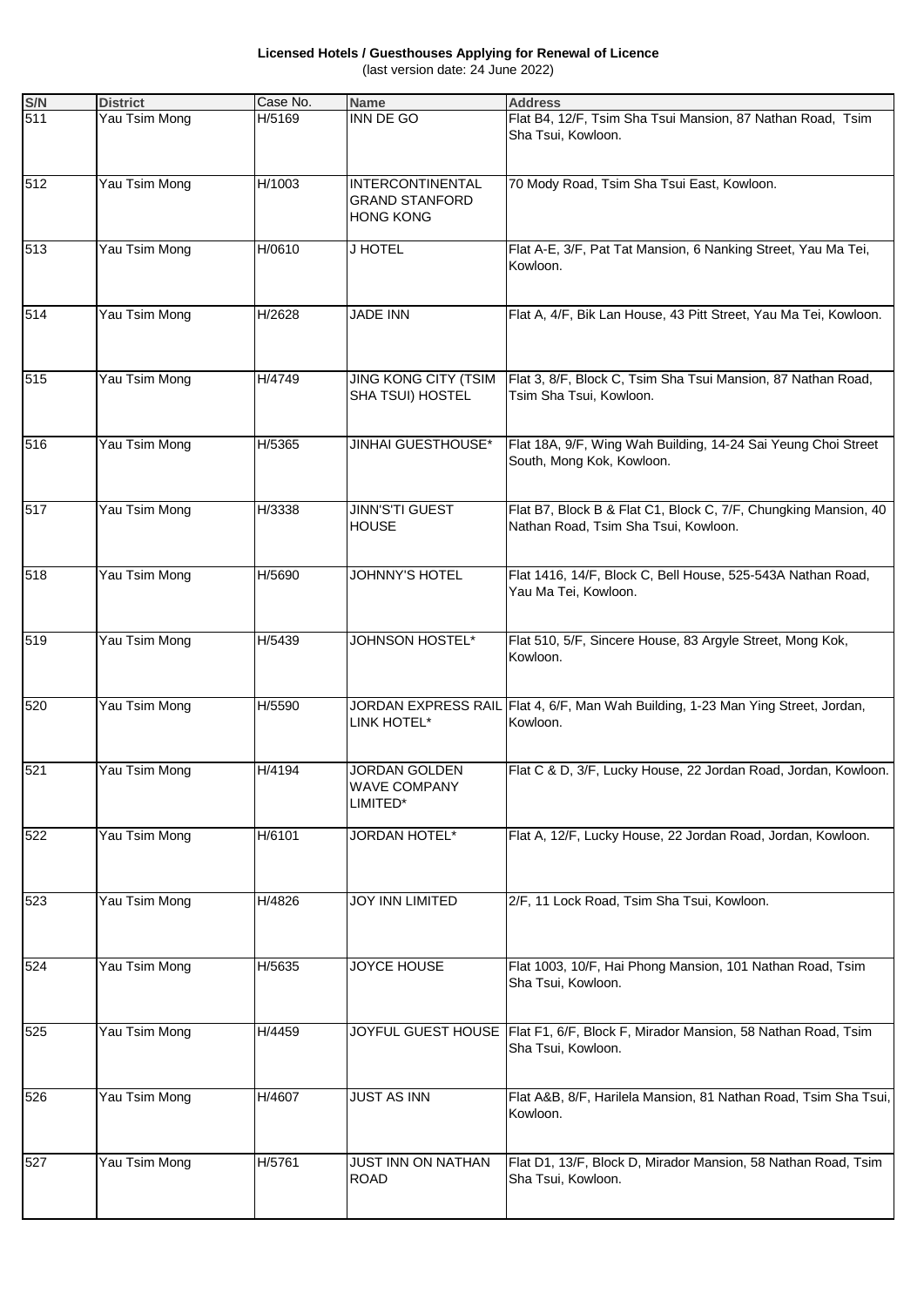**Licensed Hotels / Guesthouses Applying for Renewal of Licence** (last version date: 24 June 2022)

| S/N | <b>District</b> | Case No. | <b>Name</b>                                    | <b>Address</b>                                                                                       |
|-----|-----------------|----------|------------------------------------------------|------------------------------------------------------------------------------------------------------|
| 528 | Yau Tsim Mong   | H/4760   | K & B HOSTEL                                   | Flat H & I, 13/F, New Lucky House, 15 Jordan Road, Jordan,<br>Kowloon.                               |
| 529 | Yau Tsim Mong   | H/4435   | K G GARDEN GUEST<br><b>HOUSE</b>               | Flat A9, Block A, 3/F, Mirador Mansion, 58 Nathan Road, Tsim<br>Sha Tsui, Kowloon.                   |
| 530 | Yau Tsim Mong   | H/4283   | <b>LIMITED</b>                                 | K HOSTEL HONG KONG 10/F, Wing Wah Building, 14-24 Sai Yeung Choi Street South,<br>Mong Kok, Kowloon. |
| 531 | Yau Tsim Mong   | H/2754   | KAI YAN APARTMENT                              | 1/F, Kin Wong Mansion, 125 Sai Yee Street, Mong Kok,<br>Kowloon.                                     |
| 532 | Yau Tsim Mong   | H/6056   | KAJ WONG HOUSE*                                | Flat 5, 12/F, Sincere House, 83 Argyle Street, Mong Kok,<br>Kowloon.                                 |
| 533 | Yau Tsim Mong   | H/2812   | KAM FUNG WONG<br><b>GUESTHOUSE*</b>            | 1/F, 214-216 Sai Yeung Choi Street South, Mong Kok, Kowloon.                                         |
| 534 | Yau Tsim Mong   | H/6509   | <b>KAM MONG GUEST</b><br>HOUSE*                | Flat 22A, 6/F, Wing Wah Building, 14-24 Sai Yeung Choi Street<br>South, Mong Kok, Kowloon.           |
| 535 | Yau Tsim Mong   | H/3887   | <b>KAMAL DELUXE</b>                            | Flat B8, Block B, 5/F, Chungking Mansion, 40 Nathan Road,<br>Tsim Sha Tsui, Kowloon.                 |
| 536 | Yau Tsim Mong   | H/4810   | <b>KATHMANDU GUEST</b><br><b>HOUSE</b>         | Flat B7, 12/F, Block B, Chungking Mansion, 40 Nathan Road,<br>Tsim Sha Tsui, Kowloon.                |
| 537 | Yau Tsim Mong   | H/4207   | <b>KIN YING GUEST</b><br>HOUSE CO.             | Flat 707, Block B, 7/F, Bell House, 525-543A Nathan Road, Yau<br>Ma Tei, Kowloon.                    |
| 538 | Yau Tsim Mong   | H/2879   | <b>KING GROUP</b><br><b>INVESTMENT LIMITED</b> | 15/F, West Hotel, 39 Wai Ching Street, Yau Ma Tei, Kowloon.                                          |
| 539 | Yau Tsim Mong   | H/3944   | <b>KING GUEST HOUSE</b>                        | Flat D8, Block D, 4/F, Chungking Mansion, 40 Nathan Road,<br>Tsim Sha Tsui, Kowloon.                 |
| 540 | Yau Tsim Mong   | H/4705   | <b>KINGLAND GUEST</b><br><b>HOUSE</b>          | Flat F, 6/F, Kingland Apartments, 739 Nathan Road, Mong Kok,<br>Kowloon.                             |
| 541 | Yau Tsim Mong   | H/5516   | <b>KING'S HOTEL</b>                            | G/F(Portion), 2/F-14/F & Penthouse, 46-54 Temple Street, Yau<br>Ma Tei, Kowloon.                     |
| 542 | Yau Tsim Mong   | H/0307   | KINNING COMPANY                                | Flat 820, Block B, 8/F, Bell House, 525-543A Nathan Road, Yau<br>Ma Tei, Kowloon.                    |
| 543 | Yau Tsim Mong   | H/3690   | KINWA GUEST HOUSE*                             | Flat 1010, 10/F, Sincere House, 83 Argyle Street, Mong Kok,<br>Kowloon.                              |
| 544 | Yau Tsim Mong   | H/1097   | KIU HING HOSTEL*                               | Flat A6, 4/F, United Mansion, 37G Jordan Road, Jordan,<br>Kowloon.                                   |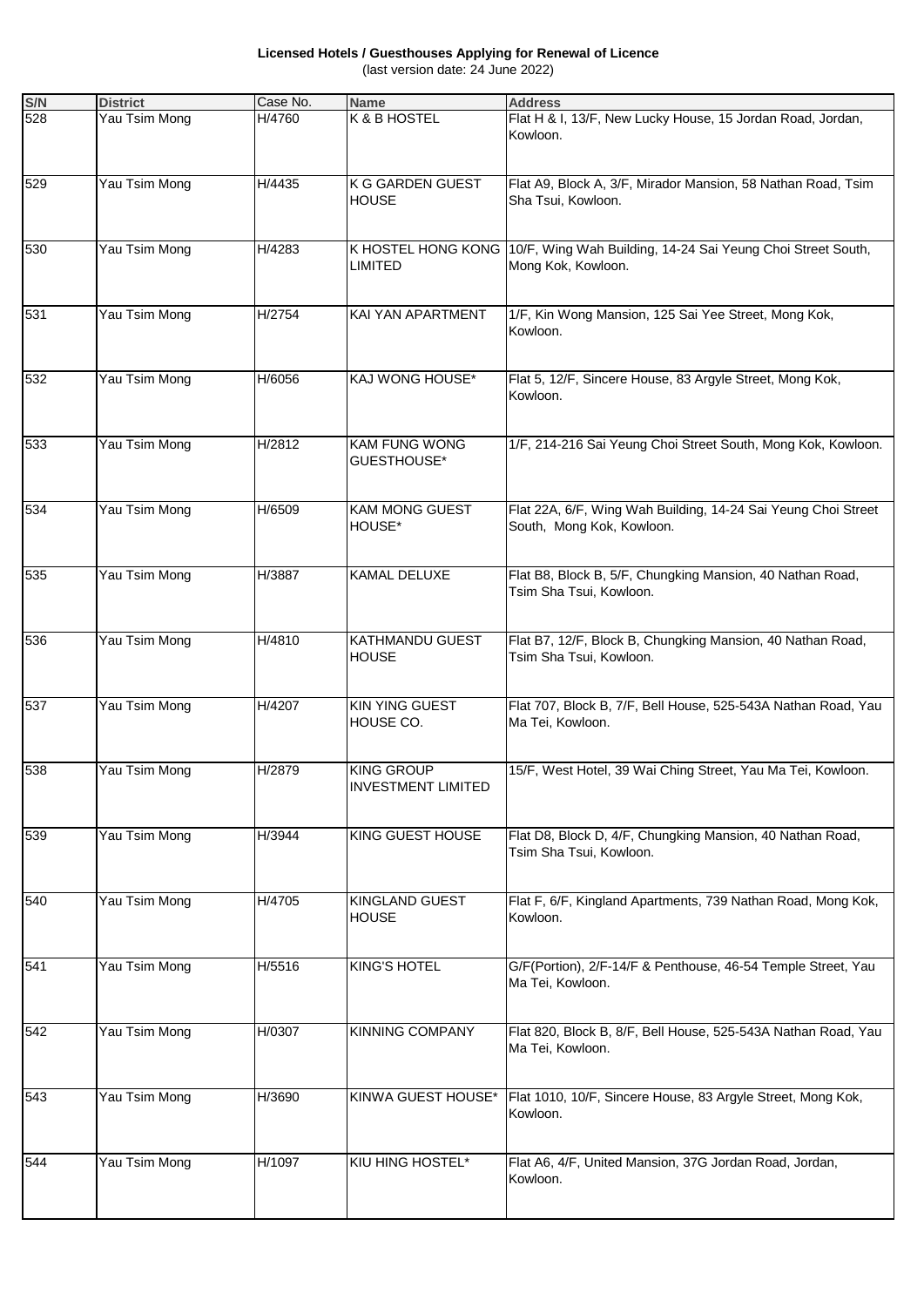**Licensed Hotels / Guesthouses Applying for Renewal of Licence** (last version date: 24 June 2022)

| S/N | <b>District</b> | Case No. | <b>Name</b>                                               | <b>Address</b>                                                                                   |
|-----|-----------------|----------|-----------------------------------------------------------|--------------------------------------------------------------------------------------------------|
| 545 | Yau Tsim Mong   | H/5056   | <b>KK HOTEL</b>                                           | Flat C2, D1, D2, 2/F, Tsim Sha Tsui Mansion, 87 Nathan Road,<br>Tsim Sha Tsui, Kowloon.          |
| 546 | Yau Tsim Mong   | H/6431   | <b>KNIGHT HUB</b>                                         | Flat A3, 5/F, Block A, Tsim Sha Tsui Mansion, 87 Nathan Road,<br>Tsim Sha Tsui, Kowloon.         |
| 547 | Yau Tsim Mong   | H/5404   | KOALABEDS H36                                             | Flat H, 3/F, National Court, 242 Nathan Road, Jordan, Kowloon.                                   |
| 548 | Yau Tsim Mong   | H/4651   | <b>KONG SING</b><br>GUESTHOUSE*                           | Flat F, 11/F, Lucky Building, 65 Austin Road, Jordan, Kowloon                                    |
| 549 | Yau Tsim Mong   | H/4656   | <b>KONG SING</b><br>GUESTHOUSE*                           | Flat D & H, 11/F, Lucky Building, 65 Austin Road, Jordan,<br>Kowloon.                            |
| 550 | Yau Tsim Mong   | H/4437   | <b>KOWLOON</b><br><b>COMMERCIAL GUEST</b><br><b>HOUSE</b> | Flat C, 4/F, Chun Yee Building, 731-733 Nathan Road, Mong<br>Kok, Kowloon.                       |
| 551 | Yau Tsim Mong   | H/2407   | KOWLOON HOSTEL*                                           | Flat 715, 7/F, Sincere House, 83 Argyle Street, Mong Kok,<br>Kowloon.                            |
| 552 | Yau Tsim Mong   | H/4129   | KOWLOON HOSTEL-<br><b>CLASSIC</b>                         | Flat E1, Block E, 10/F, Mirador Mansion, 58 Nathan Road, Tsim<br>Sha Tsui, Kowloon.              |
| 553 | Yau Tsim Mong   | H/5473   | <b>KOWLOON MONGKOK</b><br>2304 GUEST HOUSE                | Flat 2304, 23/F, Sun Hing Building, 607 Nathan Road, Mong Kok,<br>Kowloon.                       |
| 554 | Yau Tsim Mong   | H/5933   | <b>KOWLOON PARKVIEW</b><br><b>RESIDENCES</b>              | Flat 902, 9/F, Cheong Hing Building, 72 Nathan Road, Tsim Sha<br>Tsui, Kowloon.                  |
| 555 | Yau Tsim Mong   | H/0507   | <b>KOWLOON SHANGRI-</b><br>LA, HONG KONG                  | 64 Mody Road, Tsim Sha Tsui East, Kowloon.                                                       |
| 556 | Yau Tsim Mong   | H/3561   | KOWLOON T.S.T.<br><b>GUEST HOUSE</b>                      | Flat B4, Block B, 11/F, Chungking Mansion, 40 Nathan Road,<br>Tsim Sha Tsui, Kowloon.            |
| 557 | Yau Tsim Mong   | H/4599   | KOWLOON T.S.T.<br><b>GUEST HOUSE</b>                      | Flat B7&C1, 11/F, Block B & C, Chungking Mansion, 40 Nathan<br>Road, Tsim Sha Tsui, Kowloon.     |
| 558 | Yau Tsim Mong   | H/0036   | <b>KUNG-FU HOSTEL</b>                                     | Flat C4 & Flat F4, Block C & F, 3/F, Mirador Mansion, 58 Nathan<br>Road, Tsim Sha Tsui, Kowloon. |
| 559 | Yau Tsim Mong   | H/2867   | <b>KWONG HANG TRAVEL</b><br><b>GUEST HOUSE</b>            | Flat 2, Block B, 5/F, Pak On Building, 105 Austin Road, Tsim Sha<br>Tsui, Kowloon.               |
| 560 | Yau Tsim Mong   | H/4309   | <b>KYOTO GUEST HOUSE</b>                                  | Flat A3, 15/F, Block A, Chungking Mansion, 40 Nathan Road,<br>Tsim Sha Tsui, Kowloon.            |
| 561 | Yau Tsim Mong   | H/6298   | L3 INN                                                    | 5/F, Long Wah Building, 21A Lock Road, Tsim Sha Tsui,<br>Kowloon.                                |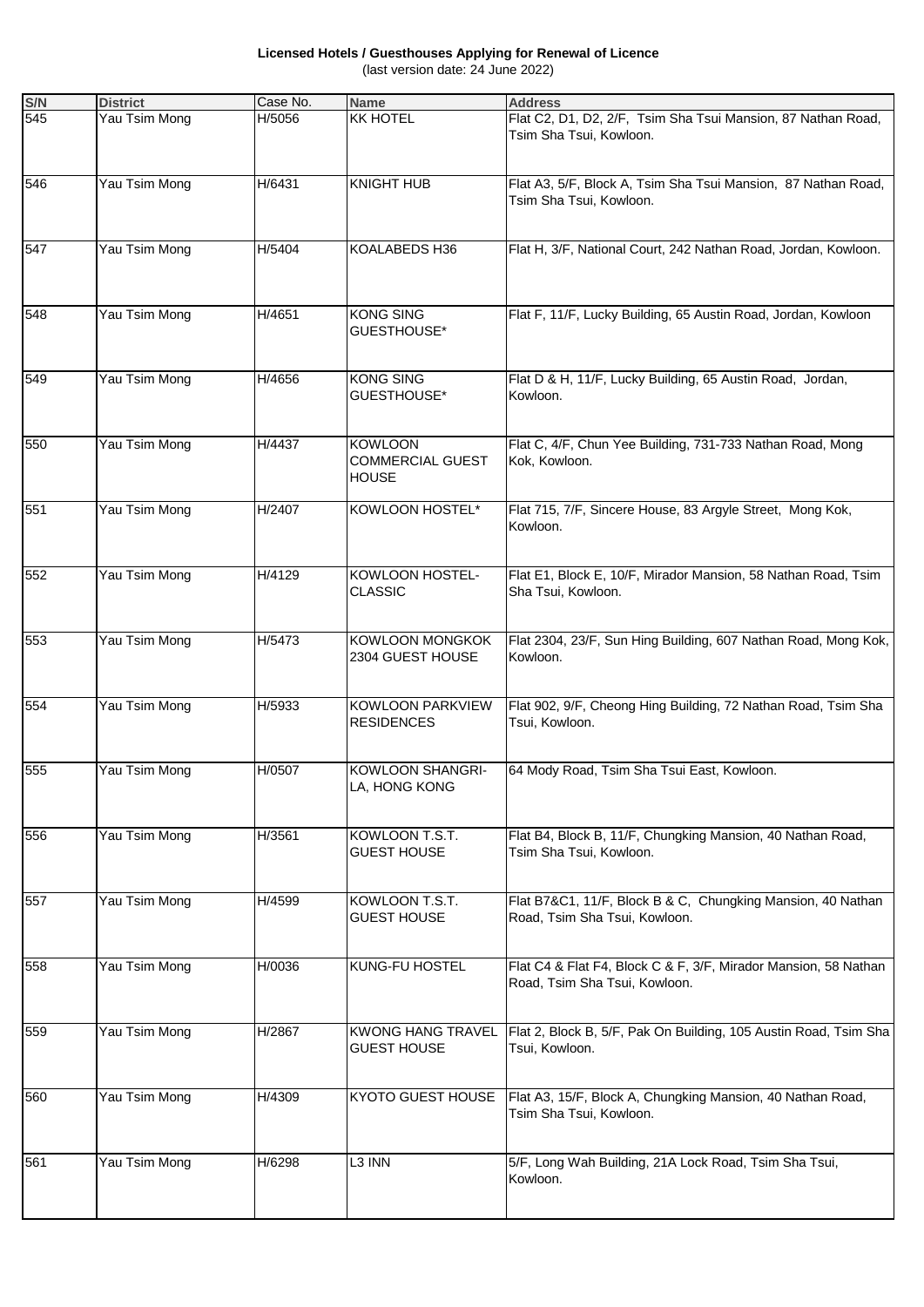**Licensed Hotels / Guesthouses Applying for Renewal of Licence** (last version date: 24 June 2022)

| S/N | <b>District</b> | Case No. | <b>Name</b>                                     | <b>Address</b>                                                                                  |
|-----|-----------------|----------|-------------------------------------------------|-------------------------------------------------------------------------------------------------|
| 562 | Yau Tsim Mong   | H/0473   | LAI HO VILLA                                    | 9/F, 37 Dundas Street, Mong Kok, Kowloon.                                                       |
| 563 | Yau Tsim Mong   | H/1111   | LAP SHUN HOSTEL                                 | Flat B, 5/F, National Court, 242 Nathan Road, Jordan, Kowloon.                                  |
| 564 | Yau Tsim Mong   | H/3882   | LE CONG FRATERNAL<br><b>ASSOCIATION LIMITED</b> | Flat F&G, 14/F, New Lucky House, 15 Jordan Road, Jordan,<br>Kowloon.                            |
| 565 | Yau Tsim Mong   | H/4962   |                                                 | LEGEND GUEST HOUSE Flat A&B, 12/F, Harilela Mansion, 81 Nathan Road, Tsim Sha<br>Tsui, Kowloon. |
| 566 | Yau Tsim Mong   | H/4936   | LI CHENG<br><b>GUESTHOUSE</b>                   | Flat B8, 8/F, Block B, Chungking Mansion, 40 Nathan Road,<br>Tsim Sha Tsui, Kowloon.            |
| 567 | Yau Tsim Mong   | H/6451   | <b>LIBERTY INN</b>                              | Flat D4, 9/F, Block D, Tsim Sha Tsui Mansion, 87 Nathan Road,<br>Tsim Sha Tsui, Kowloon.        |
| 568 | Yau Tsim Mong   | H/6017   | <b>LILY GARDEN GUEST</b><br><b>HOUSE</b>        | Flat B2, 10/F, Block B, Mirador Mansion, 58 Nathan Road, Tsim<br>Sha Tsui, Kowloon.             |
| 569 | Yau Tsim Mong   | H/6406   | <b>LILY INN</b>                                 | Flat A4, 12/F, Block A, Tsim Sha Tsui Mansion, 87 Nathan Road,<br>Tsim Sha Tsui, Kowloon.       |
| 570 | Yau Tsim Mong   | H/6462   | <b>LINKO</b><br>RESIDENCE@JORDAN                | G/F-3/F, 5/F-13/F, 15/F-19/F & R/F, 129 Temple Street, Jordan,<br>Kowloon.                      |
| 571 | Yau Tsim Mong   | H/5797   | LOK INN*                                        | Flat 152, 2/F, 146-152 Sai Yeung Choi Street South, Mong Kok,<br>Kowloon.                       |
| 572 | Yau Tsim Mong   | H/3733   | <b>LONG YUEN</b><br>GUESTHOUSE*                 | Flat 4-4B, 1/F, New Asia Building, 4-6 Argyle Street, Mong Kok,<br>Kowloon.                     |
| 573 | Yau Tsim Mong   | H/4739   | LONGWIN HOTEL*                                  | Flat C, 8/F, Lucky House, 22 Jordan Road, Jordan, Kowloon.                                      |
| 574 | Yau Tsim Mong   | H/5358   | <b>LUCKY DAY</b><br><b>GUESTHOUSE</b>           | Flat D, 9/F, Harilela Mansion, 81 Nathan Road, Tsim Sha Tsui,<br>Kowloon.                       |
| 575 | Yau Tsim Mong   | H/6500   | <b>LUCKY DAY</b><br><b>GUESTHOUSE</b>           | 9/F, Rear Block, Granville Building, 12 Granville Road, Tsim Sha<br>Tsui, Kowloon.              |
| 576 | Yau Tsim Mong   | H/6609   | <b>LUCKY DAY</b><br><b>GUESTHOUSE</b>           | Rear of 5/F, Granville Building, 16 Granville Road, Tsim Sha<br>Tsui, Kowloon.                  |
| 577 | Yau Tsim Mong   | H/2804   | LUEN ON GUEST<br><b>HOUSE</b>                   | Flat E3, Block E, 13/F, Mirador Mansion, 58 Nathan Road, Tsim<br>Sha Tsui, Kowloon.             |
| 578 | Yau Tsim Mong   | H/6574   | <b>LUNA INN</b>                                 | Flat A, 8/F, Windsor Mansion, 29-31 Chatham Road South, Tsim<br>Sha Tsui, Kowloon.              |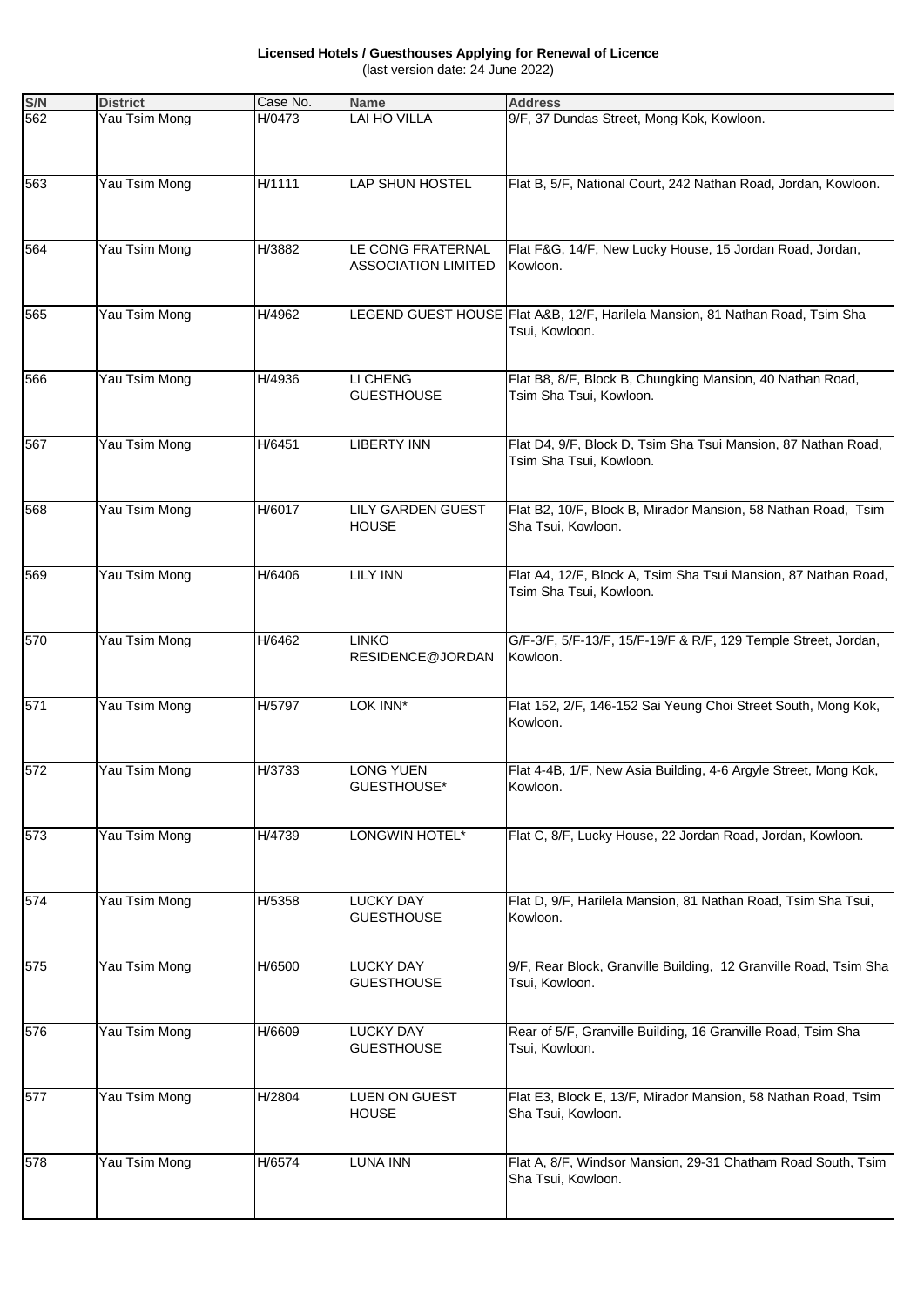**Licensed Hotels / Guesthouses Applying for Renewal of Licence** (last version date: 24 June 2022)

| S/N | <b>District</b> | Case No. | <b>Name</b>                                      | <b>Address</b>                                                                                         |
|-----|-----------------|----------|--------------------------------------------------|--------------------------------------------------------------------------------------------------------|
| 579 | Yau Tsim Mong   | H/5328   | LUNG WA GUEST<br><b>HOUSE</b>                    | 4/F, Rear Block, Lung Ma Building, 550 Nathan Road, Mong Kok,<br>Kowloon.                              |
| 580 | Yau Tsim Mong   | H/3294   | LUNG YUEN<br>GUESTHOUSE*                         | Front Block, 1/F, 215 Sai Yee Street, Mong Kok, Kowloon.                                               |
| 581 | Yau Tsim Mong   | H/1335   | MA BO VILLA*                                     | 1/F, 53-59 Pilkem Street, Jordan, Kowloon.                                                             |
| 582 | Yau Tsim Mong   | H/0796   | MAHARAJA GUEST<br><b>HOUSE</b>                   | Flat C6, 4/F, Block C, Chungking Mansion, 40 Nathan Road,<br>Tsim Sha Tsui, Kowloon.                   |
| 583 | Yau Tsim Mong   | H/5293   | MAJESTIC 7<br><b>GUESTHOUSE</b>                  | Flat D, 7/F, Majestic House, 80 Nathan Road, Tsim Sha Tsui,<br>Kowloon.                                |
| 584 | Yau Tsim Mong   | H/2565   | <b>MAN HING LUNG</b><br><b>HOSTEL</b>            | Flat F2, Block F, 14/F, Mirador Mansion, 58 Nathan Road, Tsim<br>Sha Tsui, Kowloon.                    |
| 585 | Yau Tsim Mong   | H/5542   | MAN SHING INN*                                   | 2/F, 64 Bute Street, Mong Kok, Kowloon.                                                                |
| 586 | Yau Tsim Mong   | H/2803   | <b>MAN YUEN HOTEL</b>                            | Flat C, 1/F, New Lucky House, 15 Jordan Road, Jordan,<br>Kowloon.                                      |
| 587 | Yau Tsim Mong   | H/4115   | <b>MANSION G HOTEL*</b>                          | Flat 604, 6/F, Sincere House, 83 Argyle Street, Mong Kok,<br>Kowloon.                                  |
| 588 | Yau Tsim Mong   | H/5219   | <b>MAPLE INN</b>                                 | Flat 1, 3/F, Block D, Tsim Sha Tsui Mansion, 87 Nathan Road,<br>Tsim Sha Tsui, Kowloon.                |
| 589 | Yau Tsim Mong   | H/4028   | MAPLE LEAF GUEST<br>HOUSE                        | Flat E4, Block E, 12/F, Chungking Mansion, 40 Nathan Road,<br>Tsim Sha Tsui, Kowloon.                  |
| 590 | Yau Tsim Mong   | H/2881   | <b>MARRY GOLD</b><br><b>INVESTMENT LIMITED</b>   | 17/F, West Hotel, 39 Wai Ching Street, Yau Ma Tei, Kowloon.                                            |
| 591 | Yau Tsim Mong   | H/4078   | <b>MAXVIC ENTERPRISE*</b>                        | Flat 708, 7/F, Sincere House, 83 Argyle Street, Mong Kok,<br>Kowloon.                                  |
| 592 | Yau Tsim Mong   | H/2870   | <b>MEGA MAGIC</b><br><b>ENTERPRISES LIMITED</b>  | 5/F, West Hotel, 39 Wai Ching Street, Yau Ma Tei, Kowloon.                                             |
| 593 | Yau Tsim Mong   | H/2880   | <b>MEGA QUALITY</b><br><b>INVESTMENT LIMITED</b> | 16/F, West Hotel, 39 Wai Ching Street, Yau Ma Tei, Kowloon.                                            |
| 594 | Yau Tsim Mong   | H/6328   |                                                  | MEI LAM GUEST HOUSE Flat D1, 5/F, Block D, Mirador Mansion, 58 Nathan Road, Tsim<br>Sha Tsui, Kowloon. |
| 595 | Yau Tsim Mong   | H/6147   | MELBOURNE HOSTEL                                 | Flat E1, 10/F, Block E, Chungking Mansion, 40 Nathan Road,<br>Tsim Sha Tsui, Kowloon.                  |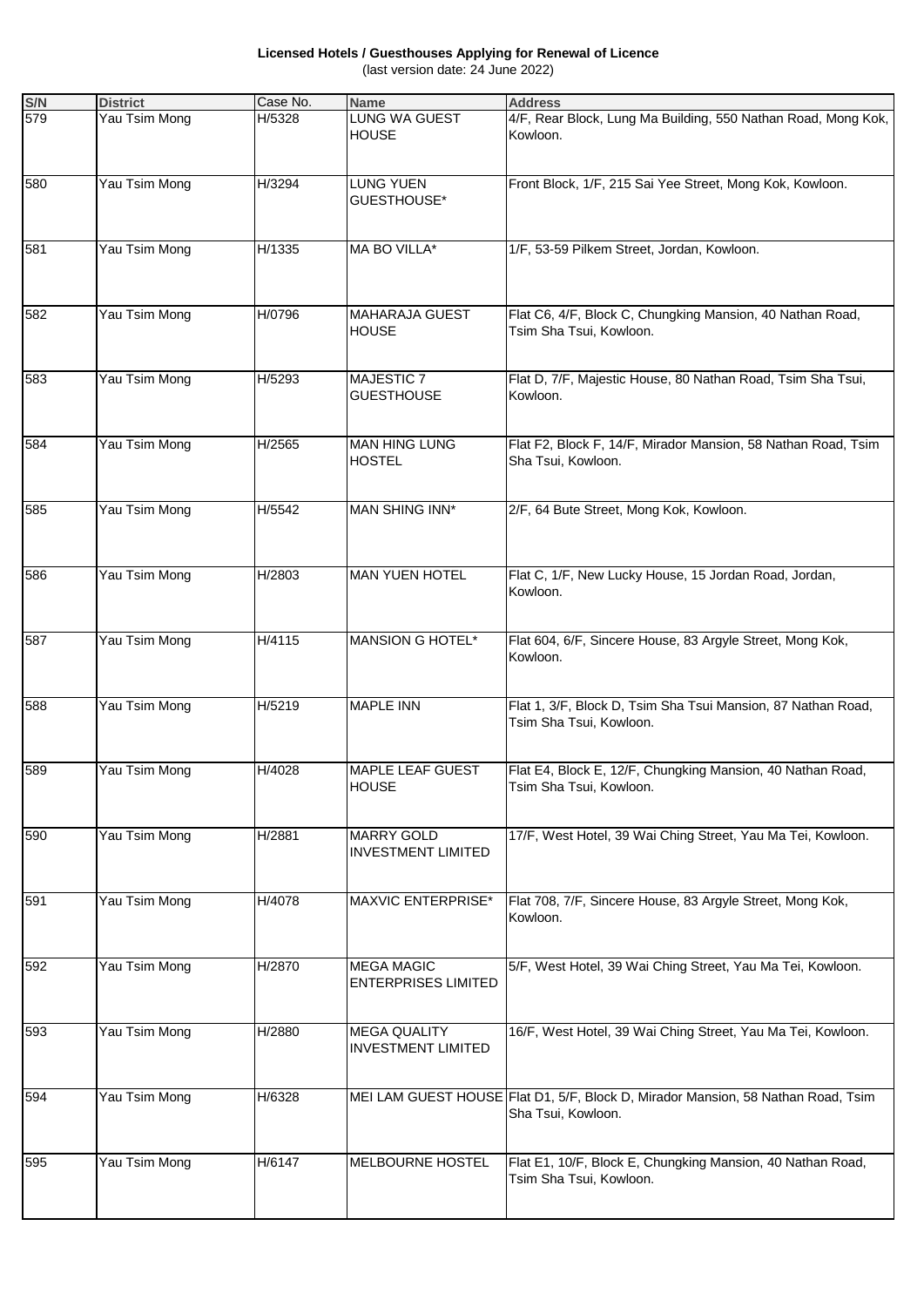**Licensed Hotels / Guesthouses Applying for Renewal of Licence** (last version date: 24 June 2022)

| S/N | <b>District</b> | Case No. | <b>Name</b>                                                  | <b>Address</b>                                                                            |
|-----|-----------------|----------|--------------------------------------------------------------|-------------------------------------------------------------------------------------------|
| 596 | Yau Tsim Mong   | H/1148   | <b>METROPARK HOTEL</b><br><b>MONGKOK HONG</b><br><b>KONG</b> | 22 Lai Chi Kok Road, Mong Kok, Kowloon.                                                   |
| 597 | Yau Tsim Mong   | H/0183   | MI CASA                                                      | 1/F, Tai Tat Building, 26-34 Pilkem Street, Jordan, Kowloon.                              |
| 598 | Yau Tsim Mong   | H/6008   | MILKTEA INN                                                  | Flat C2, Block C, 7/F, Mirador Mansion, 58 Nathan Road, Tsim<br>Sha Tsui, Kowloon.        |
| 599 | Yau Tsim Mong   | H/3980   | <b>MILLION HAPPY INN</b>                                     | 6/F, 36-38 Li Tak Street, Tai Kok Tsui, Kowloon.                                          |
| 600 | Yau Tsim Mong   | H/5160   | MIN HING HOUSE*                                              | Flat 13, 15/F, Middle Block, Man Yuen Building, 2-24 Man Yuen<br>Street, Jordan, Kowloon. |
| 601 | Yau Tsim Mong   | H/5796   | MIN SHANG HONG<br>HOUSE                                      | Flat 6, 10/F, Alhambra Building, 385 Nathan Road, Yau Ma Tei,<br>Kowloon.                 |
| 602 | Yau Tsim Mong   | H/6082   |                                                              | MING DU GUESTHOUSE 2/F, Hang Lung Mansion, 578-580 Nathan Road, Yau Ma Tei,<br>Kowloon.   |
| 603 | Yau Tsim Mong   | H/4876   | <b>MIRA INN</b>                                              | Flat F4, 8/F, Mirador Mansion, 58 Nathan Road, Tsim Sha Tsui,<br>Kowloon.                 |
| 604 | Yau Tsim Mong   | H/3002   | <b>MITZU INN</b>                                             | Flat A1, B & C, 1/F, Union Mansion, 33-35 Chatham Road South,<br>Tsim Sha Tsui, Kowloon.  |
| 605 | Yau Tsim Mong   | H/3334   | <b>MK STAY</b>                                               | G/F - 9/F, Pioneer City, 11 Changsha Street, Mong Kok,<br>Kowloon.                        |
| 606 | Yau Tsim Mong   | H/3340   | <b>MK STAY</b>                                               | 10/F - 18/F, Pioneer City, 11 Changsha Street, Mong Kok,<br>Kowloon.                      |
| 607 | Yau Tsim Mong   | H/3420   | <b>MODENA BY FRASER</b><br>HONG KONG                         | 5/F-21/F, Ashley 18, 18 Ashley Road, Tsim Sha Tsui, Kowloon.                              |
| 608 | Yau Tsim Mong   | H/4915   | <b>MODERN</b>                                                | Flat D1, Block D, 14/F, Mirador Mansion, 58 Nathan Road, Tsim<br>Sha Tsui, Kowloon.       |
| 609 | Yau Tsim Mong   | H/5956   | <b>MODERN GUEST</b><br>HOUSE*                                | Flat A, 2/F, Dun Tak Mansion, 33-35B Dundas Street, Mong Kok,<br>Kowloon.                 |
| 610 | Yau Tsim Mong   | H/4964   | <b>MODERN INN</b>                                            | Flat A15, 9/F, Block A, Mirador Mansion, 58 Nathan Road, Tsim<br>Sha Tsui, Kowloon.       |
| 611 | Yau Tsim Mong   | H/5895   | <b>MOMENT HOSTEL</b>                                         | Flat L, 15/F, New Lucky House, 15 Jordan Road, Jordan,<br>Kowloon.                        |
| 612 | Yau Tsim Mong   | H/6163   | <b>MONG KOK E1</b><br><b>BOUTIQUE GUEST</b><br><b>HOUSE</b>  | Flat 2008, 20/F, Sun Hing Building, 607 Nathan Road, Mong Kok,<br>Kowloon.                |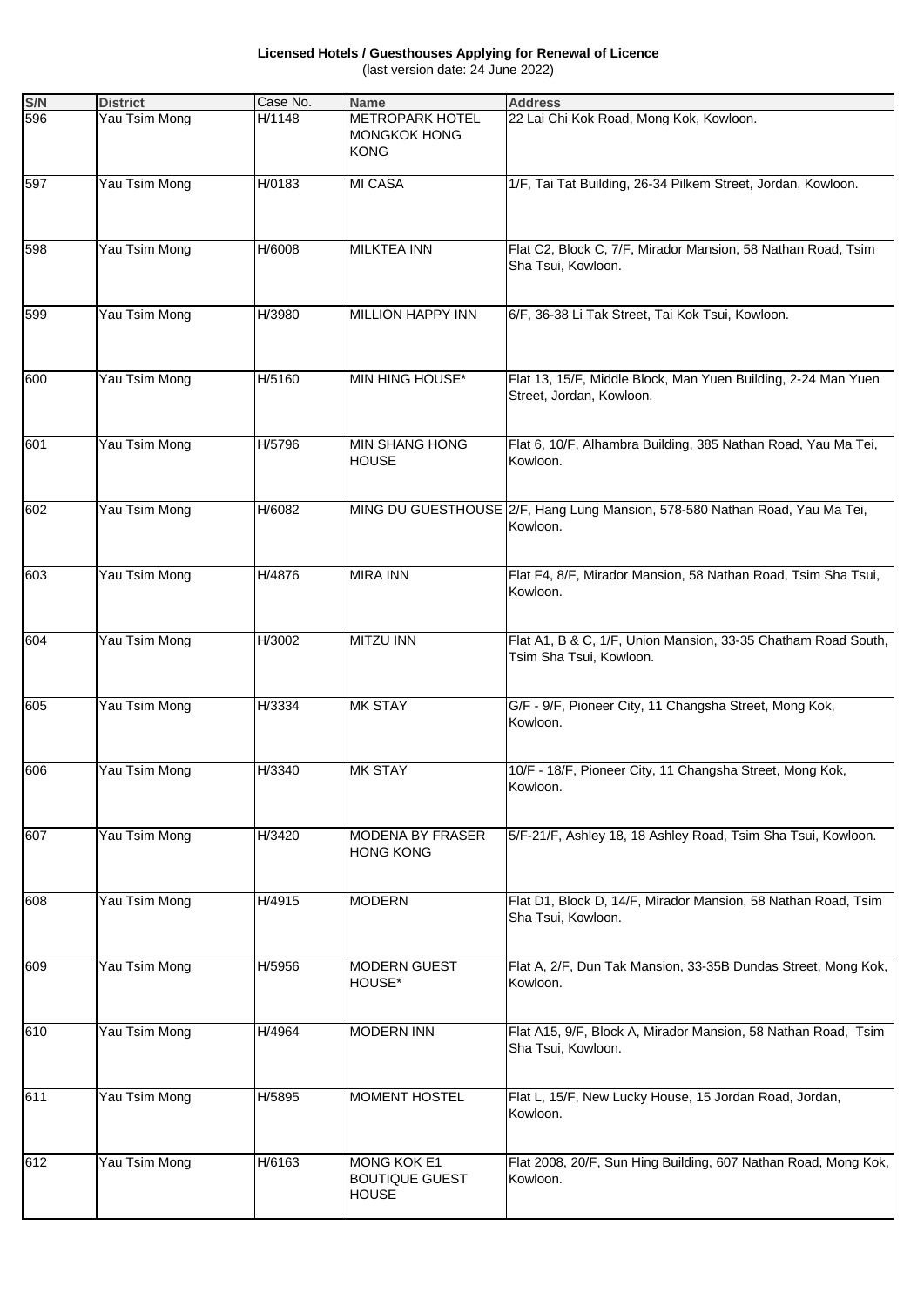**Licensed Hotels / Guesthouses Applying for Renewal of Licence** (last version date: 24 June 2022)

| S/N | <b>District</b> | Case No. | <b>Name</b>                                        | <b>Address</b>                                                                                          |
|-----|-----------------|----------|----------------------------------------------------|---------------------------------------------------------------------------------------------------------|
| 613 | Yau Tsim Mong   | H/3680   |                                                    | MONGKOK RED HOTEL* 1/F-4/F, 92 Hak Po Street, Mong Kok, Kowloon.                                        |
| 614 | Yau Tsim Mong   | H/4882   | <b>MOON GUESTHOUSE</b>                             | Flat D, 6/F, Kingland Apartments, 739 Nathan Road, Mong Kok,<br>Kowloon.                                |
| 615 | Yau Tsim Mong   | H/6513   | <b>MPLUS</b>                                       | 2-3/F, 184-186 Tung Choi Street, Mong Kok, Kowloon.                                                     |
| 616 | Yau Tsim Mong   | H/3947   | MS LI GUEST HOUSE                                  | Flat E1, Block E, 5/F, Mirador Mansion, 58 Nathan Road, Tsim<br>Sha Tsui, Kowloon.                      |
| 617 | Yau Tsim Mong   | H/4847   | MU JIN HUA INN                                     | Flat 20, 7/F, Alhambra Building, 385 Nathan Road, Yau Ma Tei,<br>Kowloon.                               |
| 618 | Yau Tsim Mong   | H/6253   | MULBERRY GUEST<br><b>HOUSE</b>                     | Flat A11, 11/F, Block A, Mirador Mansion, 58 Nathan Road,<br>Tsim Sha Tsui, Kowloon.                    |
| 619 | Yau Tsim Mong   | H/4439   | NAGALAND GUEST<br><b>HOUSE</b>                     | Flat D4, Block D, 17/F, Chungking Mansion, 40 Nathan Road,<br>Tsim Sha Tsui, Kowloon.                   |
| 620 | Yau Tsim Mong   | H/4572   | <b>NAM KEUNG TOURING</b><br><b>TRADING LIMITED</b> | Flat B, 10/F, Harilela Mansion, 81 Nathan Road, Tsim Sha Tsui,<br>Kowloon.                              |
| 621 | Yau Tsim Mong   | H/6312   | <b>NAM KEUNG TOURING</b><br><b>TRADING LIMITED</b> | Flat B2, 11/F, Block B, Tsim Sha Tsui Mansion, 87 Nathan Road,<br>Tsim Sha Tsui, Kowloon.               |
| 622 | Yau Tsim Mong   | H/4585   | <b>NAM KEUNG TOURING</b><br><b>TRADING LTD</b>     | Room A, 10/F, Harilela Mansion, 81 Nathan Road, Tsim Sha<br>Tsui, Kowloon.                              |
| 623 | Yau Tsim Mong   | H/4662   | <b>NAM KEUNG TOURING</b><br><b>TRADING LTD</b>     | Flat C, 10/F, Harilela Mansion, 81 Nathan Road, Tsim Sha Tsui,<br>Kowloon.                              |
| 624 | Yau Tsim Mong   | H/0150   | NATHAN HOTEL                                       | 378 Nathan Road, Yau Ma Tei, Kowloon.                                                                   |
| 625 | Yau Tsim Mong   | H/2036   | NATHAN HOUSE                                       | Flat G, 10/F, New Lucky House, 15 Jordan Road, Jordan,<br>Kowloon.                                      |
| 626 | Yau Tsim Mong   | H/3265   | NATHAN HOUSE                                       | Flat F, 13/F, New Lucky House, 15 Jordan Road, Jordan,<br>Kowloon.                                      |
| 627 | Yau Tsim Mong   | H/2871   | <b>NATIVE ONE</b><br><b>ENTERPRISES LIMITED</b>    | 6/F, West Hotel, 39 Wai Ching Street, Yau Ma Tei, Kowloon.                                              |
| 628 | Yau Tsim Mong   | H/4136   |                                                    | NATURE GUEST HOUSE Flat C2, Block C, 5/F, Chungking Mansion, 40 Nathan Road,<br>Tsim Sha Tsui, Kowloon. |
| 629 | Yau Tsim Mong   | H/6195   | <b>NEW CALIFORNIA</b><br><b>GARDEN</b>             | Flat A, 6/F, Golden Crown Court, 68 Nathan Road, Tsim Sha<br>Tsui, Kowloon.                             |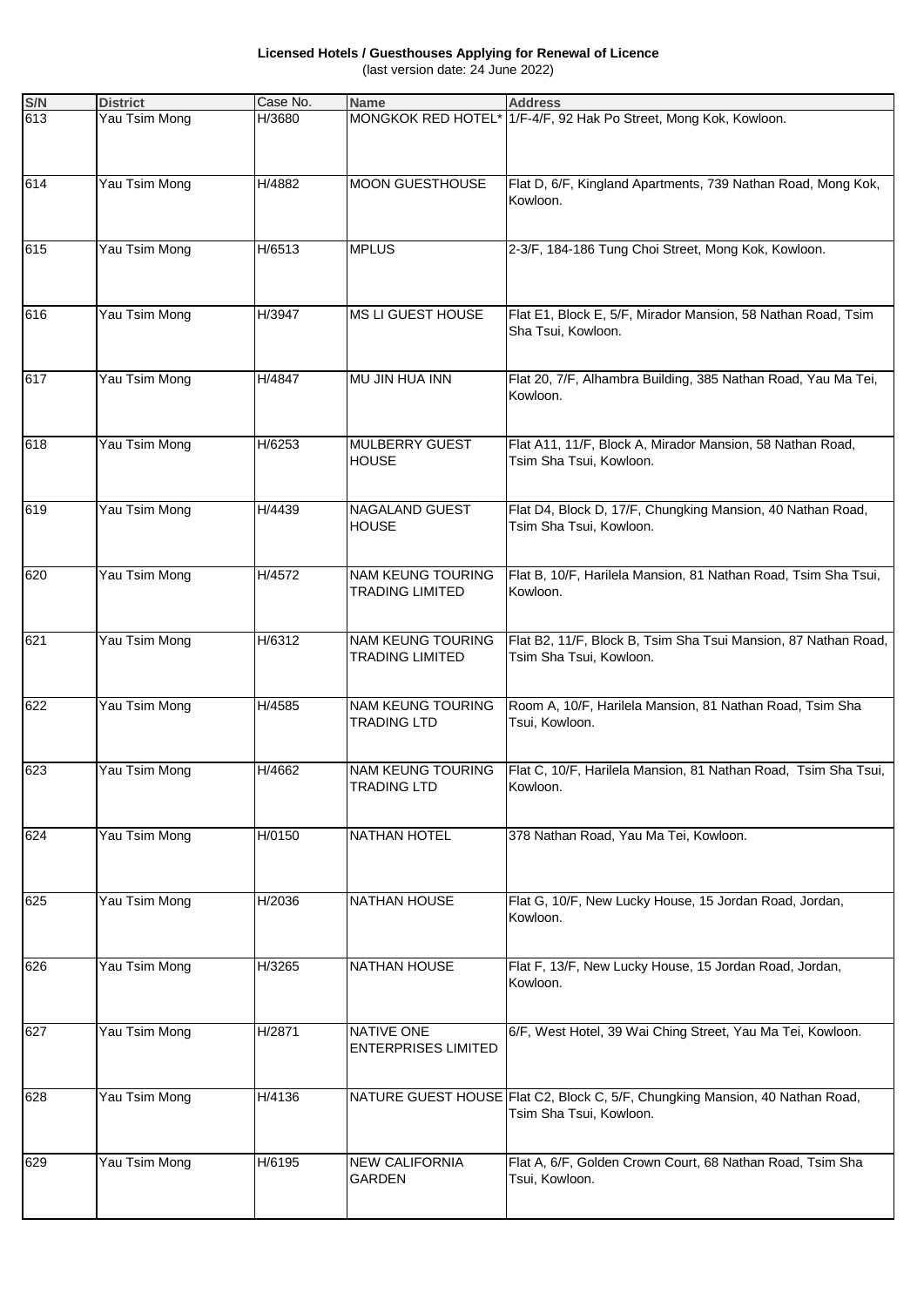**Licensed Hotels / Guesthouses Applying for Renewal of Licence** (last version date: 24 June 2022)

| S/N | <b>District</b> | Case No. | <b>Name</b>                                        | <b>Address</b>                                                                                           |
|-----|-----------------|----------|----------------------------------------------------|----------------------------------------------------------------------------------------------------------|
| 630 | Yau Tsim Mong   | H/0483   | LIMITED                                            | NEW COMFORT HOTEL 5/F, Champagne Court, 40-46 Carnarvon Road, Tsim Sha Tsui,<br>Kowloon.                 |
| 631 | Yau Tsim Mong   | H/4387   | <b>NEW COMFORT INN</b>                             | Flat G, 9/F, National Court, 242 Nathan Road, Jordan, Kowloon.                                           |
| 632 | Yau Tsim Mong   | H/5089   | <b>NEW EURO ASIA</b><br><b>GUEST HOUSE</b>         | Flat E3, 7/F, Block E, Chungking Mansion, 40 Nathan Road,<br>Tsim Sha Tsui, Kowloon.                     |
| 633 | Yau Tsim Mong   | H/0779   | <b>NEW FIRST GUEST</b><br><b>HOUSE</b>             | Flat B1, Block B, 7/F, Chungking Mansion, 40 Nathan Road,<br>Tsim Sha Tsui, Kowloon.                     |
| 634 | Yau Tsim Mong   | H/5235   | <b>NEW GARDEN GUEST</b><br><b>HOUSE</b>            | Flat D, 7/F, Fook Kiu Mansion, 34-36A Cameron Road, Tsim Sha<br>Tsui, Kowloon.                           |
| 635 | Yau Tsim Mong   | H/1102   | NEW HO WAH VILLA                                   | 4/F, Knapwood Commercial Building, 253-255 Temple Street,<br>Jordan, Kowloon.                            |
| 636 | Yau Tsim Mong   | H/3809   | <b>NEW HOLLYWOOD</b><br><b>GUESTHOUSE</b>          | Flat B2, Block B, 8/F, Chungking Mansion, 40 Nathan Road,<br>Tsim Sha Tsui, Kowloon.                     |
| 637 | Yau Tsim Mong   | H/6477   | <b>NEW HONG KONG</b><br><b>GUEST HOUSE</b>         | Flat C1, 13/F, Block C, Chungking Mansion, 40 Nathan Road,<br>Tsim Sha Tsui, Kowloon.                    |
| 638 | Yau Tsim Mong   | H/4024   |                                                    | NEW HOOVER HOSTEL   Flat E2, Block E, 3/F, Chungking Mansion, 40 Nathan Road,<br>Tsim Sha Tsui, Kowloon. |
| 639 | Yau Tsim Mong   | H/6149   | <b>HOUSE</b>                                       | NEW MANDARIN GUEST Flat A9, 8/F, Block A, Chungking Mansion, 40 Nathan Road,<br>Tsim Sha Tsui, Kowloon.  |
| 640 | Yau Tsim Mong   | H/5728   | <b>NEW MONG KOK</b><br><b>GUEST HOUSE*</b>         | Flat 18A, 4/F, Wing Wah Building, 14-24 Sai Yeung Choi Street<br>South, Mong Kok, Kowloon.               |
| 641 | Yau Tsim Mong   | H/6028   | <b>NEW SEASONS</b><br><b>GARDEN</b>                | Flat 608, 6/F, Hai Phong Mansion, 101 Nathan Road, Tsim Sha<br>Tsui, Kowloon.                            |
| 642 | Yau Tsim Mong   | H/5375   | <b>NEW STAR HOTEL</b>                              | Flat 1703, 17/F, Sun Hing Building, 607 Nathan Road, Mong Kok,<br>Kowloon.                               |
| 643 | Yau Tsim Mong   | H/6559   | <b>NEW YORK GUEST</b><br><b>HOUSE</b>              | Flat B3, 7/F, Block B, Chungking Mansion, 40 Nathan Road,<br>Tsim Sha Tsui, Kowloon.                     |
| 644 | Yau Tsim Mong   | H/3336   | NGA SHING HOURLY<br>HOTEL*                         | 2/F, 105 Argyle Street, Mong Kok, Kowloon.                                                               |
| 645 | Yau Tsim Mong   | H/2897   | <b>NGAI FUNG</b><br><b>GUESTHOUSE</b><br>(JORDAN)* | Flat A4, 9/F, United Mansion, 37G Jordan Road, Jordan,<br>Kowloon.                                       |
| 646 | Yau Tsim Mong   | H/3143   | <b>NGAR LAI HOSTEL</b>                             | Flat F, 2/F, Lai Shing Building, 15-17 Man Ming Lane, Yau Ma<br>Tei, Kowloon.                            |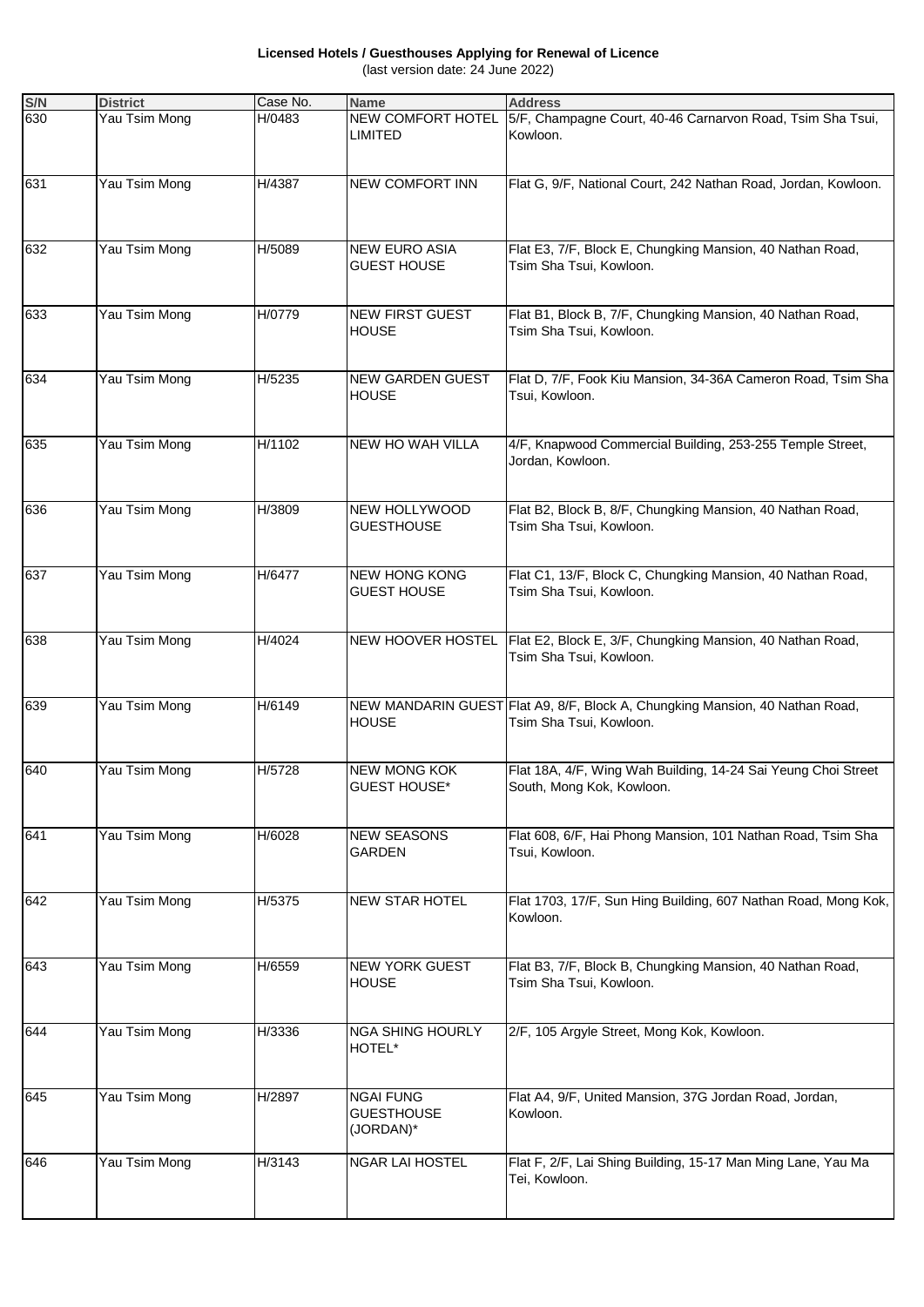**Licensed Hotels / Guesthouses Applying for Renewal of Licence** (last version date: 24 June 2022)

| S/N | <b>District</b> | Case No. | <b>Name</b>                                                      | <b>Address</b>                                                                           |
|-----|-----------------|----------|------------------------------------------------------------------|------------------------------------------------------------------------------------------|
| 647 | Yau Tsim Mong   | H/4833   | <b>NOBLE PARK HOTEL</b>                                          | G/F-16/F and R/F, 2 Mau Lam Street, Yau Ma Tei, Kowloon.                                 |
| 648 | Yau Tsim Mong   | H/5564   | <b>OASIS APARTMENTS</b>                                          | Flat 1312, 13/F, Block C, Bell House, 525-543A Nathan Road,<br>Yau Ma Tei, Kowloon.      |
| 649 | Yau Tsim Mong   | H/5949   | <b>OASIS APARTMENTS</b>                                          | Flat 1313, 13/F, Block C, Bell House, 525-543A Nathan Road,<br>Yau Ma Tei, Kowloon.      |
| 650 | Yau Tsim Mong   | H/4183   | <b>OCEAN CITY HOSTEL*</b>                                        | 1/F, 42-42A Tung Choi Street, Mong Kok, Kowloon.                                         |
| 651 | Yau Tsim Mong   | H/5617   | <b>OCEAN HOUSE</b>                                               | Flat A4, 6/F, Block A, Tsim Sha Tsui Mansion, 87 Nathan Road,<br>Tsim Sha Tsui, Kowloon. |
| 652 | Yau Tsim Mong   | H/3496   | <b>OCEAN INN</b>                                                 | Flat L, 11/F, New Lucky House, 15 Jordan Road, Jordan,<br>Kowloon.                       |
| 653 | Yau Tsim Mong   | H/5613   | OHK                                                              | Flat 20, 3/F, Alhambra Building, 385 Nathan Road, Yau Ma Tei,<br>Kowloon.                |
| 654 | Yau Tsim Mong   | H/3585   | OI SUEN GUEST<br>HOUSE*                                          | Flat 811-812, 8/F, Sincere House, 83 Argyle Street, Mong Kok,<br>Kowloon.                |
| 655 | Yau Tsim Mong   | H/4430   | OI SUEN GUEST<br>HOUSE*                                          | Flat 814, 8/F, Sincere House, 83 Argyle Street, Mong Kok,<br>Kowloon.                    |
| 656 | Yau Tsim Mong   | H/2840   | OK GUEST HOUSE                                                   | Flat D3, Block D, 15/F, Mirador Mansion, 58 Nathan Road, Tsim<br>Sha Tsui, Kowloon.      |
| 657 | Yau Tsim Mong   | H/4653   | <b>ONEROOM</b>                                                   | Flat A & B, 5/F, Windsor Mansion, 29-31 Chatham Road South,<br>Tsim Sha Tsui, Kowloon.   |
| 658 | Yau Tsim Mong   | H/4027   | OOOTOPIA TAI KOK<br>TSUI                                         | 8 Anchor Street, Tai Kok Tsui, Kowloon.                                                  |
| 659 | Yau Tsim Mong   | H/2886   | <b>OPEN WISE</b><br><b>ENTERPRISES LIMITED</b>                   | 22/F, West Hotel, 39 Wai Ching Street, Yau Ma Tei, Kowloon.                              |
| 660 | Yau Tsim Mong   | H/4228   | <b>ORCHID INN</b>                                                | Flat 10, 7/F, Alhambra Building, 385 Nathan Road, Yau MaTei,<br>Kowloon.                 |
| 661 | Yau Tsim Mong   | H/4272   | <b>ORIENTAL LANDER</b><br>INTERNATIONAL HOTEL Mong Kok, Kowloon. | Oriental Lander International Hotel, 204-206 Tong Mi Road,                               |
| 662 | Yau Tsim Mong   | H/0579   | OSAKA GUEST HOUSE                                                | Flat C3, Block C, 13/F, Chungking Mansion, 40 Nathan Road,<br>Tsim Sha Tsui, Kowloon.    |
| 663 | Yau Tsim Mong   | H/2753   | PAK FLOWER GUEST<br>HOUSE*                                       | Flat A&B, 3/F, Kwok Chai Building, 58 Mong Kok Road, Mong<br>Kok, Kowloon.               |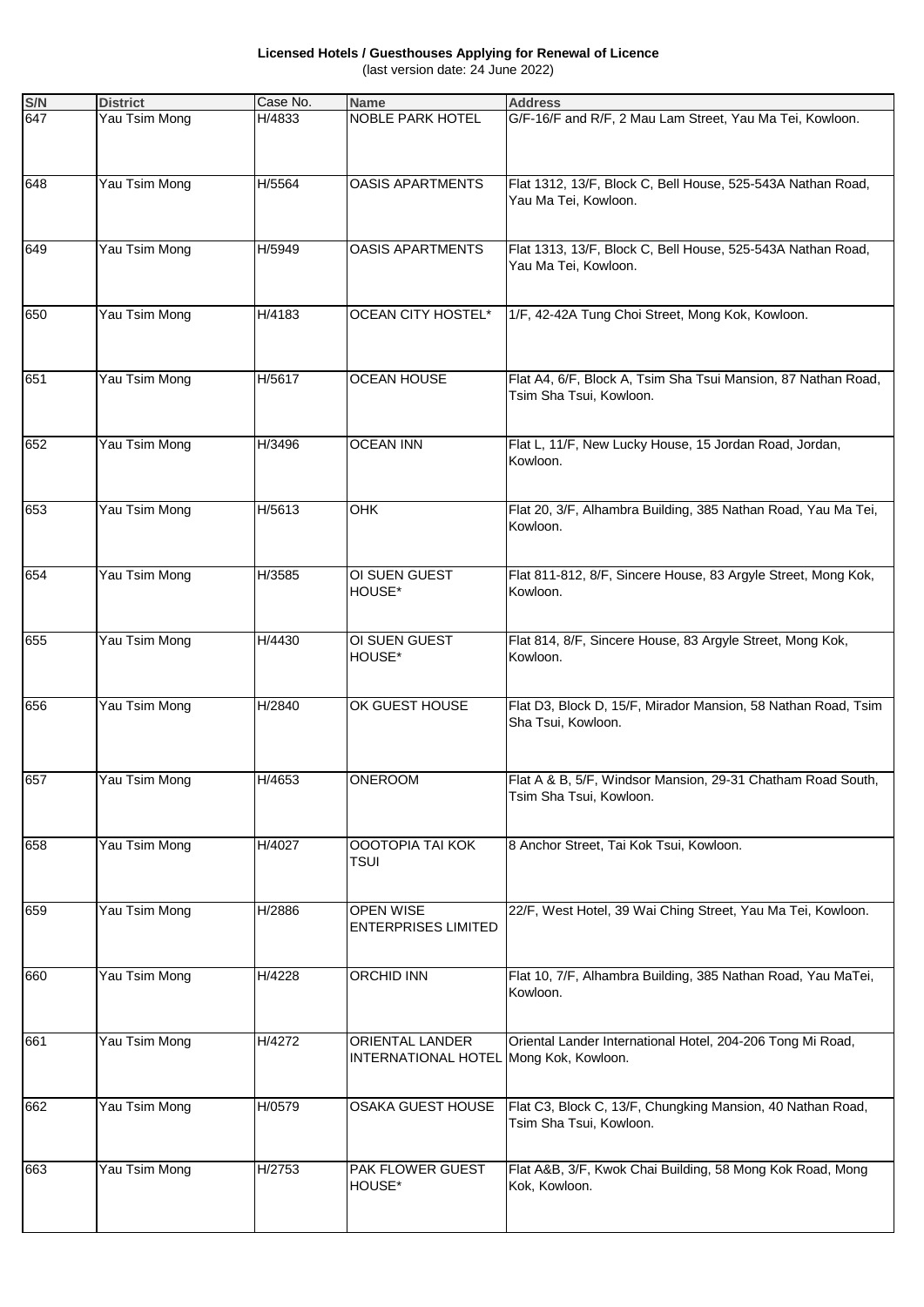**Licensed Hotels / Guesthouses Applying for Renewal of Licence** (last version date: 24 June 2022)

| S/N | <b>District</b> | Case No. | <b>Name</b>                        | <b>Address</b>                                                                        |
|-----|-----------------|----------|------------------------------------|---------------------------------------------------------------------------------------|
| 664 | Yau Tsim Mong   | H/5325   | PAKHO HOSTEL*                      | Flat 1306, 13/F, Sincere House, 83 Argyle Street, Mong Kok,<br>Kowloon.               |
| 665 | Yau Tsim Mong   | H/0570   | PALACE MOTEL                       | 2/F (portion), Buckingham Building, 317-321 Nathan Road,<br>Jordan, Kowloon.          |
| 666 | Yau Tsim Mong   | H/5869   | PANDA BOUTIQUE<br><b>HOSTEL</b>    | 2/F, 69 Tung Choi Street, Mong Kok, Kowloon.                                          |
| 667 | Yau Tsim Mong   | H/6291   | PANDA BOUTIQUE<br><b>HOSTEL</b>    | Flat B, 11/F, Cornwall Court, 687-689 Nathan Road, Mong Kok,<br>Kowloon.              |
| 668 | Yau Tsim Mong   | H/6607   | PANDA BOUTIQUE<br><b>HOSTEL</b>    | 1/F, 69 Tung Choi Street, Mong Kok, Kowloon.                                          |
| 669 | Yau Tsim Mong   | H/5061   | PANDA'S HOSTEL                     | Flat A, 7/F, Kam Ma Building, 16 Cameron Road, Tsim Sha Tsui,<br>Kowloon.             |
| 670 | Yau Tsim Mong   | H/2601   | PARK EXCELLENT<br><b>VILLA</b>     | 1/F, Yiu Chung Building, 368-370A Portland Street, Mong Kok,<br>Kowloon.              |
| 671 | Yau Tsim Mong   | H/4343   | PARK GUEST HOUSE                   | Flat 9, 2/F, Hai Phong Mansion, 101 Nathan Road, Tsim Sha<br>Tsui, Kowloon.           |
| 672 | Yau Tsim Mong   | H/4764   | <b>PARK HOSTEL</b>                 | Flat A, 5/F, Rex Building, 648 - 652 Nathan Road, Mongkok,<br>Kowloon.                |
| 673 | Yau Tsim Mong   | H/0338   | <b>PARK HOTEL</b>                  | 61-65 Chatham Road South, Tsim Sha Tsui, Kowloon.                                     |
| 674 | Yau Tsim Mong   | H/5724   | PARK YEE INN                       | Flat H, I, 4/F, New Lucky House, 15 Jordan Road, Jordan,<br>Kowloon.                  |
| 675 | Yau Tsim Mong   | H/6479   | PARKLOMEN HOSTEL<br><b>LIMITED</b> | Flat B, 14/F, Kingland Apartments, 739 Nathan Road, Mong Kok,<br>Kowloon.             |
| 676 | Yau Tsim Mong   | H/4565   | PAY-LESS GUEST<br><b>HOUSE</b>     | Flat 4, Block A, 6/F, Chungking Mansion, 40 Nathan Road, Tsim<br>Sha Tsui, Kowloon.   |
| 677 | Yau Tsim Mong   | H/0953   | PEARL APARTMENT                    | 4/F, Bik Lan House, 43 Pitt Street, Yau Ma Tei, Kowloon.                              |
| 678 | Yau Tsim Mong   | H/4033   | PENINSULA GUEST<br>HOUSE           | Flat E3, Block E, 12/F, Chungking Mansion, 40 Nathan Road,<br>Tsim Sha Tsui, Kowloon. |
| 679 | Yau Tsim Mong   | H/5306   | PIAGET HOTEL                       | Flat D2, 12/F, Block D, Chungking Mansion, 40 Nathan Road,<br>Tsim Sha Tsui, Kowloon. |
| 680 | Yau Tsim Mong   | H/5024   | PINE INN*                          | Flat 23, 12/F, Man Ying Building, 2-24 Man Ying Street, Jordan,<br>Kowloon.           |
| 681 | Yau Tsim Mong   | H/6087   | POLAR BEAR INN*                    | Flat 1507, 15/F, Sincere House, 83 Argyle Street, Mong Kok,<br>Kowloon.               |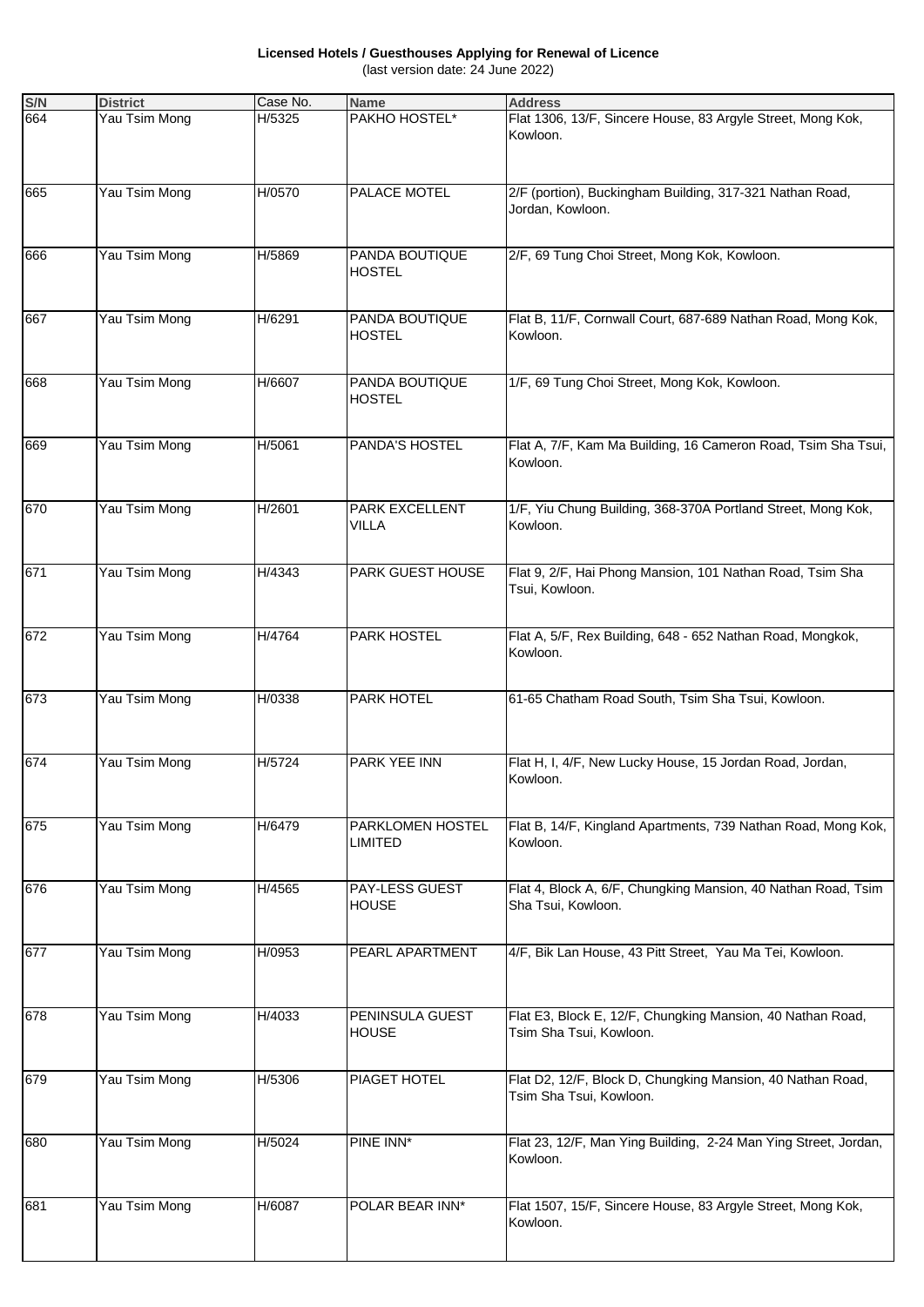**Licensed Hotels / Guesthouses Applying for Renewal of Licence** (last version date: 24 June 2022)

| S/N | <b>District</b> | Case No. | <b>Name</b>                                        | <b>Address</b>                                                                                               |
|-----|-----------------|----------|----------------------------------------------------|--------------------------------------------------------------------------------------------------------------|
| 682 | Yau Tsim Mong   | H/2917   | POON LOONG INN*                                    | 1/F, 165 Sai Yee Street, Mong Kok, Kowloon.                                                                  |
| 683 | Yau Tsim Mong   | H/1048   | POP INN                                            | Flat A-D, 2/F, New Lucky House, 15 Jordan Road, Jordon,<br>Kowloon.                                          |
| 684 | Yau Tsim Mong   | H/6246   | POP INN*                                           | Flat B, 7/F, Tung Shing Mansion, 950-954 Canton Road, Mong<br>Kok, Kowloon.                                  |
| 685 | Yau Tsim Mong   | H/6283   | POP INN                                            | Flat P, 2/F, New Lucky House, 15 Jordan Road, Jordan,<br>Kowloon.                                            |
| 686 | Yau Tsim Mong   | H/5170   | POPWAY HOTEL                                       | G/F(Portion), 1/F(portion), 2/F-18/F, Highgrade Building, 117<br>Chatham Road South, Tsim Sha Tsui, Kowloon. |
| 687 | Yau Tsim Mong   | H/6181   | PREMIUM LOUNGE                                     | Flat A6 & A7, 6/F, Block A, Chungking Mansion, 40 Nathan Road,<br>Tsim Sha Tsui, Kowloon.                    |
| 688 | Yau Tsim Mong   | H/4422   | PRIME TRAVEL*                                      | Flat 1303, 13/F, Sincere House, 83 Argyle Street, Mong Kok,<br>Kowloon.                                      |
| 689 | Yau Tsim Mong   | H/4514   | Q Q HOTEL                                          | 4/F, Hang Lung Mansion, 46 Dundas Street, Yau Ma Tei,<br>Kowloon.                                            |
| 690 | Yau Tsim Mong   | H/6333   | QIAOBAO LVYOU<br><b>TRADING COMPANY</b>            | Flat C, 12/F, Tsang Cheung House, 444-446A Nathan Road, Yau<br>Ma Tei, Kowloon.                              |
| 691 | Yau Tsim Mong   | H/3674   | <b>RAI LYYEE HOSTEL</b>                            | Flat B, 4/F, Rex Building, 648 - 652 Nathan Road, Mong Kok,<br>Kowloon.                                      |
| 692 | Yau Tsim Mong   | H/3804   | RAILEI HOSTEL                                      | Flat A, 4/F, Rex Building, 648-652 Nathan Road, Mong Kok,<br>Kowloon.                                        |
| 693 | Yau Tsim Mong   | H/4859   | <b>RAMADA HONG KONG</b><br><b>GRAND</b>            | 23 Austin Avenue, Tsim Sha Tsui, Kowloon.                                                                    |
| 694 | Yau Tsim Mong   | H/3293   | <b>REGENT INN</b>                                  | 2/F, Tung Kok Building, 39 Tung Choi Street, Mong Kok,<br>Kowloon.                                           |
| 695 | Yau Tsim Mong   | H/5236   | <b>RELIANCE</b><br><b>INTERNATIONAL</b>            | Flat C4, Block C, 12/F, Chungking Mansion, 40 Nathan Road,<br>Tsim Sha Tsui, Kowloon.                        |
| 696 | Yau Tsim Mong   | H/4758   | <b>RELIANCE LODGE</b>                              | Flat B, 9/F, Lyton Building, 32-48 Mody Road, Tsim Sha Tsui,<br>Kowloon.                                     |
| 697 | Yau Tsim Mong   | H/4773   | <b>RELIANCE WESTIN</b>                             | Flat F4, 16/F, Mirador Mansion, 58 Nathan Road, Tsim Sha Tsui,<br>Kowloon.                                   |
| 698 | Yau Tsim Mong   | H/5871   | <b>RENAISSANCE HOTEL</b><br><b>COMPANY LIMITED</b> | Flat C1, 4/F, Block C, Tsim Sha Tsui Mansion, 87 Nathan Road,<br>Tsim Sha Tsui, Kowloon.                     |
| 699 | Yau Tsim Mong   | H/4880   | <b>RENDEZVOUS</b><br>APARTMENT*                    | Flat 2, 15/F, Man Yuen Building, 2-24 Man Yuen Street, Jordan,<br>Kowloon.                                   |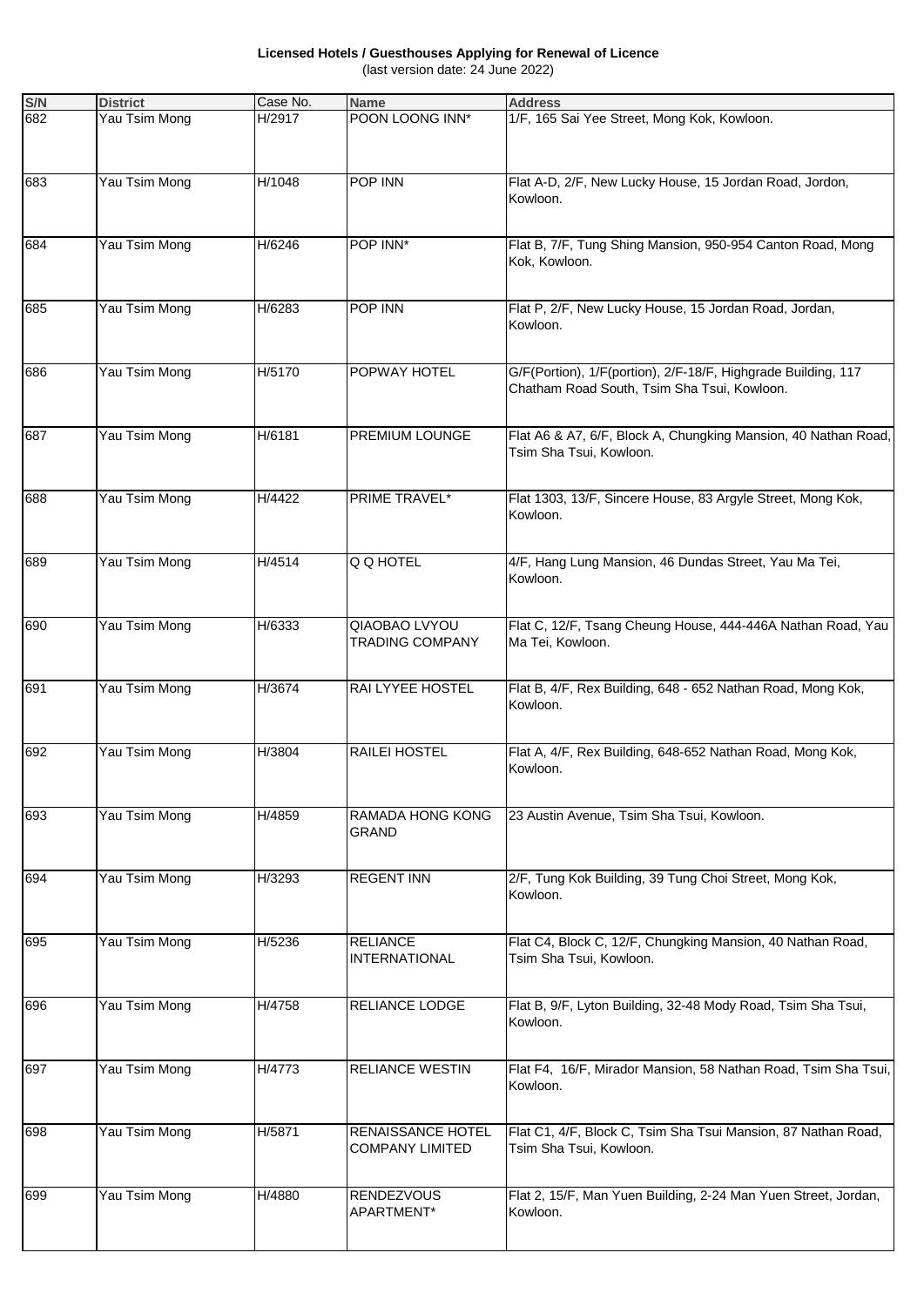**Licensed Hotels / Guesthouses Applying for Renewal of Licence** (last version date: 24 June 2022)

| S/N | <b>District</b> | Case No. | <b>Name</b>                                    | <b>Address</b>                                                                                                                            |
|-----|-----------------|----------|------------------------------------------------|-------------------------------------------------------------------------------------------------------------------------------------------|
| 700 | Yau Tsim Mong   | H/2991   | RENDEZVOUS INN                                 | Flat D, E, F & G, 1/F, Union Mansion, 33-35 Chatham Road<br>South, Tsim Sha Tsui, Kowloon.                                                |
| 701 | Yau Tsim Mong   | H/4820   | <b>RESIDENCE G</b>                             | Portion of G/F, Portion of 1/F, Portion of 2/F, 3/F, 4/F-11/F, Roof<br>& Upper Roof Floor, 2-2A Austin Avenue, Tsim Sha Tsui,<br>Kowloon. |
| 702 | Yau Tsim Mong   | H/4870   | <b>RESIDENCE G</b>                             | 12/F-18/F, 2-2A Austin Avenue, Tsim Sha Tsui, Kowloon.                                                                                    |
| 703 | Yau Tsim Mong   | H/6590   | <b>RICH INN</b>                                | Flat D, 11/F, Majestic House, 80 Nathan Road, Tsim Sha Tsui,<br>Kowloon.                                                                  |
| 704 | Yau Tsim Mong   | H/4176   | RIDOR GUESTHOUSE                               | Flat A9, Block A, 10/F, Mirador Mansion, 58 Nathan Road, Tsim<br>Sha Tsui, Kowloon.                                                       |
| 705 | Yau Tsim Mong   | H/4901   | <b>ROCA GUEST HOUSE*</b>                       | Flat A, 5/F, Woosung House, 127 Woosung Street, Jordan,<br>Kowloon.                                                                       |
| 706 | Yau Tsim Mong   | H/3196   | <b>GUESTHOUSE*</b>                             | ROMANCE HIGH CLASS 1/F, 70 Fa Yuen Street, Mong Kok, Kowloon.                                                                             |
| 707 | Yau Tsim Mong   | H/5363   | ROME HOTEL                                     | Flat A&B, 2/F, 2 Tak Hing Street, Jordan, Kowloon.                                                                                        |
| 708 | Yau Tsim Mong   | H/5248   | <b>ROOMLORD</b>                                | Flat I, 5/F Wing Lee Building, 27-33 Kimberley Road, Tsim Sha<br>Tsui, Kowloon.                                                           |
| 709 | Yau Tsim Mong   | H/5232   | ROSEVILLE INN                                  | Flat 1615, 16/F, Sincere House, 83 Arygle Street, Mong Kok,<br>Kowloon.                                                                   |
| 710 | Yau Tsim Mong   | H/2882   | <b>LIMITED</b>                                 | ROTEX DEVELOPMENT 18/F, West Hotel, 39 Wai Ching Street, Yau Ma Tei, Kowloon.                                                             |
| 711 | Yau Tsim Mong   | H/2462   |                                                | ROYAL CAPITAL VILLA* 1/F, Luen Tak Building, 40A-42A Jordan Road, Jordan, Kowloon.                                                        |
| 712 | Yau Tsim Mong   | H/5637   | <b>ROYAL HILL HOTEL*</b>                       | Flat I, 12/F, Lucky House, 22 Jordan Road, Jordan, Kowloon.                                                                               |
| 713 | Yau Tsim Mong   | H/4969   | <b>SAN DIEGO</b><br><b>GUESTHOUSE</b>          | Flat 309, 3/F, Sincere House, 83 Argyle Street, Mong Kok,<br>Kowloon.                                                                     |
| 714 | Yau Tsim Mong   | H/5147   | SANDHU GUEST<br><b>HOUSE</b>                   | Flat A&B, 13/F, Harilela Mansion, 81 Nathan Road, Tsim Sha<br>Tsui, Kowloon.                                                              |
| 715 | Yau Tsim Mong   | H/6290   | <b>SASA INN</b>                                | Flat C1, 8/F, Block C, Tsim Sha Tsui Mansion, 87 Nathan Road,<br>Tsim Sha Tsui, Kowloon.                                                  |
| 716 | Yau Tsim Mong   | H/0046   | SHAMROCK HOTEL                                 | SHAMROCK HOTEL, 223 Nathan Road, Yau Ma Tei, Kowloon.                                                                                     |
| 717 | Yau Tsim Mong   | H/0009   | SHERATON HONG<br>KONG HOTEL &<br><b>TOWERS</b> | 20 Nathan Road, Tsim Sha Tsui, Kowloon.                                                                                                   |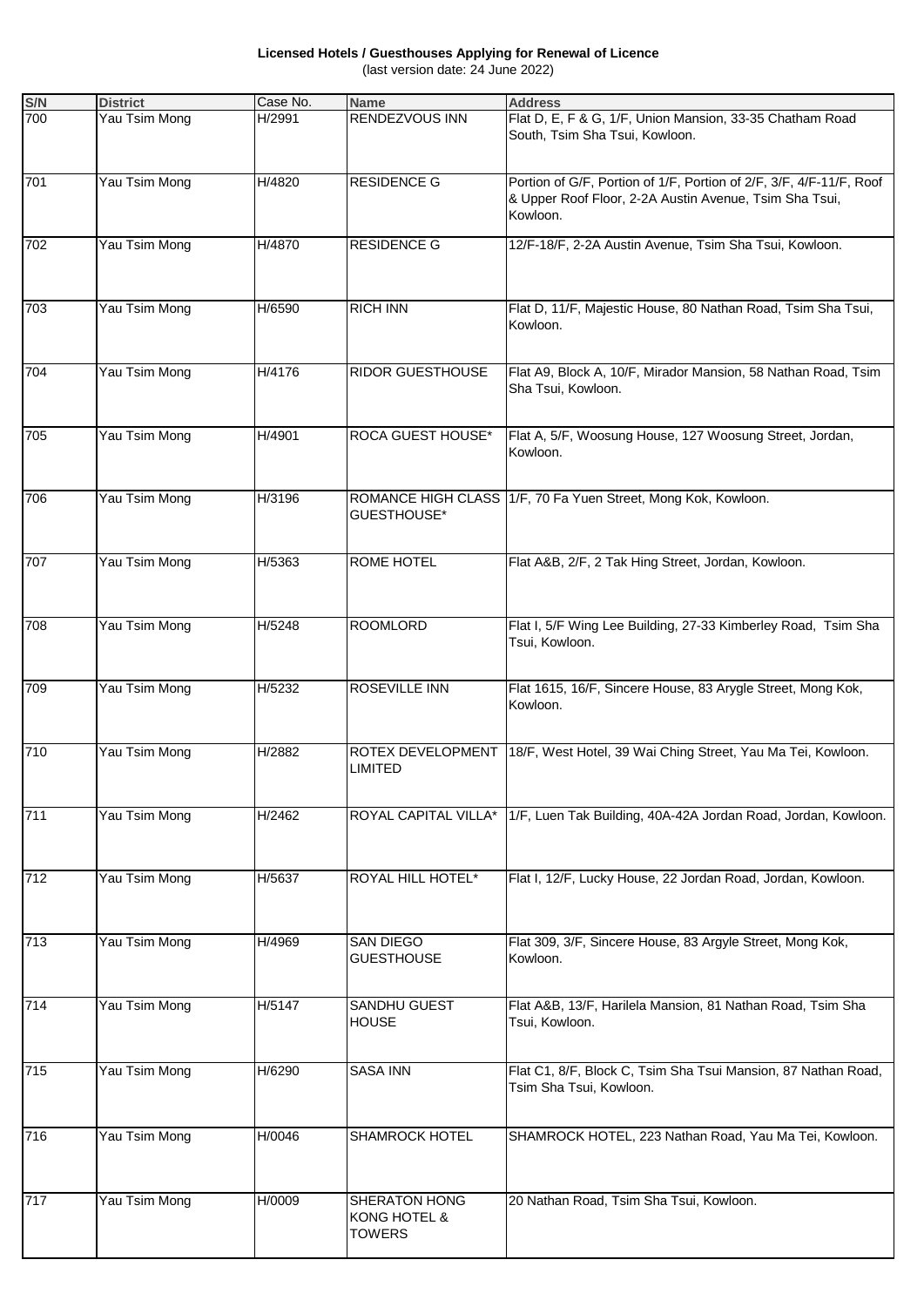**Licensed Hotels / Guesthouses Applying for Renewal of Licence** (last version date: 24 June 2022)

| S/N | <b>District</b> | Case No. | <b>Name</b>                                      | <b>Address</b>                                                                            |
|-----|-----------------|----------|--------------------------------------------------|-------------------------------------------------------------------------------------------|
| 718 | Yau Tsim Mong   | H/5619   | SHINNY INN                                       | Flat 12, 8/F, Alhambra Building, 385 Nathan Road, Yau Ma Tei,<br>Kowloon.                 |
| 719 | Yau Tsim Mong   | H/5624   | <b>SHINNY INN</b>                                | Flat 12A, 8/F, Alhambra Building, 385 Nathan Road, Yau Ma Tei,<br>Kowloon.                |
| 720 | Yau Tsim Mong   | H/6051   | SHUN LEE HOTEL                                   | Flat 75, 7/F, Hung Tak Building, 75 - 77 Bute Street, Mong Kok,<br>Kowloon.               |
| 721 | Yau Tsim Mong   | H/4450   | SIENG PHONG<br><b>COMMERCIAL GUEST</b><br>HOUSE* | Flat 1516, 15/F, Sincere House, 83 Argyle Street, Mong Kok,<br>Kowloon.                   |
| 722 | Yau Tsim Mong   | H/4868   | SIMPLY HOSTEL                                    | Flat H, 11/F, New Lucky House, 15 Jordan Road, Jordan,<br>Kowloon.                        |
| 723 | Yau Tsim Mong   | H/5398   | SIMPLY INN                                       | Flat A, 3/F, New Lucky House, 15 Jordan Road, Jordan,<br>Kowloon.                         |
| 724 | Yau Tsim Mong   | H/4234   | SIN PAK KING VILLA                               | Flat 16, 2/F, Wing Wah Building, 14-24 Sai Yeung Choi Street<br>South, Mong Kok, Kowloon. |
| 725 | Yau Tsim Mong   | H/3653   | COMPANY LIMITED                                  | SING FAI GUESTHOUSE 9/F, Hang Lung Mansion, 578-580 Nathan Road, Yau Ma Tei,<br>Kowloon.  |
| 726 | Yau Tsim Mong   | H/4772   | <b>FIRST BRANCH</b>                              | SING FAI GUESTHOUSE 9/F, Hang Lung Mansion, 44 Dundas Street, Yau Ma Tei,<br>Kowloon.     |
| 727 | Yau Tsim Mong   | H/2954   | SING YUET HOSTEL                                 | Flat H, 8/F, Yuen King Building, 26 Sai Yeung Choi Street South,<br>Mong Kok, Kowloon.    |
| 728 | Yau Tsim Mong   | H/3848   | SIO ENTERPRISE*                                  | Flat 714, 7/F, Sincere House, 83 Argyle Street, Mong Kok,<br>Kowloon.                     |
| 729 | Yau Tsim Mong   | H/6454   | <b>SKY INN</b>                                   | Flat A, 15/F, Majestic House, 80 Nathan Road, Tsim Sha Tsui,<br>Kowloon.                  |
| 730 | Yau Tsim Mong   | H/5258   | SMART HOTEL<br><b>COMPANY LIMITED</b>            | Flat D, 6/F, Wing Lee Building, 27-33 Kimberley Road, Tsim Sha<br>Tsui, Kowloon.          |
| 731 | Yau Tsim Mong   | H/6212   | SORAVIT ON<br><b>GRANVILLE</b>                   | G/F(Portion), 3-5, 7-17/F, 29A Granville Road, Tsim Sha Tsui,<br>Kowloon.                 |
| 732 | Yau Tsim Mong   | H/0498   | <b>SOUTH &amp; NORTH</b><br><b>HOUSE</b>         | Flat D, E & F, 8/F, Pollock Building, 9-10 Tak Hing Street, Jordan,<br>Kowloon.           |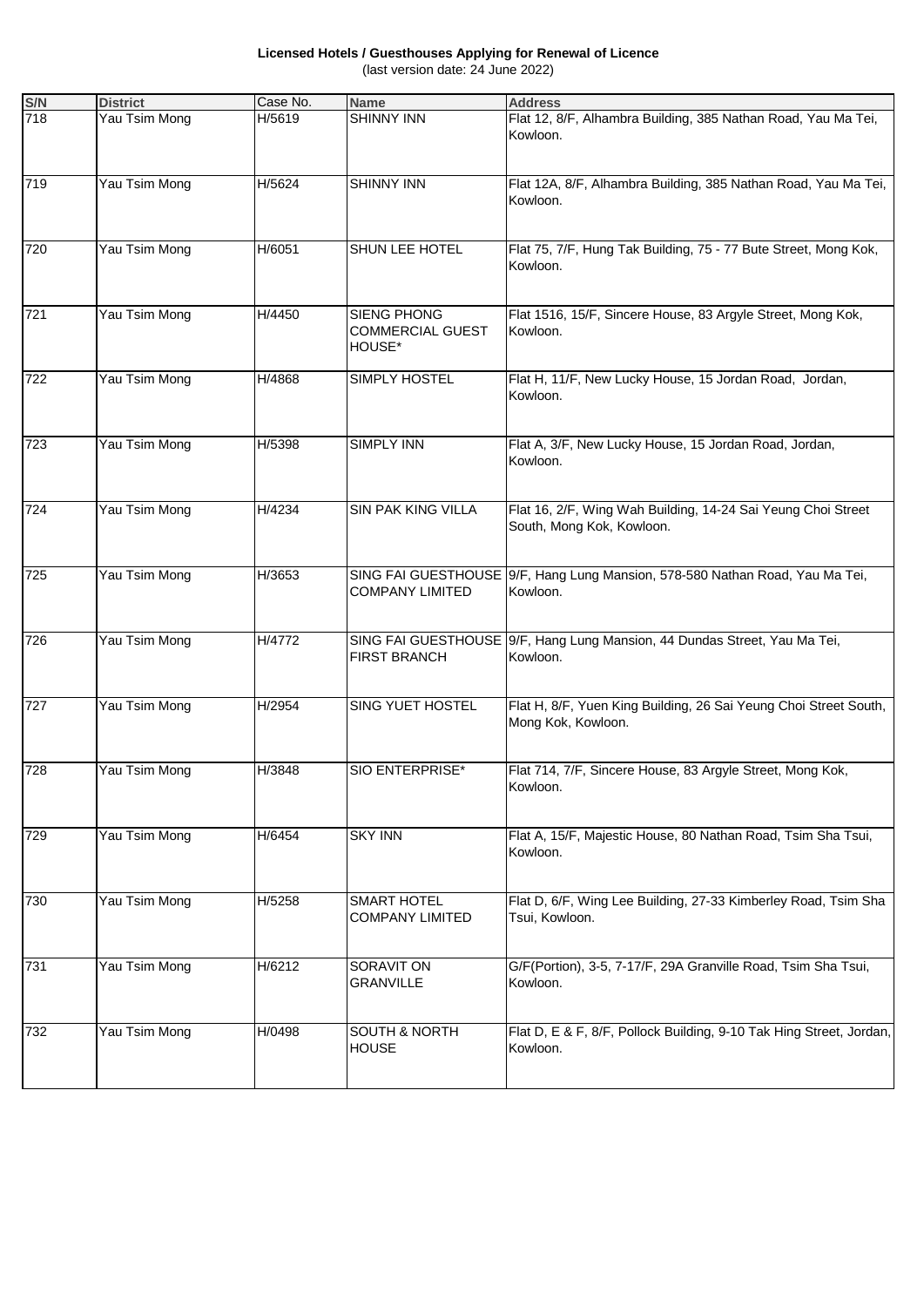**Licensed Hotels / Guesthouses Applying for Renewal of Licence** (last version date: 24 June 2022)

| S/N | <b>District</b> | Case No. | <b>Name</b>                                         | <b>Address</b>                                                                           |
|-----|-----------------|----------|-----------------------------------------------------|------------------------------------------------------------------------------------------|
| 733 | Yau Tsim Mong   | H/4789   |                                                     | SPRING GUEST HOUSE   Flat A, 8/F, New Lucky House, 15 Jordan Road, Jordan,<br>Kowloon.   |
| 734 | Yau Tsim Mong   | H/6514   | <b>STANDARD VILLA</b>                               | 4-5/F, 184-186 Tung Choi Street, Mong Kok, Kowloon.                                      |
| 735 | Yau Tsim Mong   | H/0018   | STANFORD HILLVIEW<br><b>HOTEL</b>                   | 13-17 Observatory Road, Tsim Sha Tsui, Kowloon.                                          |
| 736 | Yau Tsim Mong   | H/0448   | <b>STANFORD HOTEL</b>                               | 118 Soy Street, Mong Kok, Kowloon.                                                       |
| 737 | Yau Tsim Mong   | H/5938   | STAR STAR INN                                       | Flat B3, 6/F, Block B, Tsim Sha Tsui Mansion, 87 Nathan Road,<br>Tsim Sha Tsui, Kowloon. |
| 738 | Yau Tsim Mong   | H/6055   | <b>STAR STAR INN</b>                                | Flat B1, 8/F, Block B, Tsim Sha Tsui Mansion, 87 Nathan Road,<br>Tsim Sha Tsui, Kowloon. |
| 739 | Yau Tsim Mong   | H/4933   | <b>STARFISH HOSTEL</b>                              | Flat A, 8/F, Majestic House, 80 Nathan Road, Tsim Sha Tsui,<br>Kowloon.                  |
| 740 | Yau Tsim Mong   | H/6230   | <b>STARLIGHT GUEST</b><br><b>HOUSE</b>              | Flat D2, 15/F, Block D, Mirador Mansion, 58 Nathan Road, Tsim<br>Sha Tsui, Kowloon.      |
| 741 | Yau Tsim Mong   | H/2874   | SUCCESS COME<br><b>DEVELOPMENT</b><br>LIMITED       | 9/F, West Hotel, 39 Wai Ching Street, Yau Ma Tei, Kowloon.                               |
| 742 | Yau Tsim Mong   | H/2883   | <b>SUCCESS STATION</b><br><b>INVESTMENT LIMITED</b> | 19/F, West Hotel, 39 Wai Ching Street, Yau Ma Tei, Kowloon.                              |
| 743 | Yau Tsim Mong   | H/4216   | SUN DUN GUEST<br>HOUSE*                             | 1/F, Dun Tak Mansion, 33-35B Dundas Street, Mong Kok,<br>Kowloon.                        |
| 744 | Yau Tsim Mong   | H/5438   | <b>SUN GUEST HOUSE</b>                              | Flat E1, 9/F, Block E, Chungking Mansion, 40 Nathan Road,<br>Tsim Sha Tsui, Kowloon.     |
| 745 | Yau Tsim Mong   | H/0862   | SUN MING HOSTEL*                                    | Flat G & H, 3/F, Lucky House, 22 Jordan Road, Jordan, Kowloon.                           |
| 746 | Yau Tsim Mong   | H/4349   | SUN SHINE GUEST<br>HOUSE                            | Flat E1, Block E, 12/F, Chungking Mansion, 40 Nathan Road,<br>Tsim Sha Tsui, Kowloon.    |
| 747 | Yau Tsim Mong   | H/6125   | SUN TAO HOTEL                                       | Flat 12, 7/F, Alhambra Building, 385 Nathan Road, Yau Ma Tei,<br>Kowloon.                |
| 748 | Yau Tsim Mong   | H/3885   | SUN YING HOSTEL*                                    | Flat 617, 6/F, Sincere House, 83 Argyle Street, Mong Kok,<br>Kowloon.                    |
| 749 | Yau Tsim Mong   | H/5906   | SUN YING HOSTEL                                     | Flat 1105, 11/F, Sincere House, 83 Argyle Street, Mong Kok,<br>Kowloon.                  |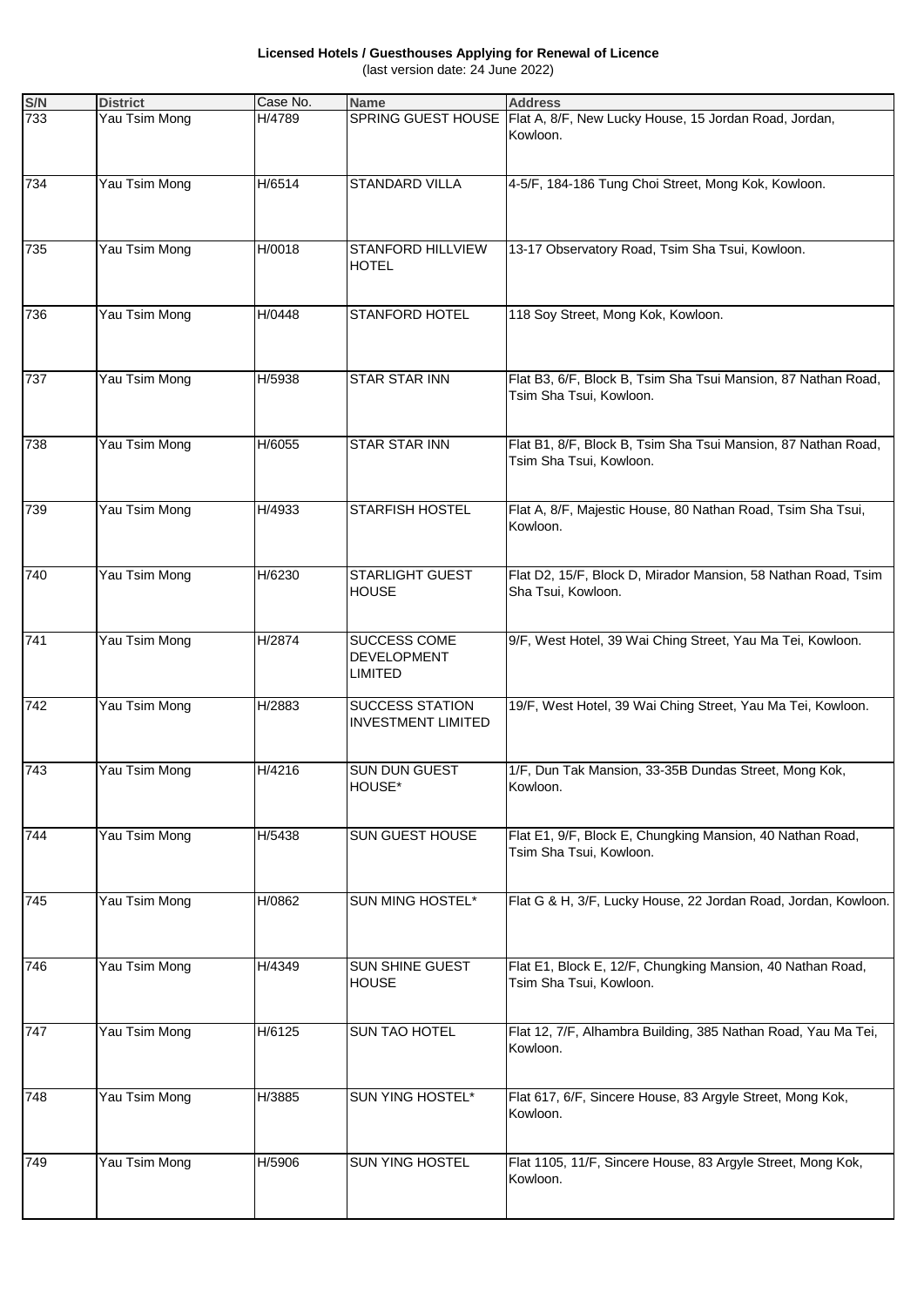**Licensed Hotels / Guesthouses Applying for Renewal of Licence** (last version date: 24 June 2022)

| S/N | <b>District</b> | Case No. | <b>Name</b>                              | <b>Address</b>                                                                           |
|-----|-----------------|----------|------------------------------------------|------------------------------------------------------------------------------------------|
| 750 | Yau Tsim Mong   | H/6492   | <b>SUNHO DAY</b><br>GUESTHOUSE*          | 5/F, Wah May Building, 211 Portland Street, Mong Kok, Kowloon.                           |
| 751 | Yau Tsim Mong   | H/3879   | SUNNY DAY HOTEL                          | 1/F-13/F, Man Fuk Building, 419 Reclamation Street, Mong Kok,<br>Kowloon.                |
| 752 | Yau Tsim Mong   | H/5425   | SUNRISE HOTEL                            | Flat 15 & 16, 16/F, Block C, Bell House, 525-543A Nathan Road,<br>Yau Ma Tei, Kowloon.   |
| 753 | Yau Tsim Mong   | H/6453   | SUNSHINE HOSTEL                          | Flat D, 9/F, Woosung House, 127 Woosung Street, Jordan,<br>Kowloon.                      |
| 754 | Yau Tsim Mong   | H/5976   | SUPER STAR HOTEL*                        | Flat 801, 8/F, Sincere House, 83 Argyle Street, Mong Kok,<br>Kowloon.                    |
| 755 | Yau Tsim Mong   | H/5240   | T.A.B                                    | Flat C3, 9/F, Block C, Tsim Sha Tsui Mansion, 87 Nathan Road,<br>Tsim Sha Tsui, Kowloon. |
| 756 | Yau Tsim Mong   | H/5351   | T.A.B                                    | Flat B4, 7/F, Block B, Tsim Sha Tsui Mansion, 87 Nathan Road,<br>Tsim Sha Tsui, Kowloon. |
| 757 | Yau Tsim Mong   | H/4634   | TAI HAO HOTEL*                           | Flat 1417, 14/F, Sincere House, 83 Argyle Street, Mong Kok,<br>Kowloon.                  |
| 758 | Yau Tsim Mong   | H/1165   | TAJ SUPER DELUXE                         | Flat C5, Block C, 3/F, Chungking Mansion, 40 Nathan Road,<br>Tsim Sha Tsui, Kowloon.     |
| 759 | Yau Tsim Mong   | H/3919   | <b>TALENT SUN</b>                        | 2/F, 5 Wing Sing Lane, Yau Ma Tei, Kowloon.                                              |
| 760 | Yau Tsim Mong   | H/4649   | TEMPLE STREET<br>HOTEL*                  | 1/F, 98 Woosung Street, Yau Ma Tei, Kowloon.                                             |
| 761 | Yau Tsim Mong   | H/3821   | <b>TEMPO INN-COZY</b>                    | Flat C, 4/F, National Court, 242 Nathan Road, Jordan, Kowloon.                           |
| 762 | Yau Tsim Mong   | H/6512   | THE ANGLO CHINESE<br><b>GUEST HOTEL*</b> | Flat G&H, 13/F, Lucky House, 22 Jordan Road, Jordan, Kowloon.                            |
| 763 | Yau Tsim Mong   | H/4684   | THE ARCH GUEST<br>HOUSE*                 | Flat 1112, 11/F, Sincere House, 83 Argyle Street, Mong Kok,<br>Kowloon.                  |
| 764 | Yau Tsim Mong   | H/6314   | THE BEACON*                              | G/F(Portion), 5/F-13/F, 15/F-23/F & 25/F-28/F, 88 Sai Yee<br>Street, Mong Kok, Kowloon.  |
| 765 | Yau Tsim Mong   | H/2587   | THE CITYVIEW                             | 23 Waterloo Road, Yau Ma Tei, Kowloon.                                                   |
| 766 | Yau Tsim Mong   | H/4669   | THE GOLDEN HOTEL<br><b>LIMITED</b>       | Flat B & C, 15/F, Kingland Apartments, 739 Nathan Road, Mong<br>Kok, Kowloon             |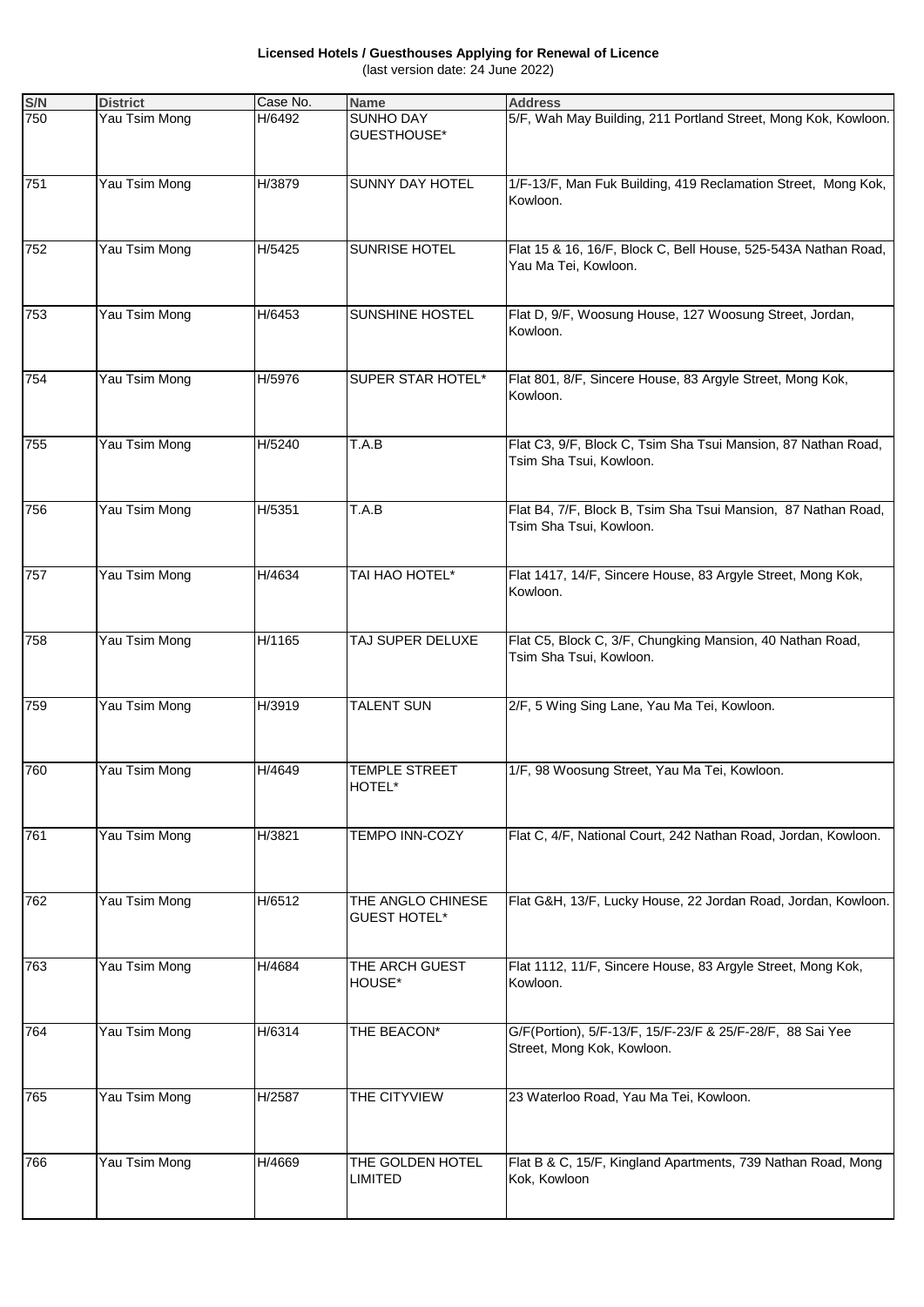**Licensed Hotels / Guesthouses Applying for Renewal of Licence** (last version date: 24 June 2022)

| S/N | <b>District</b> | Case No. | <b>Name</b>                                              | <b>Address</b>                                                                             |
|-----|-----------------|----------|----------------------------------------------------------|--------------------------------------------------------------------------------------------|
| 767 | Yau Tsim Mong   | H/0982   |                                                          | THE KIMBERLEY HOTEL 28 Kimberley Road, Tsim Sha Tsui, Kowloon.                             |
| 768 | Yau Tsim Mong   | H/0207   | THE MARCO POLO<br><b>HONGKONG HOTEL</b>                  | Harbour City, 3 Canton Road, Tsim Sha Tsui, Kowloon.                                       |
| 769 | Yau Tsim Mong   | H/0399   | THE MARCO POLO<br><b>PRINCE</b>                          | 23 Canton Road, Tsim Sha Tsui, Kowloon.                                                    |
| 770 | Yau Tsim Mong   | H/5283   | THE PERKIN HOTEL                                         | 5/F-22/F and Roof to Top Roof, 6 Knutsford Terrace, Tsim Sha<br>Tsui, Kowloon.             |
| 771 | Yau Tsim Mong   | H/0136   | THE WORLD TRAVEL<br><b>AND TRADING</b><br><b>COMPANY</b> | Flat A2, Block A, 3/F, Pak On Building, 105 Austin Road, Tsim<br>Sha Tsui, Kowloon.        |
| 772 | Yau Tsim Mong   | H/2875   | <b>TOP BRAND</b><br><b>DEVELOPMENT</b><br>LIMITED        | 10/F, West Hotel, 39 Wai Ching Street, Yau Ma Tei, Kowloon.                                |
| 773 | Yau Tsim Mong   | H/5997   | <b>TORONTO INN</b>                                       | Flat E2, 8/F, Block E, Mirador Mansion, 58 Nathan Road, Tsim<br>Sha Tsui, Kowloon.         |
| 774 | Yau Tsim Mong   | H/2872   | <b>TOTAL LINK</b><br><b>ENTERPRISES LIMITED</b>          | 7/F, West Hotel, 39 Wai Ching Street, Yau Ma Tei, Kowloon.                                 |
| 775 | Yau Tsim Mong   | H/2873   | <b>TOTAL REWARD</b><br><b>ENTERPRISES LIMITED</b>        | 8/F, West Hotel, 39 Wai Ching Street, Yau Ma Tei, Kowloon.                                 |
| 776 | Yau Tsim Mong   | H/0754   | TRAVELLER'S HOSTEL<br>(HONG KONG<br>INTERNATIONAL)       | Flat A1 & A2, Block A, 16/F, Chungking Mansion, 40 Nathan<br>Road, Tsim Sha Tsui, Kowloon. |
| 777 | Yau Tsim Mong   | H/4418   | TSIM SHA TSUI GUEST<br><b>HOUSE</b>                      | Flat D, 14/F, Harilela Mansion, 81 Nathan Road, Tsim Sha Tsui,<br>Kowloon.                 |
| 778 | Yau Tsim Mong   | H/6521   | <b>TST RYAN GUEST</b><br><b>HOUSE</b>                    | Flat C3, 10/F, Block C, Chungking Mansion, 40 Nathan Road,<br>Tsim Sha Tsui, Kowloon.      |
| 779 | Yau Tsim Mong   | H/3470   | <b>TUNG FONG</b><br>INTERNATIONAL CO*                    | Flat B, 3/F, Woosung House, 127 Woosung Street, Jordan,<br>Kowloon.                        |
| 780 | Yau Tsim Mong   | H/6555   | U INN                                                    | Flat B, 3/F, Yuen King Building, 26 Sai Yeung Choi Street South,<br>Mong Kok, Kowloon.     |
| 781 | Yau Tsim Mong   | H/5570   | <b>UKKEI INN</b>                                         | Flat B, 10/F, Lai Shing Building, 15-17 Man Ming Lane, Yau Ma<br>Tei, Kowloon.             |
| 782 | Yau Tsim Mong   | H/6157   | <b>UKKEI INN</b>                                         | Flat E, 10/F, Lai Shing Building, 495- 497A Nathan Road, Yau Ma<br>Tei, Kowloon.           |
| 783 | Yau Tsim Mong   | H/6586   | <b>UKKEI INN</b>                                         | Flat E, 9/F, Lai Shing Building, 495- 497A Nathan Road, Yau Ma<br>Tei, Kowloon.            |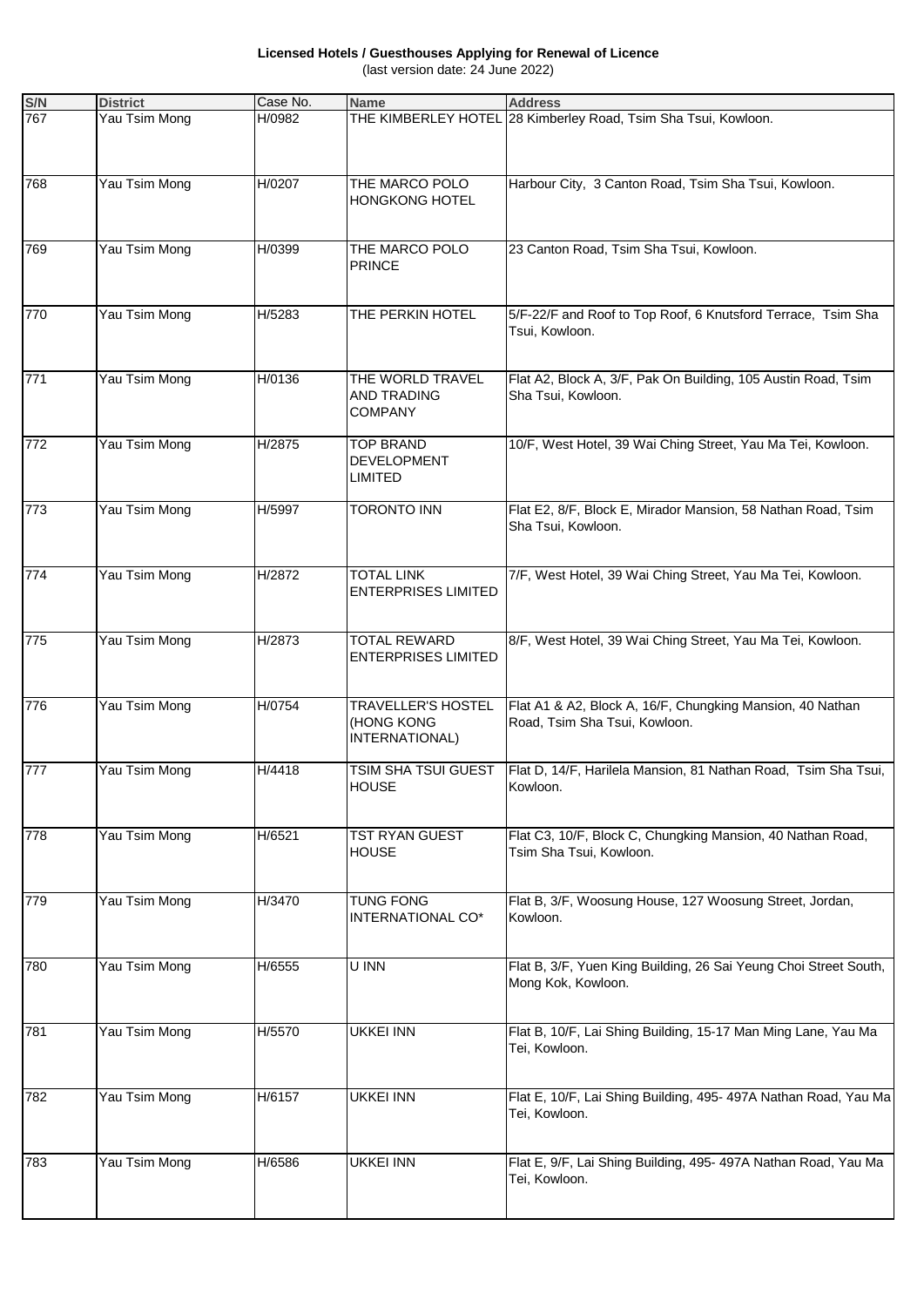**Licensed Hotels / Guesthouses Applying for Renewal of Licence** (last version date: 24 June 2022)

| S/N | <b>District</b> | Case No. | <b>Name</b>                             | <b>Address</b>                                                                               |
|-----|-----------------|----------|-----------------------------------------|----------------------------------------------------------------------------------------------|
| 784 | Yau Tsim Mong   | H/2884   | UNION AWARDS<br>DEVELOPMENT<br>LIMITED  | 20/F, West Hotel, 39 Wai Ching Street, Yau Ma Tei, Kowloon.                                  |
| 785 | Yau Tsim Mong   | H/2990   | <b>UNION INN</b>                        | Flat A2, D2 & E2, 1/F, Union Mansion, 33-35 Chatham Road<br>South, Tsim Sha Tsui, Kowloon.   |
| 786 | Yau Tsim Mong   | H/4406   | UNIQUE HOSTEL                           | Flat E4 & E6, Block E, 9/F, Chungking Mansion, 40 Nathan Road,<br>Tsim Sha Tsui, Kowloon.    |
| 787 | Yau Tsim Mong   | H/5658   | UNITED CO-OPERATE<br><b>GUEST HOUSE</b> | Flat A3, 7/F, Block A, Chungking Mansion, 40 Nathan Road,<br>Tsim Sha Tsui, Kowloon.         |
| 788 | Yau Tsim Mong   | H/6285   | <b>VERY GOOD HOTEL</b>                  | Flat 13, 9/F, Sincere House, 83 Argyle Street, Mong Kok,<br>Kowloon.                         |
| 789 | Yau Tsim Mong   | H/6520   | <b>VIENNA HOSTEL</b>                    | Flat D8, 8/F, Block D, Chungking Mansion, 40 Nathan Road,<br>Tsim Sha Tsui, Kowloon.         |
| 790 | Yau Tsim Mong   | H/4982   | <b>VIENNA HOTEL</b>                     | Flat A & B, 3/F, 2 Tak Hing Street, Jordan, Kowloon.                                         |
| 791 | Yau Tsim Mong   | H/2916   | <b>VILLA VICTORIA</b>                   | 21/F-23/F, Portland House, 196 Portland Street, Mong Kok,<br>Kowloon.                        |
| 792 | Yau Tsim Mong   | H/3255   | <b>VIRGINIA HOTEL*</b>                  | 2/F, Luen Hing Building, 86-88 Sai Yeung Choi Street South,<br>Mong Kok, Kowloon.            |
| 793 | Yau Tsim Mong   | H/5183   | VV GUESTHOUSE                           | Flat E, 11/F, Kingland Apartments, 739 Nathan Road, Mong Kok,<br>Kowloon.                    |
| 794 | Yau Tsim Mong   | H/5856   | VV GUESTHOUSE                           | Flat B & C, 11/F, Kingland Apartments, 739 Nathan Road, Mong<br>Kok, Kowloon.                |
| 795 | Yau Tsim Mong   | H/3150   | WAH FAI GUEST<br><b>HOUSE</b>           | Flat C5, Block C, 8/F, Chungking Mansion, 40 Nathan Road,<br>Tsim Sha Tsui, Kowloon.         |
| 796 | Yau Tsim Mong   | H/1991   | WAH TAI TRADING<br>COMPANY*             | Flat 8, 4/F, Man Yuen Building, 2-24 Man Yuen Street, Jordan,<br>Kowloon.                    |
| 797 | Yau Tsim Mong   | H/0486   | WAI FAN GUEST<br><b>HOUSE</b>           | Flat F, 5/F, Golden Crown Court, 68 Nathan Road, Tsim Sha<br>Tsui, Kowloon.                  |
| 798 | Yau Tsim Mong   | H/2973   | WAI FAN GUEST<br><b>HOUSE</b>           | Flat E, 5/F, Golden Crown Court, 68 Nathan Road, Tsim Sha<br>Tsui, Kowloon.                  |
| 799 | Yau Tsim Mong   | H/3603   | WAI FAN GUEST<br>HOUSE                  | Flat B1, 5/F, Golden Crown Court, 68 Nathan Road, Tsim Sha<br>Tsui, Kowloon.                 |
| 800 | Yau Tsim Mong   | H/5268   |                                         | WAI FUK GUESTHOUSE Flat A8, 3/F, Mirador Mansion, 58 Nathan Road, Tsim Sha Tsui,<br>Kowloon. |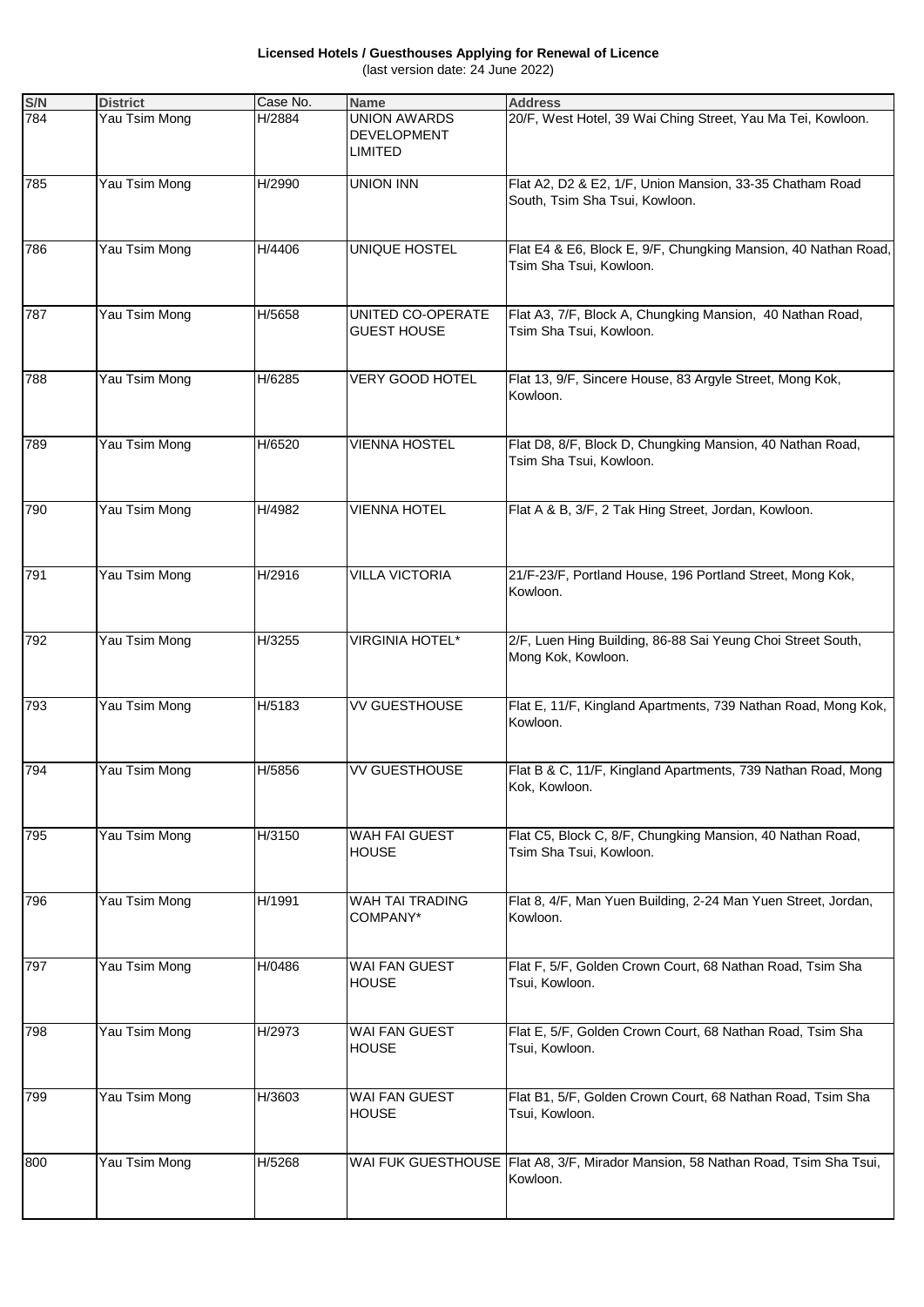**Licensed Hotels / Guesthouses Applying for Renewal of Licence** (last version date: 24 June 2022)

| S/N | <b>District</b> | Case No. | <b>Name</b>                           | <b>Address</b>                                                                          |
|-----|-----------------|----------|---------------------------------------|-----------------------------------------------------------------------------------------|
| 801 | Yau Tsim Mong   | H/2928   | WAI KOON                              | 6/F-8/F, Portland House, 196 Portland Street, Mong Kok,<br>Kowloon.                     |
| 802 | Yau Tsim Mong   | H/2929   | <b>WAI TSUI</b>                       | 9/F-11/F, Portland House, 196 Portland Street, Mong Kok,<br>Kowloon.                    |
| 803 | Yau Tsim Mong   | H/4337   | WAI WAH<br>GUESTHOUSE*                | Flat 2, Front Block, 12/F, Man Ying Building, 2-24 Man Ying<br>Street, Jordan, Kowloon. |
| 804 | Yau Tsim Mong   | H/2923   | <b>WAI YING</b>                       | 15/F-17/F, Portland House, 196 Portland Street, Mong Kok,<br>Kowloon.                   |
| 805 | Yau Tsim Mong   | H/2921   | <b>WAI YIU</b>                        | 12/F-14/F, Portland House, 196 Portland Street, Mong Kok,<br>Kowloon.                   |
| 806 | Yau Tsim Mong   | H/6192   | WAN YUE GUEST<br><b>HOUSE</b>         | Flat A10, 14/F, Mirador Mansion, 58 Nathan Road, Tsim Sha<br>Tsui, Kowloon.             |
| 807 | Yau Tsim Mong   | H/3981   | <b>WEALTHY HOME</b>                   | 7/F, 36-38 Li Tak Street, Tai Kok Tsui, Kowloon.                                        |
| 808 | Yau Tsim Mong   | H/3487   | <b>WEE.SPACE INN</b>                  | Flat F1, Block F, 8/F, Mirador Mansion, 58 Nathan Road, Tsim<br>Sha Tsui, Kowloon.      |
| 809 | Yau Tsim Mong   | H/0145   | <b>WELCOME GUEST</b><br><b>HOUSE</b>  | Flat A5, Block A, 15/F, Chungking Mansion, 40 Nathan Road,<br>Tsim Sha Tsui, Kowloon.   |
| 810 | Yau Tsim Mong   | H/0147   | <b>WELCOME GUEST</b><br><b>HOUSE</b>  | Flat A5, Block A, 7/F, Chungking Mansion, 40 Nathan Road,<br>Tsim Sha Tsui, Kowloon.    |
| 811 | Yau Tsim Mong   | H/3798   | <b>WELCOME GUEST</b><br>HOUSE         | Flat A5, 6/F, Block A, Chungking Mansion, 40 Nathan Road,<br>Tsim Sha Tsui, Kowloon.    |
| 812 | Yau Tsim Mong   | H/5400   | <b>WELCOME GUEST</b><br><b>HOUSE</b>  | Flat A5, 8/F, Block A, Chungking Mansion, 40 Nathan Road,<br>Tsim Sha Tsui, Kowloon.    |
| 813 | Yau Tsim Mong   | H/4356   | WELL COME GUEST<br><b>HOUSE</b>       | Flat D4, Block D, 9/F, Mirador Mansion, 58 Nathan Road, Tsim<br>Sha Tsui, Kowloon.      |
| 814 | Yau Tsim Mong   | H/0200   | <b>WELLCOME GUEST</b><br><b>HOUSE</b> | Flat A1, Block A, 6/F, Chungking Mansion, 40 Nathan Road,<br>Tsim Sha Tsui, Kowloon.    |
| 815 | Yau Tsim Mong   | H/2885   | WEST INN LIMITED                      | 21/F, West Hotel, 39 Wai Ching Street, Yau Ma Tei, Kowloon.                             |
| 816 | Yau Tsim Mong   | H/4646   | WIN PHONG GUEST<br>HOUSE*             | Flat 903, 9/F, Sincere House, 83 Argyle Street, Mong Kok,<br>Kowloon.                   |
| 817 | Yau Tsim Mong   | H/0569   | <b>WINDSOR PALACE</b><br><b>MOTEL</b> | 2/F, Buckingham Building, 317-321 Nathan Road, Jordan,<br>Kowloon.                      |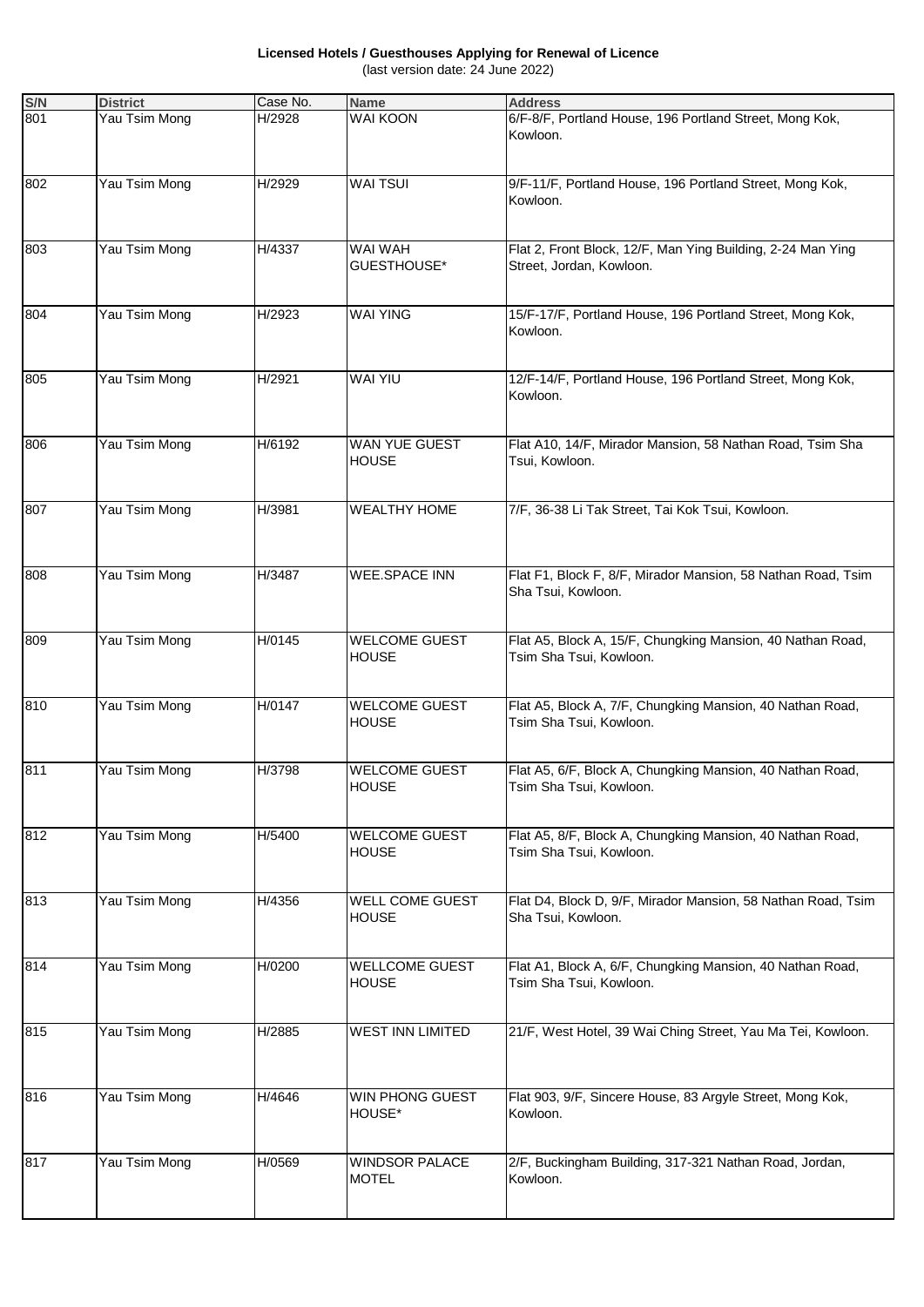**Licensed Hotels / Guesthouses Applying for Renewal of Licence** (last version date: 24 June 2022)

| S/N | <b>District</b> | Case No. | <b>Name</b>                                                            | <b>Address</b>                                                                                         |
|-----|-----------------|----------|------------------------------------------------------------------------|--------------------------------------------------------------------------------------------------------|
| 818 | Yau Tsim Mong   | H/4018   | WING HING GUEST<br><b>HOUSE</b>                                        | Flat C4, Block C, 10/F, Mirador Mansion, 58 Nathan Road, Tsim<br>Sha Tsui, Kowloon.                    |
| 819 | Yau Tsim Mong   | H/0109   | WING HING HOSTEL*                                                      | Flat C, 4/F, Siu Hing Building, 230-236 Temple Street, Jordan,<br>Kowloon.                             |
| 820 | Yau Tsim Mong   | H/5127   | WING ON HOTEL                                                          | Flat E, 16/F, Kingland Apartments, 739 Nathan Road, Mong Kok,<br>Kowloon.                              |
| 821 | Yau Tsim Mong   | H/6215   | <b>WING SHUN GUEST</b><br><b>HOUSE</b>                                 | Flat E3, 9/F, Block E, Mirador Mansion, 58 Nathan Road, Tsim<br>Sha Tsui, Kowloon.                     |
| 822 | Yau Tsim Mong   | H/6611   | WING SHUN GUEST<br><b>HOUSE</b>                                        | Flat A13, 14/F, Block A, Mirador Mansion, 58 Nathan Road, Tsim<br>Sha Tsui, Kowloon.                   |
| 823 | Yau Tsim Mong   | H/3463   | <b>WONDERFUL INN</b>                                                   | Flat A, 5/F, Golden Crown Court, 68 Nathan Road, Tsim Sha<br>Tsui, Kowloon.                            |
| 824 | Yau Tsim Mong   | H/6128   | WOODSTOCK HOSTEL                                                       | Flat A3, 16/F, Block A, Chungking Mansion, 40 Nathan Road,<br>Tsim Sha Tsui, Kowloon.                  |
| 825 | Yau Tsim Mong   | H/5078   | <b>WORLD WIDE GUEST</b><br><b>HOUSE</b>                                | Flat A, 6/F, Windsor Mansion, 29-31 Chatham Road South, Tsim<br>Sha Tsui, Kowloon.                     |
| 826 | Yau Tsim Mong   | H/4953   |                                                                        | XIA MEN GUEST HOUSE Flat C2, 5/F, Block C, Mirador Mansion, 58 Nathan Road, Tsim<br>Sha Tsui, Kowloon. |
| 827 | Yau Tsim Mong   | H/6023   | XIN HAO XUAN<br>INTERNATIONAL HOTEL Ma Tei, Kowloon.<br><b>LIMITED</b> | Flat H & I, 16/F, Kim Tak Building, 328-342A Nathan Road, Yau                                          |
| 828 | Yau Tsim Mong   | H/4940   | XING XING HOTEL*                                                       | Flat 8, 12/F, Sincere House, 83 Arygle Street, Mong Kok,<br>Kowloon.                                   |
| 829 | Yau Tsim Mong   | H/4317   | YAN YAN<br>GUESTHOUSE*                                                 | 2/F, 72 Fa Yuen Street, Mong Kok, Kowloon.                                                             |
| 830 | Yau Tsim Mong   | H/2539   | YAT AH GUESTHOUSE                                                      | 8/F, Knapwood Commercial Building, 253-255 Temple Street,<br>Jordan, Kowloon.                          |
| 831 | Yau Tsim Mong   | H/3411   | YAU KING INN                                                           | Flat A, 11/F, Foremost Building, 21 Jordan Road, Jordan,<br>Kowloon.                                   |
| 832 | Yau Tsim Mong   | H/5342   | YEE KING HOTEL*                                                        | Flat 804, 8/F, Sincere House, 83 Argyle Street, Mong Kok,<br>Kowloon.                                  |
| 833 | Yau Tsim Mong   | H/0352   | YING BUN VILLA*                                                        | 2/F, 137 Sai Yee Street, Mong Kok, Kowloon.                                                            |
| 834 | Yau Tsim Mong   | H/5641   | YING SUN HOSTEL                                                        | Flat 609, 6/F, Sincere House, 83 Argyle Street, Mong Kok,<br>Kowloon.                                  |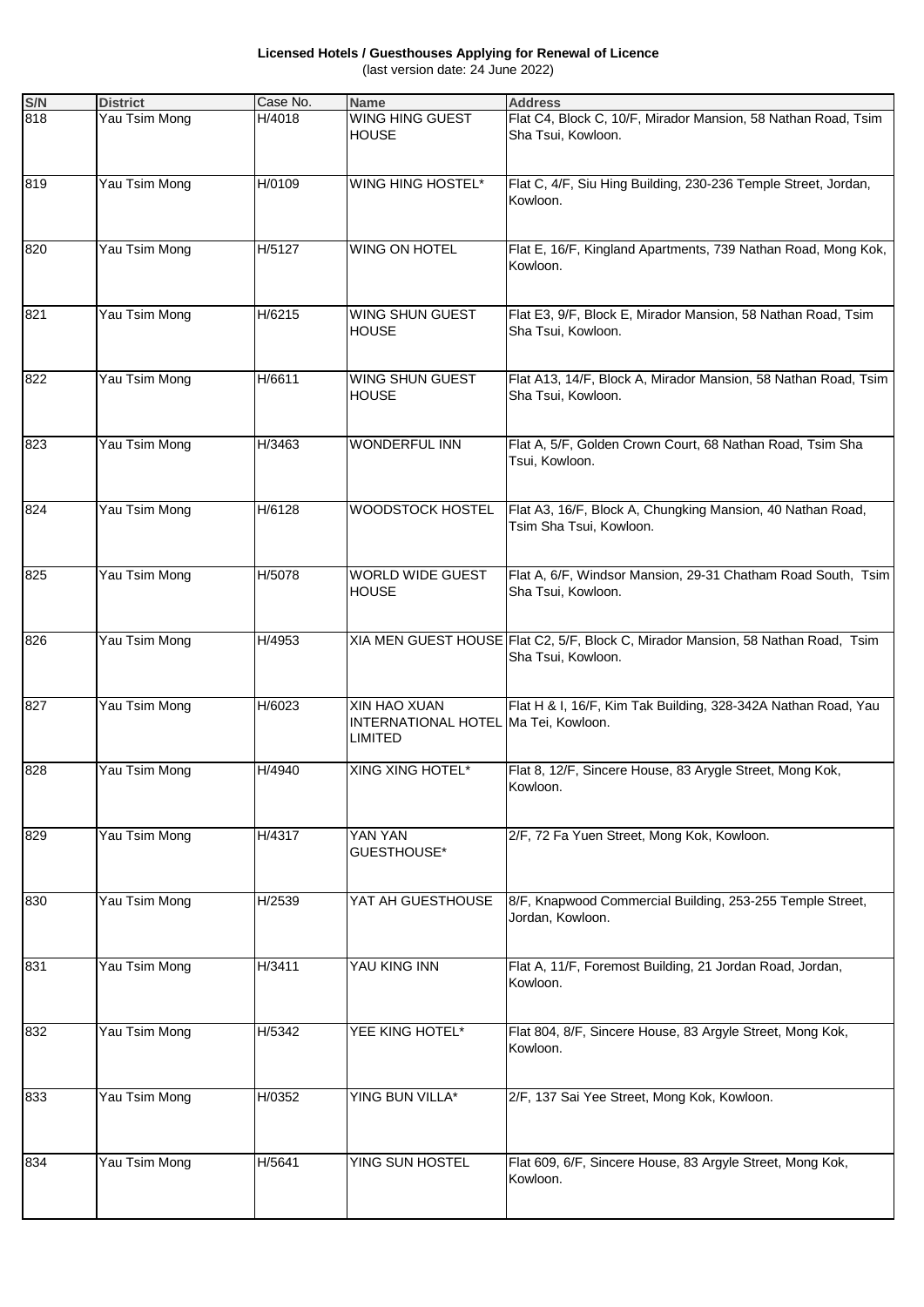**Licensed Hotels / Guesthouses Applying for Renewal of Licence** (last version date: 24 June 2022)

| S/N | <b>District</b> | Case No. | <b>Name</b>                           | <b>Address</b>                                                                         |
|-----|-----------------|----------|---------------------------------------|----------------------------------------------------------------------------------------|
| 835 | Yau Tsim Mong   | H/0521   | YIU FAI GUEST HOUSE                   | Flat E, 6/F, Golden Crown Court, 68 Nathan Road, Tsim Sha<br>Tsui, Kowloon.            |
| 836 | Yau Tsim Mong   | H/0073   | YMCA OF HONG KONG                     | 41 Salisbury Road, Tsim Sha Tsui, Kowloon.                                             |
| 837 | Yau Tsim Mong   | H/4968   | YOU HOSTEL                            | Flat B, 12/F, Kingland Apartments, 739 Nathan Road, Mong Kok,<br>Kowloon.              |
| 838 | Yau Tsim Mong   | H/4513   | YUE KA GUESTHOUSE                     | Flat A, 2/F, King Hing Building, 52-54 Argyle Street, Mong Kok,<br>Kowloon.            |
| 839 | Yau Tsim Mong   | H/4776   | YUE KA HOSTEL*                        | 5/F, 99 Argyle Street, Mong Kok, Kowloon.                                              |
| 840 | Yau Tsim Mong   | H/6123   | <b>YUEN KING</b><br><b>GUESTHOUSE</b> | Flat I, 5/F, Yuen King Building, 26 Sai Yeung Choi Street South,<br>Mong Kok, Kowloon. |
| 841 | Yau Tsim Mong   | H/5844   | <b>ZI XIN</b>                         | Flat 11, 8/F, Hai Phong Mansion, 101 Nathan Road, Tsim Sha<br>Tsui, Kowloon.           |
| 842 | Yau Tsim Mong   | H/6519   | <b>ZOLA</b>                           | 6-7/F, 184-186 Tung Choi Street, Mong Kok, Kowloon.                                    |
| 843 | Yau Tsim Mong   | H/4736   | 永紅                                    | Flat B4, 13/F, Tsim Sha Tsui Mansion, 87 Nathan Road, Tsim<br>Sha Tsui, Kowloon.       |
| 844 | Yau Tsim Mong   | H/4339   | 永盛行旅館                                 | Flat 20, 11/F, Alhambra Building, 385 Nathan Road, Yau Ma Tei,<br>Kowloon.             |
| 845 | Yau Tsim Mong   | H/5807   | 永盛行賓館                                 | Flat 8, 5/F, Alhambra Building, 385 Nathan Road, Yau Ma Tei,<br>Kowloon.               |
| 846 | Yau Tsim Mong   | H/6309   | 吉祥賓館                                  | Flat B2, 7/F, Block B, Chungking Mansion, 40 Nathan Road,<br>Tsim Sha Tsui, Kowloon.   |
| 847 | Yau Tsim Mong   | H/3793   | 自由行賓館*                                | Flat 502, 5/F, Sincere House, 83 Argyle Street, Mong Kok,<br>Kowloon.                  |
| 848 | Yau Tsim Mong   | H/3523   | 迎君旅館                                  | Flat B1, Block B, 5/F, Mirador Mansion, 58 Nathan Road, Tsim<br>Sha Tsui, Kowloon.     |
| 849 | Yau Tsim Mong   | H/5781   | 金泉賓館                                  | Flat 1407, 14/F, Sun Hing Building, 607 Nathan Road, Mong Kok,<br>Kowloon.             |
| 850 | Yau Tsim Mong   | H/5100   | 南北賓館                                  | Flat 13, 13/F, Sun Hing Building, 607 Nathan Road, Mong Kok,<br>Kowloon.               |
| 851 | Yau Tsim Mong   | H/6296   | 建成賓館                                  | Flat A5, 3/F, Block A, Mirador Mansion, 58 Nathan Road, Tsim<br>Sha Tsui, Kowloon.     |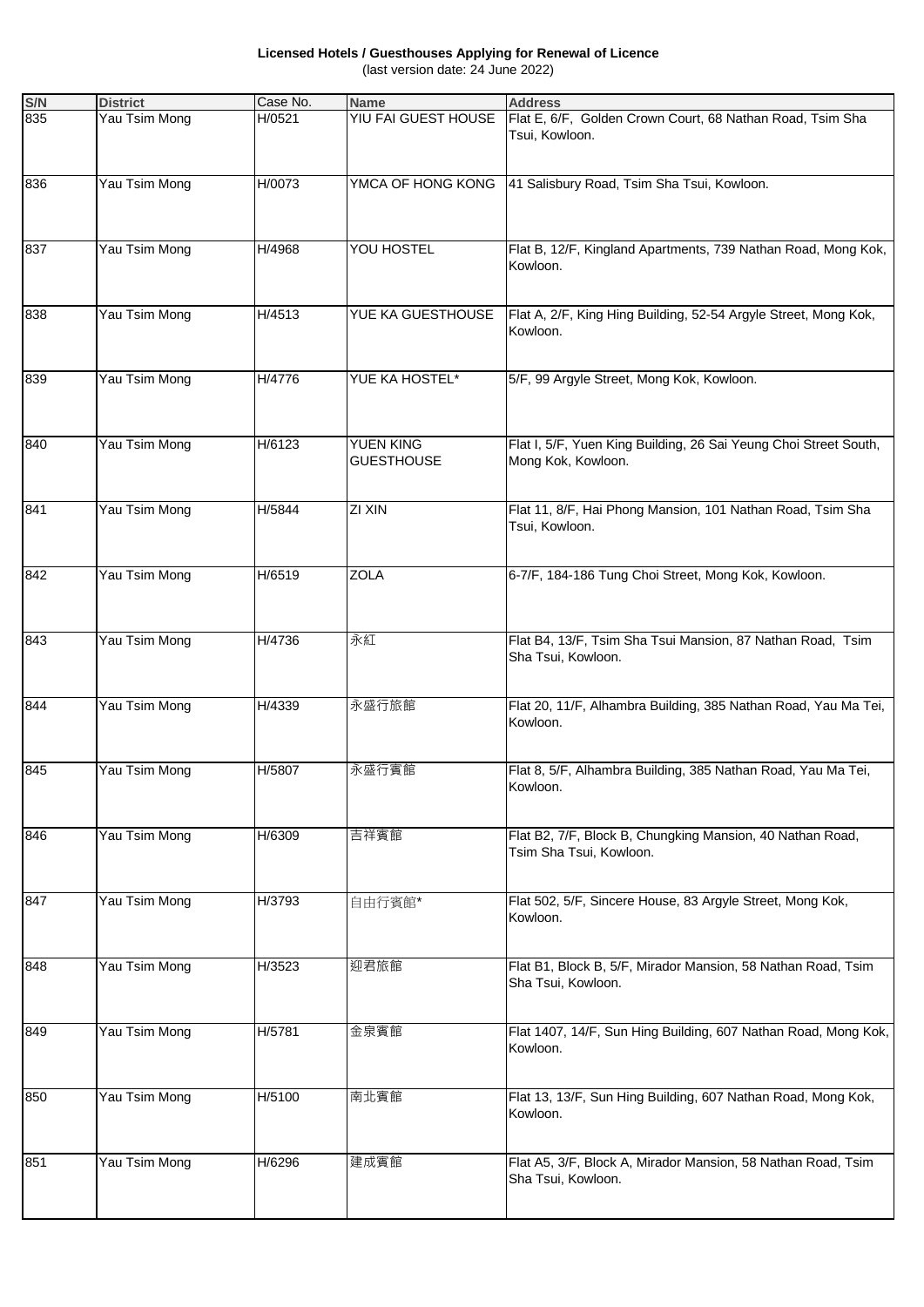**Licensed Hotels / Guesthouses Applying for Renewal of Licence** (last version date: 24 June 2022)

| S/N | <b>District</b> | Case No. | Name                     | <b>Address</b>                                                                             |
|-----|-----------------|----------|--------------------------|--------------------------------------------------------------------------------------------|
| 852 | Yau Tsim Mong   | H/4288   | 恒好賓館                     | Flat B, 6/F, National Court, 242 Nathan Road, Jordan, Kowloon.                             |
| 853 | Yau Tsim Mong   | H/4575   | 紅葉賓館                     | Flat A, 3/F, Kingland Apartments, 739 Nathan Road, Mong Kok,<br>Kowloon.                   |
| 854 | Yau Tsim Mong   | H/6525   | 美美旅館                     | Flat 902, 9/F, Hai Phong Mansion, 101 Nathan Road, Tsim Sha<br>Tsui, Kowloon.              |
| 855 | Yau Tsim Mong   | H/6190   | 泰興翡翠賓館                   | Flat 6, 13/F, Alhambra Building, 385 Nathan Road, Yau Ma Tei,<br>Kowloon.                  |
| 856 | Yau Tsim Mong   | H/5190   | 喜運來賓館                    | Flat H, 4/F, Kingland Apartments, 739 Nathan Road, Mong Kok,<br>Kowloon.                   |
| 857 | Yau Tsim Mong   | H/6063   | 富田賓館 - 雅緻館               | Flat 14A, 4/F, Wing Wah Building, 14-24 Sai Yeung Choi Street<br>South, Mong Kok, Kowloon. |
| 858 | Yau Tsim Mong   | H/4277   | 富臨門*                     | Flat 1002, 10/F, Sincere House, 83 Argyle Street, Mong Kok,<br>Kowloon.                    |
| 859 | Yau Tsim Mong   | H/3541   | 新永春賓館                    | Flat E, 13/F, New Lucky House, 15 Jordan Road, Jordan,<br>Kowloon.                         |
| 860 | Yau Tsim Mong   | H/4273   | 新泰安賓館                    | Flat 7, 11/F, Alhambra Building, 385 Nathan Road, Yau Ma Tei,<br>Kowloon.                  |
| 861 | Yau Tsim Mong   | H/3103   | 翠湖賓館*                    | 2/F, 60 Bute Street, Mong Kok, Kowloon.                                                    |
| 862 | Yau Tsim Mong   | H/3285   | 翠豪賓館*                    | 1/F, Mei Sing House, 30-32A Nullah Road, Mong Kok, Kowloon.                                |
| 863 | Yau Tsim Mong   | H/5448   | 輝煌賓館*                    | Flat 1310, 13/F, Sincere House, 83 Argyle Street, Mong Kok,<br>Kowloon.                    |
| 864 | Yau Tsim Mong   | H/4955   | 龍祥旅館                     | Flat 1411, 14/F, Sincere House, 83 Argyle Street, Mong Kok,<br>Kowloon.                    |
| 865 | Yau Tsim Mong   | H/3153   | 龍源賓館*                    | 6/F, 215 Sai Yee Street, Kowloon.                                                          |
| 866 | Yau Tsim Mong   | H/4019   | 鴻運賓館*                    | Flat 18, 7/F, Wing Wah Building, 14-24 Sai Yeung Choi Street<br>South, Mong Kok, Kowloon.  |
| 867 | Yuen Long       | H/0286   | <b>FAIRY VILLA*</b>      | Flat C & D, 1/F, Kam Wah Building, 10-16 Tung Lok Street, Yuen<br>Long, New Territories.   |
| 868 | Yuen Long       | H/6516   | <b>GOLDEN VIEW HOTEL</b> | 2/F, Fuk Yip Building, 12 Kik Yeung Road, Yuen Long, New<br>Territories.                   |